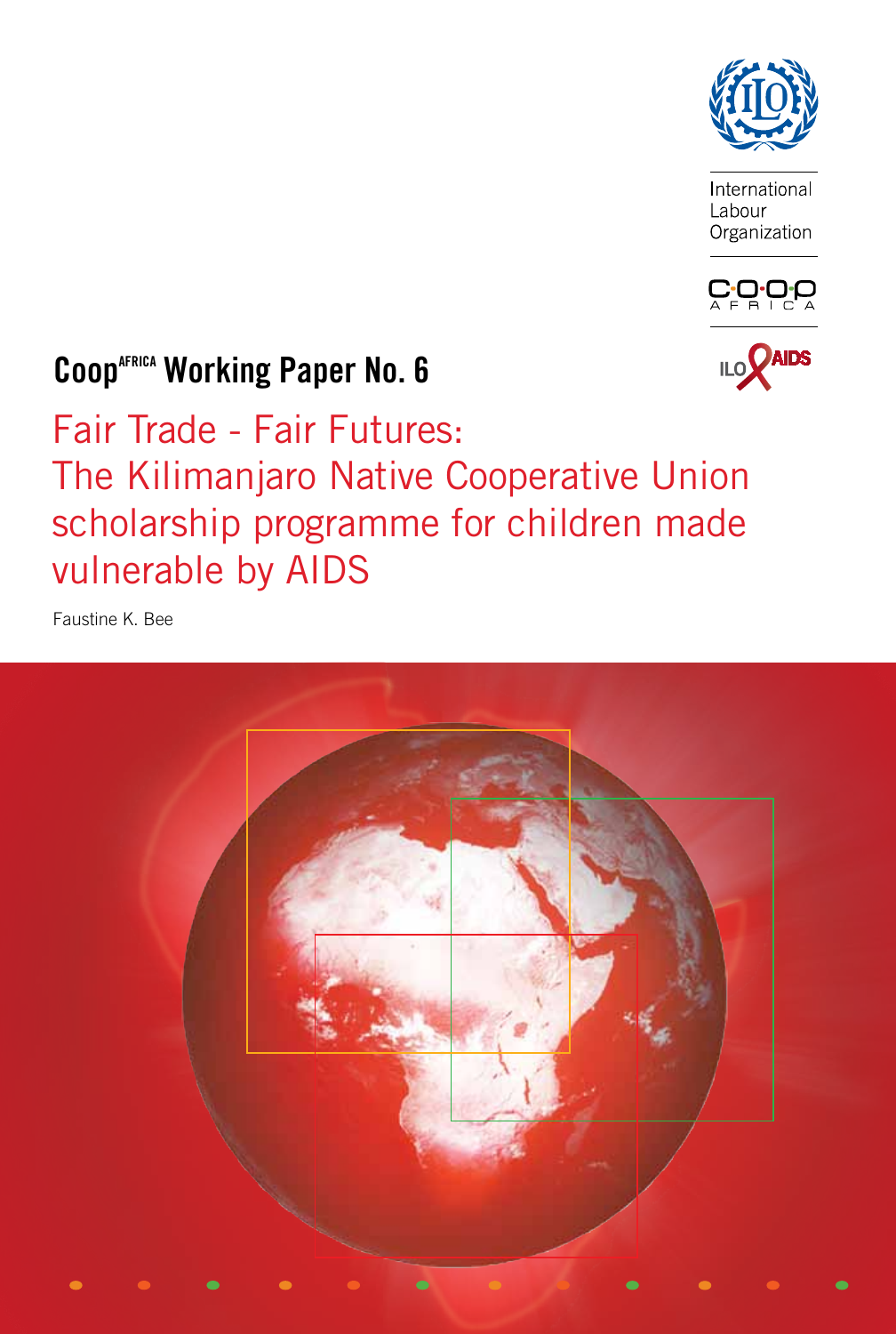

The Cooperative Facility for Africa (Coop<sup>AFRICA</sup>) is a regional technical cooperation programme of the ILO contributing to the achievement of the Millennium Development Goals and the promotion of decent work in Africa by promoting self-help initiatives, mutual assistance in communities and cross border exchanges through the cooperative approach.

Coop<sup>AFRICA</sup> contributes to improving the governance, efficiency and performance of primary cooperatives, other social economy organizations and their higher level structures in order to strengthen their capacity to access markets, create jobs, generate income, reduce poverty, provide social protection and give their members a voice and representation in society.

Coop<sup>AFRICA</sup> 's approach consists of assisting stakeholders to establish a legal and policy environment conducive to the development of cooperatives; providing support services through identified "Centres of competence"; promoting effective co-ordinating structures (eg. unions and federations) and establishing and maintaining challenge fund mechanisms, for 'services', 'innovation', and 'training'. These funds are accessible through a competitive demand-driven mechanism and a transparent selection of the best proposals.

Coop<sup>AFRICA</sup> and its network of "Centres of competence" provide different types of services: policy and legal advice; studies and publications; training and education; support to field projects; development or adaptation of didactical and methodological material; networking; advocacy; and promotion of innovative cooperative ventures among others.

Coop<sup>AFRICA</sup> is located in the ILO Office for Kenya, Somalia, Tanzania and Uganda and is part of the Cooperative Programme (EMP/COOP) of the Job Creation and Enterprise Development Department of the ILO. The programme works in partnership with the International Cooperative Alliance (ICA), the UK Cooperative College, the Committee for the Promotion and Advancement of Cooperatives (COPAC), the International Trade Union Confederation (ITUC-Africa), the International Organisation of Employers (IOE) and the African Union Secretariat. Coop<sup>AFRICA</sup> is a multi-donors programme primarily supported by the UK Department for International Development (DfID). It also receives support from the Swedish International Development Cooperation Agency (Sida), the Government of Finland, the Arab Gulf Programme for United Nations Development Organizations (AGFUND) and the German Cooperative and Raiffeisen Confederation (DGRV).



The ILO Programme on HIV/AIDS in the World of Work (ILO/AIDS) was set up in 2000 to help strengthen the global HIV/AIDS response at and through the workplace. In 2001, the ILO developed the *Code of Practice on HIV/AIDS and the world of work* and became a cosponsor of UNAIDS. The key objectives of ILO/AIDS are to raise awareness of the social, economic and development impact of HIV/AIDS through its effects on labour and employment; to help governments, employers and workers contribute to universal access to HIV prevention, treatment, care and support; and to eliminate discrimination and stigma related to HIV/AIDS.

The ILO-Sida programme on HIV/AIDS prevention and impact mitigation in the world of work in Sub-Saharan Africa is an innovative programme addressing different dimensions of the HIV/AIDS response through a common strategy led by different ILO departments. The programme aims to reduce the impact of the epidemic in Sub-Saharan Africa by addressing the world of work vulnerabilities and strengthening the application of the policy and legal frameworks for the protection of infected and affected workers. The programme started in December 2005 and is funded by the Swedish Development Cooperation Agency (Sida) over the course of four years and comprises three components: 1) The transport sector through a corridor approach aiming to increase knowledge on HIV/AIDS and minimize risk behaviours 2) The informal economy and cooperatives to mitigate impact of HIV/AIDS and improve working conditions in informal settings 3) Enhanced legal and policy compliance.

The programme covers 14 countries in the sub-region (Lesotho, South Africa, Mozambique, Malawi, Zimbabwe, Botswana, Ethiopia, Nigeria, Burkina Faso, Mauritius, Togo, Benin, Cameroon, Democratic Republic of Congo) but the main programme countries are Benin, Cameroon, Ethiopia, Malawi, Mozambique, South Africa, and Zimbabwe.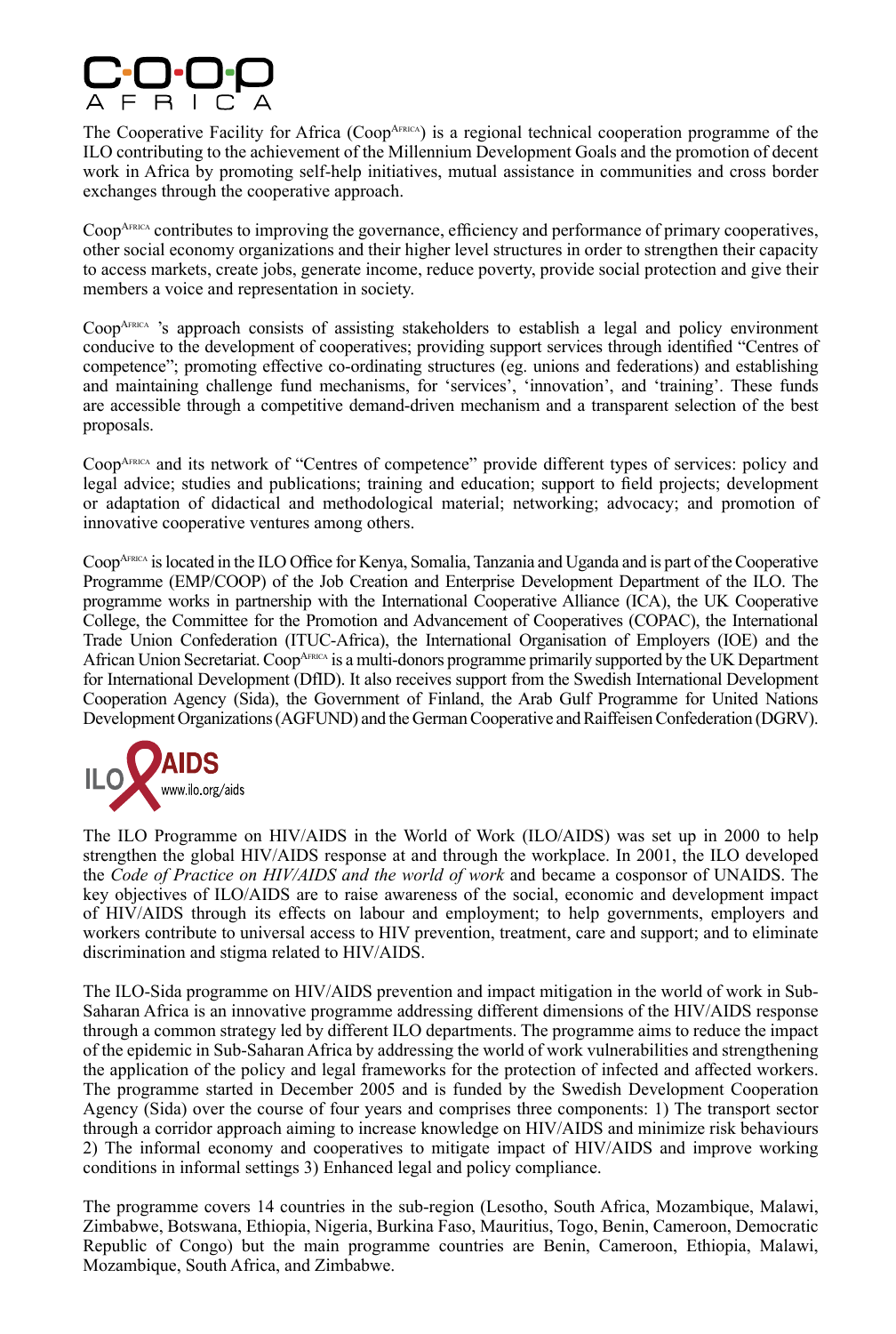

International Labour Organization

**CoopAFRICA Working Paper No. 6**

# **Fair Trade - Fair Futures: The Kilimanjaro Native Cooperative Union scholarship programme for children made vulnerable by AIDS**

Faustine K. Bee

*2009*

*Series on HIV/AIDS impact mitigation in the world of work – response from the social economy*

> **CoopAFRICA** Cooperative Facility for Africa

ILO Office for Kenya, Somalia, Tanzania and Uganda

ILO Programme on HIV/AIDS and the World of Work (ILO/AIDS)

Cooperative Programme (EMP/COOP)

Job Creation and Enterprise Development Department (EMP/ENT)

Employment Sector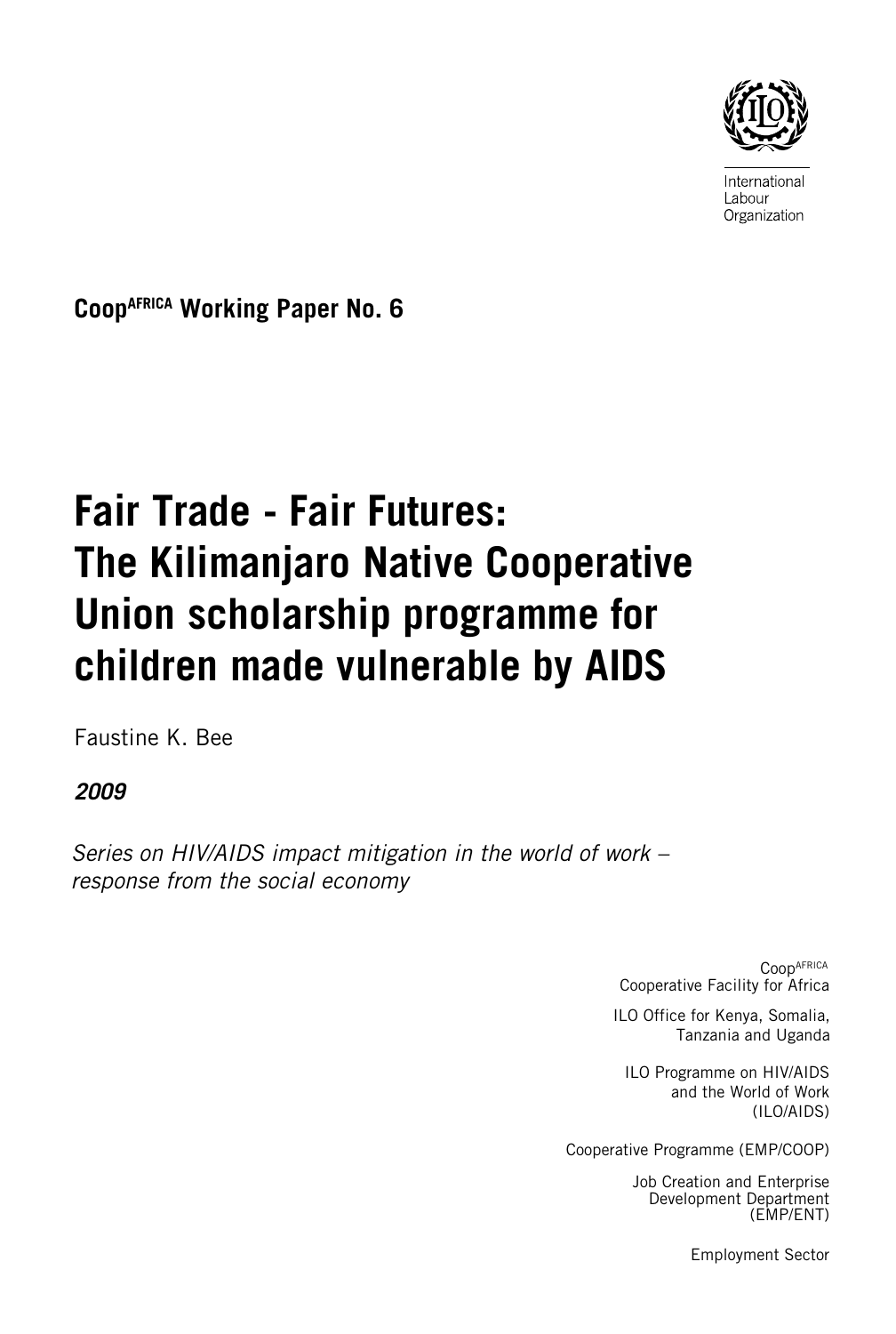Copyright © International Labour Organization 2009 First published 2009

Publications of the International Labour Office enjoy copyright under Protocol 2 of the Universal Copyright Convention. Nevertheless, short excerpts from them may be reproduced without authorization, on condition that the source is indicated. For rights of reproduction or translation, application should be made to ILO Publications (Rights and Permissions), International Labour Office, CH-1211 Geneva 22, Switzerland, or by email: pubdroit@ilo.org. The International Labour Office welcomes such applications.

Libraries, institutions and other users registered with reproduction rights organizations may make copies in accordance with the licences issued to them for this purpose. Visit www.ifrro.org to find the reproduction rights organization in your country.

ILO Cataloguing in Publication Data

Bee, Faustine K.

Fair trade - fair futures : the Kilimanjaro Native Cooperative Union scholarship programme for children made vulnerable by AIDS / Faustine K. Bee ; International Labour Office. – Dar es Salaam: ILO, 2009 1 v. (CoopAfrica working paper ; no.6)

ISBN: 9789221225522;9789221225539 (web pdf)

International Labour Office

cooperative / schooling / fellowship / orphans / children / HIV / AIDS / Tanzania

03.05

The designations employed in ILO publications, which are in conformity with United Nations practice, and the presentation of material therein do not imply the expression of any opinion whatsoever on the part of the International Labour Office concerning the legal status of any country, area or territory or of its authorities, or concerning the delimitation of its frontiers.

The responsibility for opinions expressed in signed articles, studies and other contributions rests solely with their authors, and publication does not constitute an endorsement by the International Labour Office of the opinions expressed in them.

Reference to names of firms and commercial products and processes does not imply their endorsement by the International Labour Office, and any failure to mention a particular firm, commercial product or process is not a sign of disapproval.

ILO publications and electronic products can be obtained through major booksellers or ILO local offices in many countries, or direct from ILO Publications, International Labour Office, CH-1211 Geneva 22, Switzerland. Catalogues or lists of new publications are available free of charge from the above address, or by email:  $\text{pubvente}(a)$ ilo.org. Visit our website: www.ilo.org/publns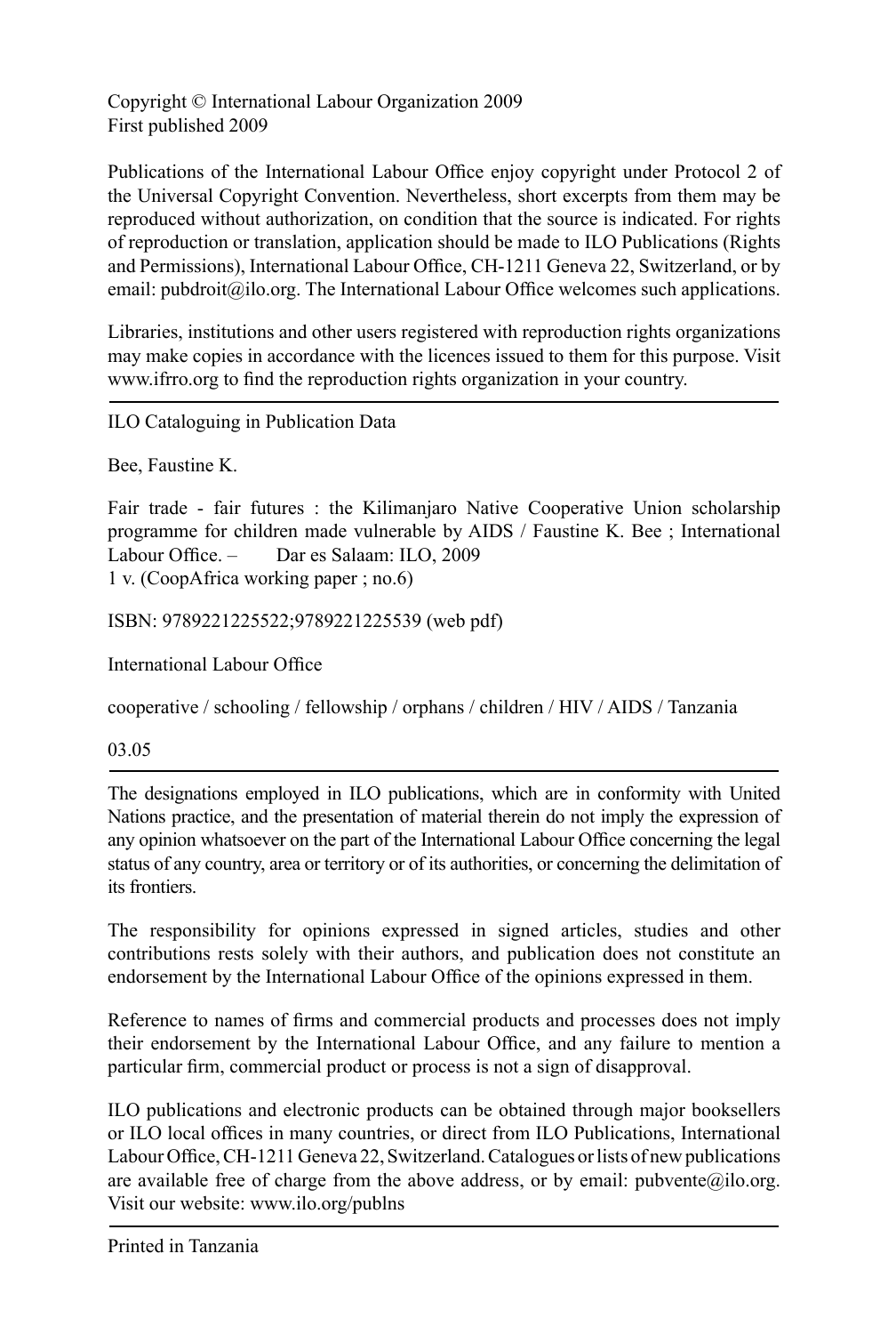# **Table of Contents**

| 1.             |     |                                                   |  |
|----------------|-----|---------------------------------------------------|--|
|                | 1.1 |                                                   |  |
|                | 1.2 | An overview of the KNCU scholarship programme for |  |
|                |     |                                                   |  |
|                | 1.3 |                                                   |  |
|                | 1.4 |                                                   |  |
|                |     |                                                   |  |
| 2.             |     |                                                   |  |
|                | 2.1 |                                                   |  |
|                | 2.2 |                                                   |  |
|                | 2.3 |                                                   |  |
|                | 2.4 |                                                   |  |
|                | 2.5 |                                                   |  |
|                | 2.6 |                                                   |  |
|                | 2.7 |                                                   |  |
|                | 2.8 |                                                   |  |
| 3 <sub>1</sub> |     |                                                   |  |
|                | 3.1 |                                                   |  |
|                | 3.2 |                                                   |  |
|                | 3.3 |                                                   |  |
| $\overline{4}$ |     |                                                   |  |
|                | 4.1 |                                                   |  |
|                | 4.2 |                                                   |  |
|                | 4.3 |                                                   |  |
|                | 4.4 |                                                   |  |
|                |     |                                                   |  |
| 5.             |     |                                                   |  |
|                | 5.1 |                                                   |  |
|                | 5.2 |                                                   |  |
|                | 5.3 |                                                   |  |
|                | 5.4 |                                                   |  |
| 6.             |     |                                                   |  |
|                |     |                                                   |  |
|                |     |                                                   |  |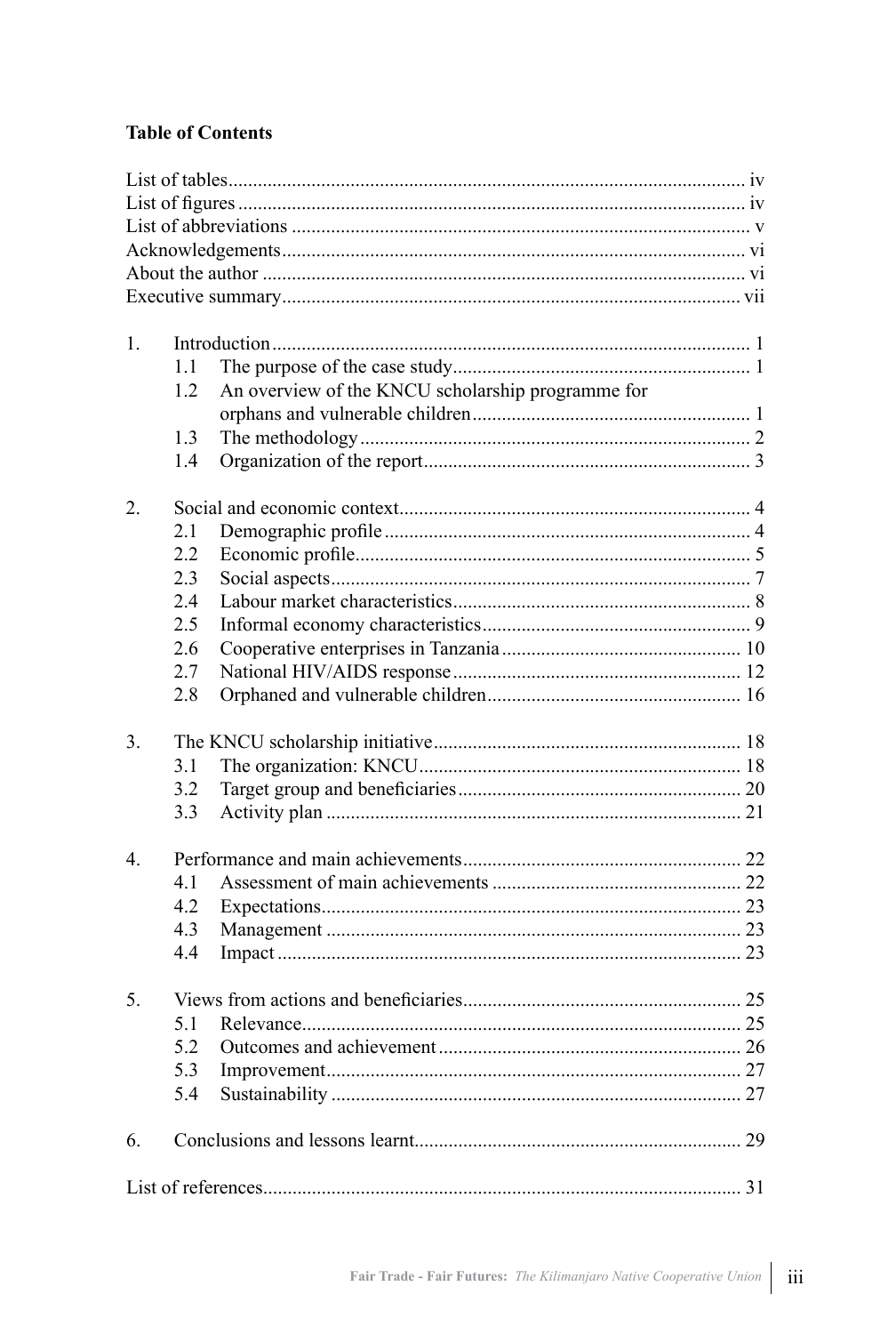# **List of tables**

| Table 2: Regional average contribution to GDP for Tanzania, 2002-2007 6 |  |
|-------------------------------------------------------------------------|--|
|                                                                         |  |
| Table 4: Registered cooperatives in Tanzania mainland, 2004/0811        |  |
| Table 5: Regional HIV/AIDS prevalence, 2004/05 - 2007/08 (per cent) 14  |  |
| Table 6: KNCU scholarship programme funded from Fair Trade income,      |  |
|                                                                         |  |
|                                                                         |  |

# **List of figures**

| Figure 1: Average per capita GDP for selected regions in Tanzania      |  |
|------------------------------------------------------------------------|--|
|                                                                        |  |
| Figure 2: Approximate number of OVC in Kilimanjaro Region, 2008 15     |  |
| Figure 3: Challenges faced by children made vulnerable by HIV/AIDS  17 |  |
|                                                                        |  |
|                                                                        |  |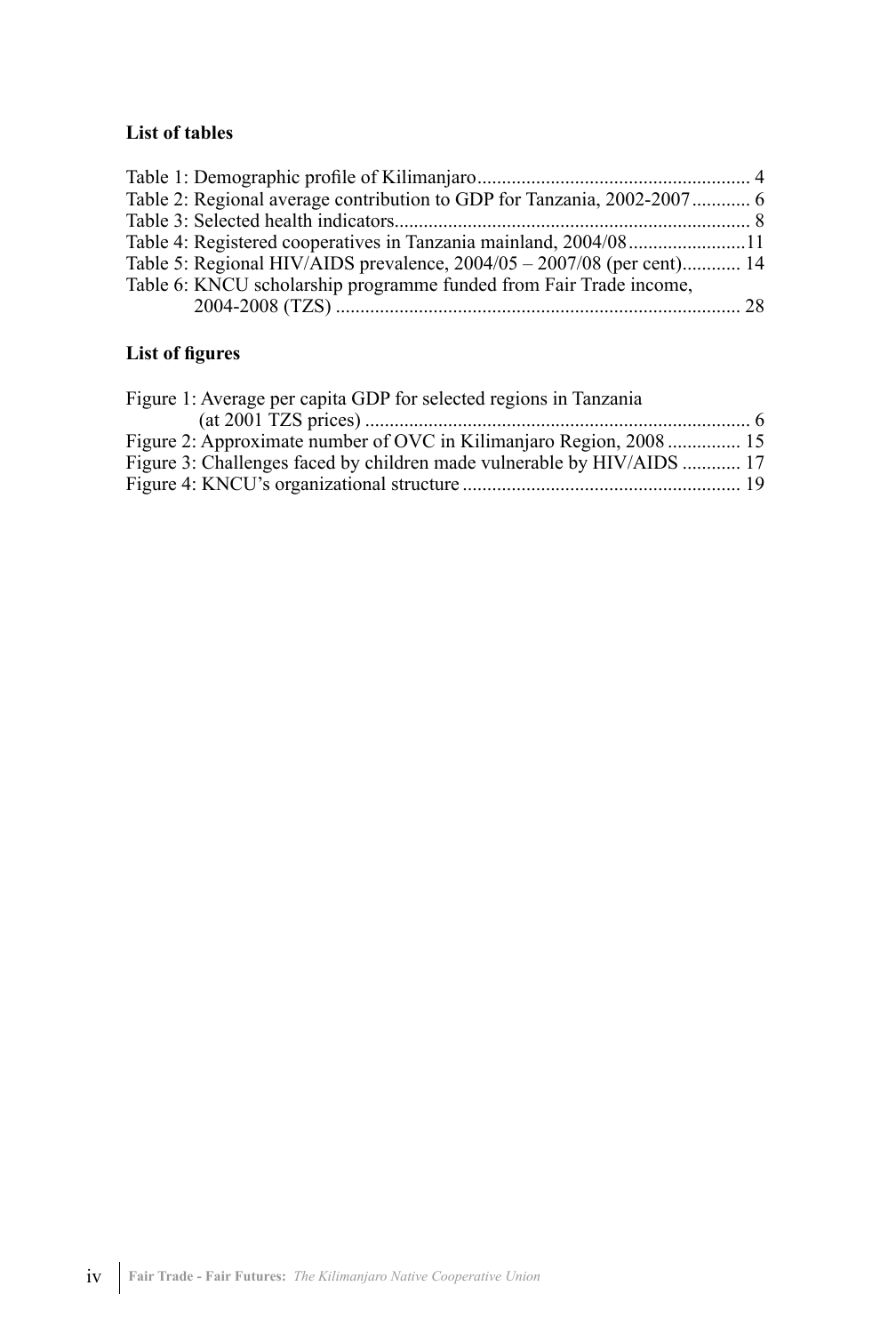# **List of abbreviations**

| <b>AIDS</b>      | Acquired Immunodeficiency Syndrome                      |
|------------------|---------------------------------------------------------|
| <b>CBO</b>       | <b>Community Based Organization</b>                     |
| <b>CRMP</b>      | Cooperative Reform and Modernization Programme          |
| CSO              | <b>Civil Society Organizations</b>                      |
| <b>DHS</b>       | Demographic and Health Survey                           |
| <b>FBO</b>       | <b>Faith Based Organizations</b>                        |
| <b>FLO</b>       | Trade Labelling Organizational International            |
| <b>GDP</b>       | <b>Gross Domestic Product</b>                           |
| <b>HBC</b>       | Home Based Care                                         |
| <b>HIV</b>       | Human Immunodeficiency virus                            |
| IL <sub>O</sub>  | International Labour Organization                       |
| <b>ILO/AIDS</b>  | The Programme on HIV/AIDS and the World of Work         |
| <b>ICA</b>       | <b>International Cooperative Alliance</b>               |
| <b>IPRD</b>      | Information Publicity and Public Relations Department   |
| <b>KCMC</b>      | Kilimanjaro Christian Medical Centre                    |
| <b>KIWAKUKI</b>  | Kikundi cha Wanawake Kilimanjaro cha Kupambana na       |
|                  | <b>UKIMWI</b>                                           |
| <b>KNCU</b>      | Kilimanjaro Native Co-operative Union                   |
| <b>KNPA</b>      | Kilimanjaro Native Planters Association                 |
| <b>KSP</b>       | <b>KNCU Scholarship Programme</b>                       |
| <b>MDG</b>       | Millennium Development Goal                             |
| <b>MKURABITA</b> | Mpango wa Kurasimisha Biashara na Mali                  |
| <b>MVC</b>       | Most Vulnerable Children                                |
| <b>NACP</b>      | National AIDS Control Programme                         |
| <b>NBS</b>       | National Bureau of Statistics                           |
| <b>NMSF</b>      | National Multi Sectoral Strategic Framework on HIV/AIDS |
| NGO              | Non Government Organization                             |
| <b>OVC</b>       | Orphans and Vulnerable Children                         |
| <b>PLHIV</b>     | People Living with HIV/AIDS                             |
| <b>RCH</b>       | Reproduction and Child Health                           |
| <b>SME</b>       | Small and Medium Enterprise                             |
| Sida             | Swedish International Development Cooperation Agency    |
| <b>TACAIDS</b>   | Tanzania Commission for AIDS                            |
| <b>URT</b>       | United Republic of Tanzania                             |
| <b>VCT</b>       | <b>Voluntary Counselling and Testing</b>                |
| <b>VCU</b>       | Vuasu Cooperative Union                                 |
|                  |                                                         |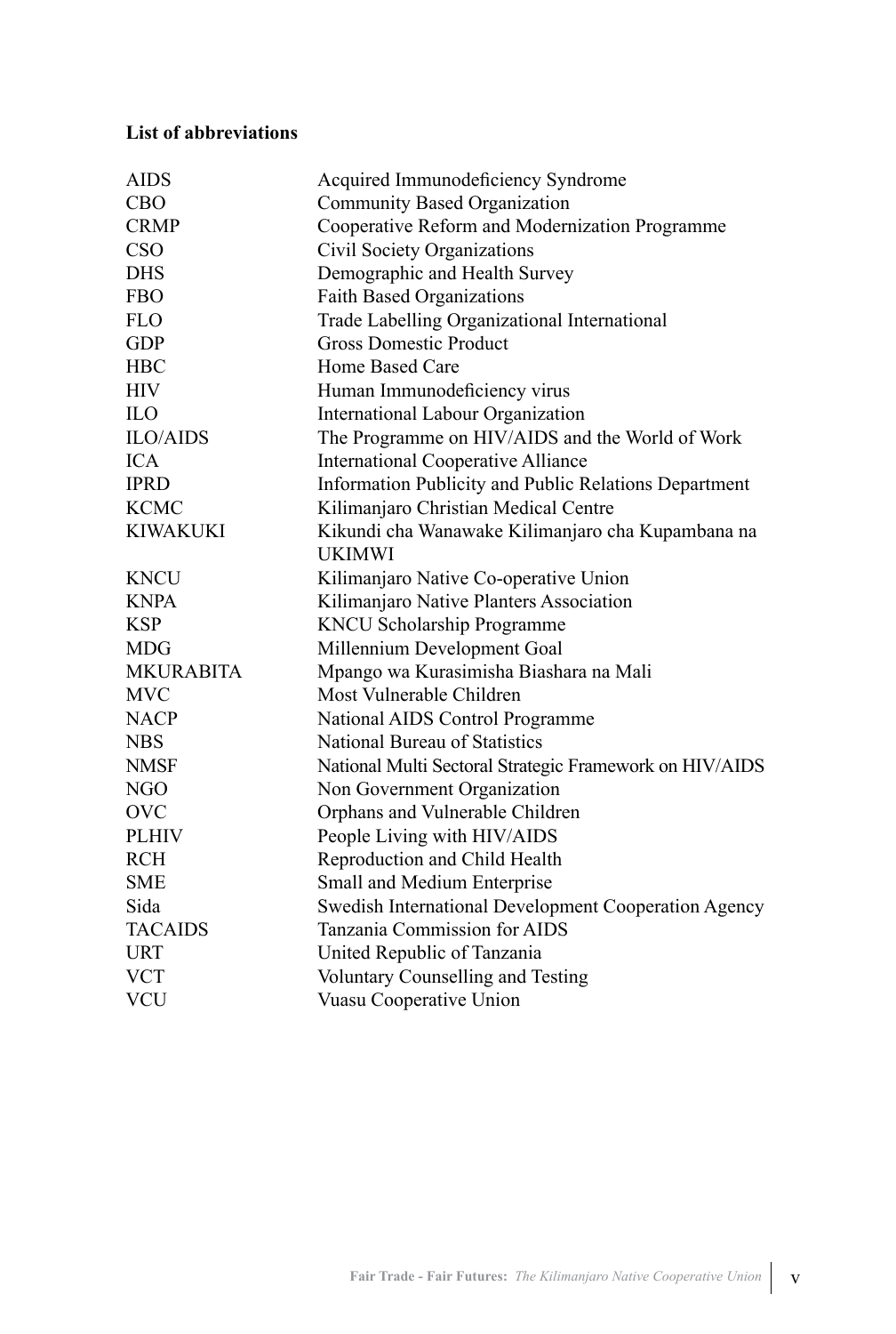#### **Acknowledgements**

The execution of this study has been made possible by many individuals and institutions that deserve a special mention. The author gratefully acknowledges the support of the ILO's Cooperative Facility for Africa (Coop $A$ <sub>FRICA</sub>) in the undertaking of this working paper. First and foremost, the author expresses thanks to Philippe Vanhuynegem - the ILO Coop<sup>AFRICA</sup> Chief Technical Advisor - and Ms. Tulanoga Matimbwi, - ILO Coop<sup>AFRIC</sup> Sida programme on HIV/AIDS and cooperatives - for providing the necessary technical and logistical support in the execution of this assignment. Comments, suggestions and other inputs provided by Emma Allen, Carlien van Empel, Julia Fäldt Wahengo, Elizabeth Mwakalinga and Richard Ngirwa are also gratefully acknowledged.

The author thanks Mrs Judith N. Tairo for assisting in data collection from the identified stakeholders and the management of KNCU, especially Mr. Raymond Kimaro the General Manager, Patrick Shirima the Senior Procurement Manager and Fair Trade Liaison Officer for providing the necessary information needed. Further thanks are attributed to the Managers/Secretaries of the selected rural primary cooperatives and other stakeholders that volunteered information needed. Thanks also to Boniface C. Panga of Mawenzi Regional Hospital for his willingness to share some information related to HIV/AIDS.

#### **About the author**

Faustine Karrani Bee is an Associate Professor and Deputy Principal responsible with Academic at the Moshi University College of Cooperative and Business Studies (MUCCoBS). He holds a Bachelors degree in Economics, a Masters degree and a Doctorate degree in Development Studies. His areas of competencies include Development Economics, Rural Finance, Rural Development, Agricultural Marketing, and Project Management. He has attended various capacity building workshops and seminars organized both locally and internationally.

Professor Bee has published works in the areas of marketing, cooperatives and microfinance. He was a Visiting Research Fellow of the Institute of Developing Economies in Tokyo in 1995-96. Some of his works include "Microeconomics: A simplified Students' Handbook"; "An Emerging Development Cooperation Initiative: The Experiences of Fredskorpset South – South Exchange Programme", in Research Report series, Vol. 1 issue No. 1, 2009; "Empowering Farmers' Co-operatives through Fair Trade: The case of Three-Coffee Co-operatives in Tanzania" in the Journal of Co-operative and Business Studies, Vol. 1, 2003; "An Assessment of Challenges to Traditional Livelihoods and Newly Emerging Employment Patterns of Pastoralists in Tanzania", Job Creation and Enterprise Development/Co-operatives – Indigenous People, ILO Geneva; and "The Impact of Trade Liberalisation on Agricultural Marketing Co-operatives in the Developing Countries: The Study of Tanzania", Visiting Research Fellows (V.R.F.) Series No. 289, IDE, Tokyo.

He has held various administrative positions at the then Cooperative College Moshi and now MUCCoBS that include Head of Academic Departments, Director, and now Deputy Principal responsible with Academic. Furthermore, he is a Chairperson of a regional Cooperative Microfinance Network (Micronet Network coordinated by the International Cooperative Alliance Regional Office for Africa in Nairobi).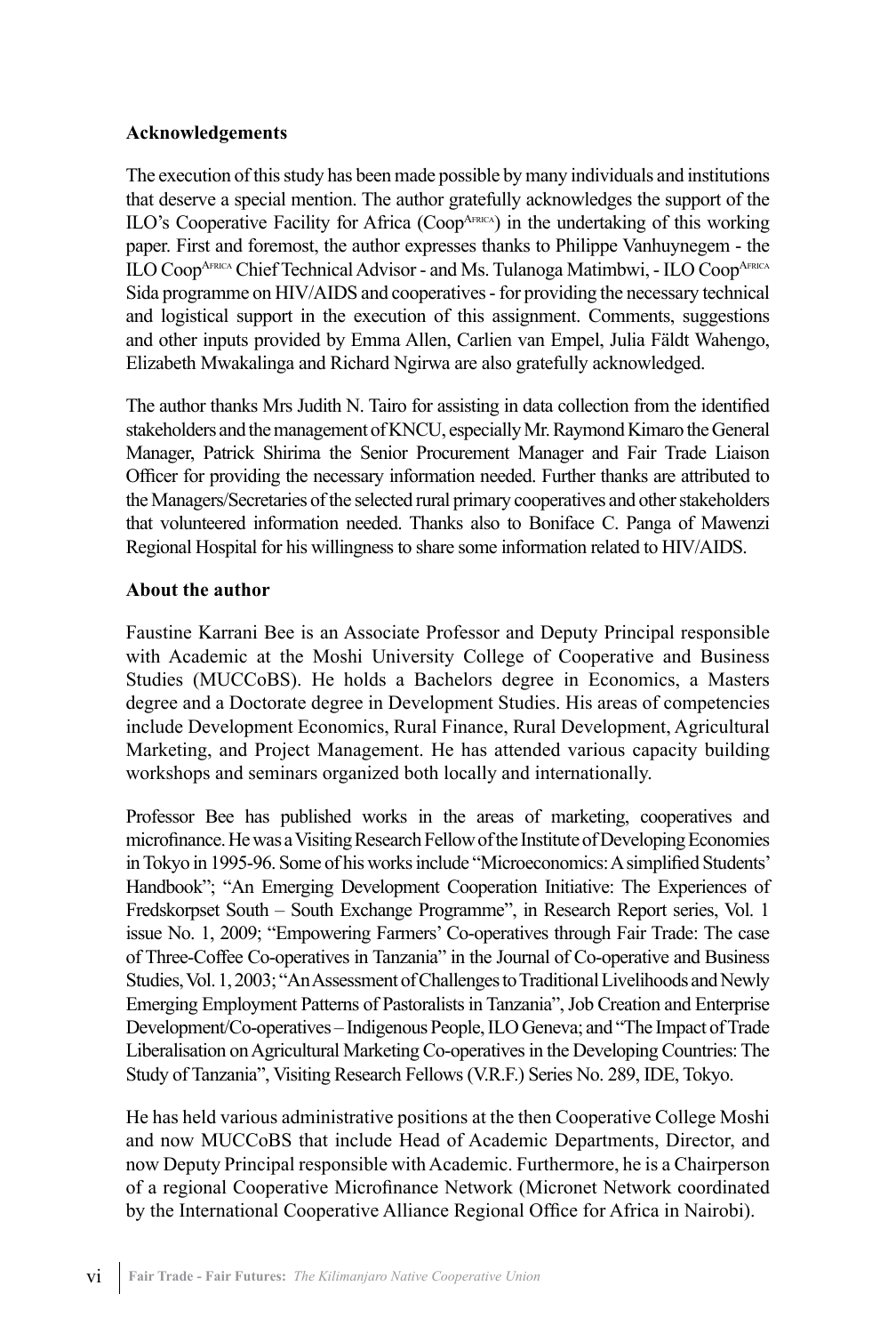#### **Executive summary**

The HIV/AIDS epidemic remains to be a major development challenge for most developing nations, including Tanzania. The epidemic has seen the number of children who are orphans and/or vulnerable increase, consequently demand for services to support these children has also been increasing. In addition to government responses, many community based initiatives have emerged to address this social challenge. The cooperative movement, which is comprised of member-based organizations, has developed some innovative programmes to address the plight of the orphan and vulnerable children. The Kilimanjaro Native Co-operative Union (KNCU), in the northern Kilimanjaro Region of Tanzania, has been the first to pioneer initiatives in this area. KNCU has designed a seven year scholarship programme  $(2006 - 2012)$  that meets secondary educational expenses of the Orphans and Vulnerable Children (OVC) of its members. The programme is financed through premium revenues KNCU generates from sales of members' coffee through Fair Trade.

There are several lessons that can be learnt from this case study. For instance, cooperatives as member-owned democratically controlled enterprises can play a vital role in supporting OVC in the communities. Further, due to the democratic, economic, and social dimension of cooperatives, they can provide a very relevant and effective platform for the management of the HIV/AIDS epidemic facing communities. The programme has opened the door for girls' participation in secondary education, hence reducing their social vulnerability. The programme is engaging OVC in education, as it is understood that enhancing the educational attainment of children can potentially improve understanding of HIV/AIDS and also improve the communication and negotiation skills of young people. Education, particularly for girls, is one of the most powerful tools for reducing vulnerability and risk of becoming HIV positive. This is because access to education tends to enable economic independence, delay marriage and increase use of family planning, while also raising awareness about how to prevent HIV/AIDS (Beegle et al., 2008).

The KNCU scholarship programme has created an opportunity for 'public private partnerships' to respond to the needs of OVC in Tanzania. This is an important achievement, as it realizes that responses to OVC and HIV/AIDS are not problems that just concern the family unit – nor is it a problem that should rely on responses derived from traditional mechanisms. A holistic approach that involves all actors in society is required. As the social mandate of cooperatives drives these organizations to respond to the economic, social and cultural needs of members, responding to social problems is often natural for cooperatives. Moreover, as cooperatives are essentially networks of community members, many of whom are in the informal sector, the involvement of cooperatives in programmes that support OVC opens up access to a new network of people that can increase OVC service access and increase OVC access to opportunities.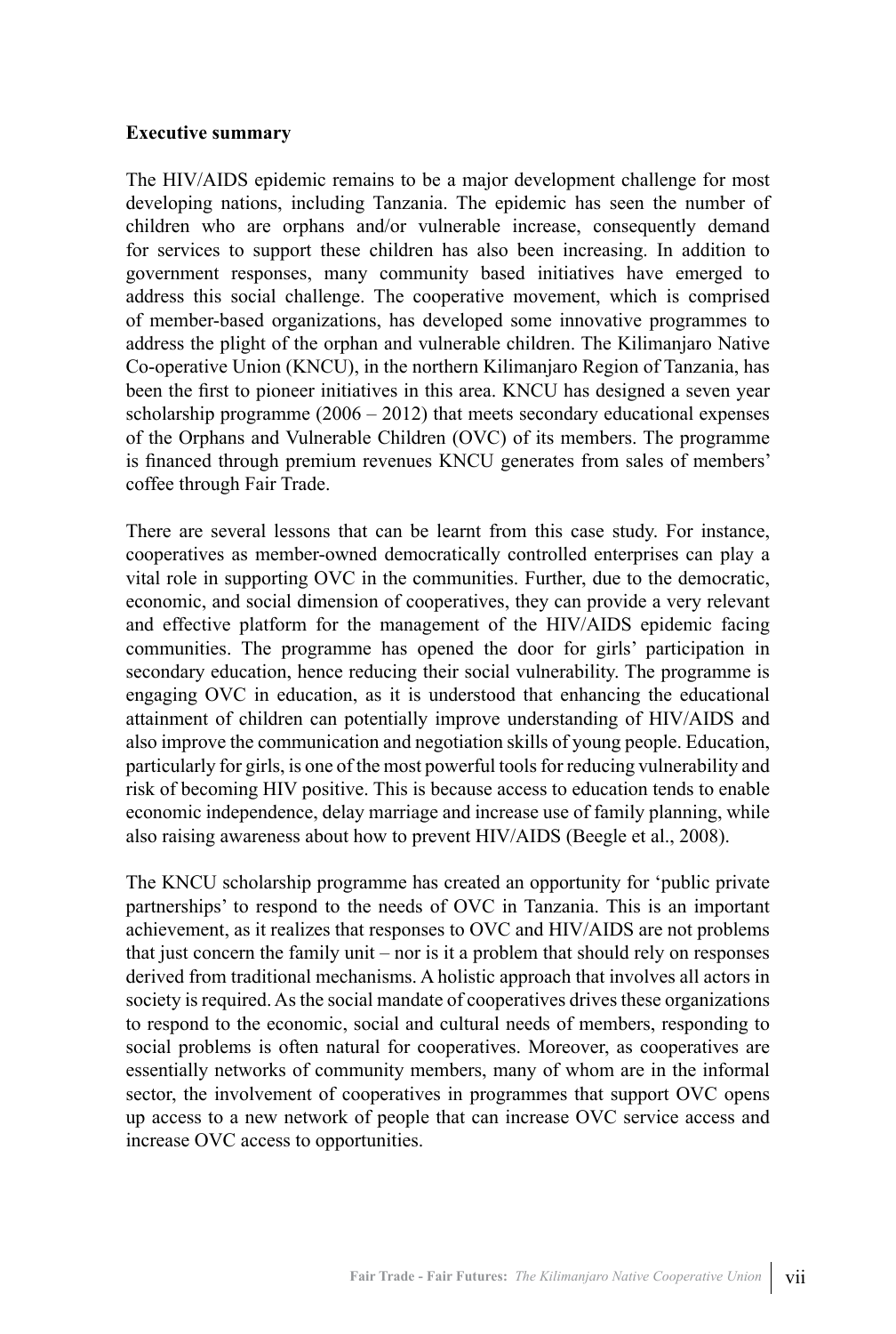One of the innovative components of the KNCU scholarship programme is that KNCU sought to address the needs of members through developing farming trade relationships with fair trade organizations. The benefit of engaging with the fair trade movement is that the movement focuses on delivering a greater proportion of value within the chain of production to producers. Accessing this market generated revenues that have enabled KNCU to establish a seven year scholarship programme for OVC associated with their member cooperatives. This is a prime example of how the cooperative value of self-help can be mobilized to improve the livelihood of their members.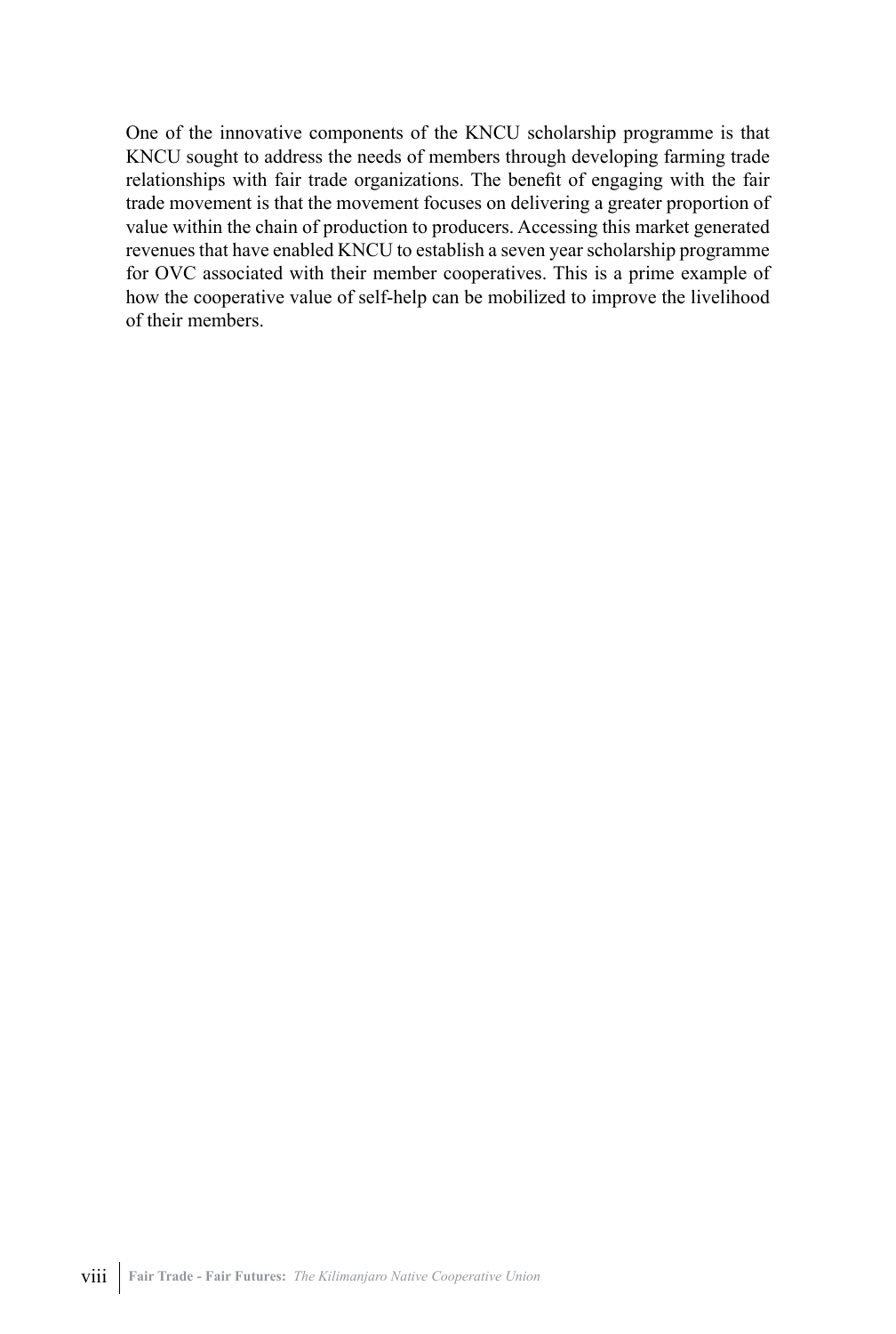#### **1. Introduction**

#### *1.1 The purpose of the case study*

The increasing presence of children made vulnerable by AIDS is a developmental concern that cannot be dealt with only at the family unit level. All layers of government, as well as community organizations, need to join efforts to respond to HIV/AIDS and support the rights and overall development of OVC. Therefore, the ILO/Sida programme on HIV/AIDS prevention and impact mitigation in the world of work in Sub-Saharan Africa (2006/09) is assisting cooperatives and community based organizations to respond to HIV/AIDS.<sup>1</sup> One of the approaches developed by the programme includes increasing the knowledge about innovative initiatives implemented by organizations in the social economy that are responding to HIV/ AIDS.

The Kilimanjaro Native Co-operative Union (KNCU) acknowledges the impact of HIV/AIDS on the welfare of its members and their families and has developed an innovative scholarship programme for orphans and other children made vulnerable by HIV/AIDS. The purpose of this paper is to document the experiences and implementation of this scholarship programme. KNCU involvement in the scholarship programme is particularly relevant due to the affects that increasing educational attainment can have on the vulnerability of orphans and vulnerable children - and their risk of becoming HIV positive. This case study is thus relevant for cooperative leaders and managers, cooperative members, cooperative development practitioners, HIV/AIDS workers, fair trade organizations, governments and nongovernment organizations. KNCU's experiences reveal that the cooperative model2 is able to combine the activities of enterprise with the provision of social services.

#### *1.2 An overview of the KNCU scholarship programme for orphans and vulnerable children*

The Kilimanjaro Native Co-operative Union (KNCU), which is one of the oldest coffee cooperatives in Tanzania, is located in the north-eastern region of Kilimanjaro. KNCU has initiated a programme to support the educational needs of orphans and vulnerable children (OVC). The seven year (2006 – 2012) programme is known as the KNCU Scholarship Programme (KSP) for OVC. The programme assists in payment of school fees for selected OVC who are associated with primary cooperative members. The programme is funded through the premium proceeds earned from sales of coffee through Fair Trade arrangements.

<sup>1</sup> The ILO/Sida programme is also involved in HIV/AIDS prevention and impact mitigation in the transport sector; and strengthening legal and policy provisions and improving occupational safety and heath.

<sup>2</sup> The ILO adopts the International Co-operative Alliance (ICA) definition, recognising that cooperatives are, "*an autonomous association of persons united voluntarily to meet their common economic, social, and cultural needs and aspirations through a jointly owned and democratically controlled enterprise*".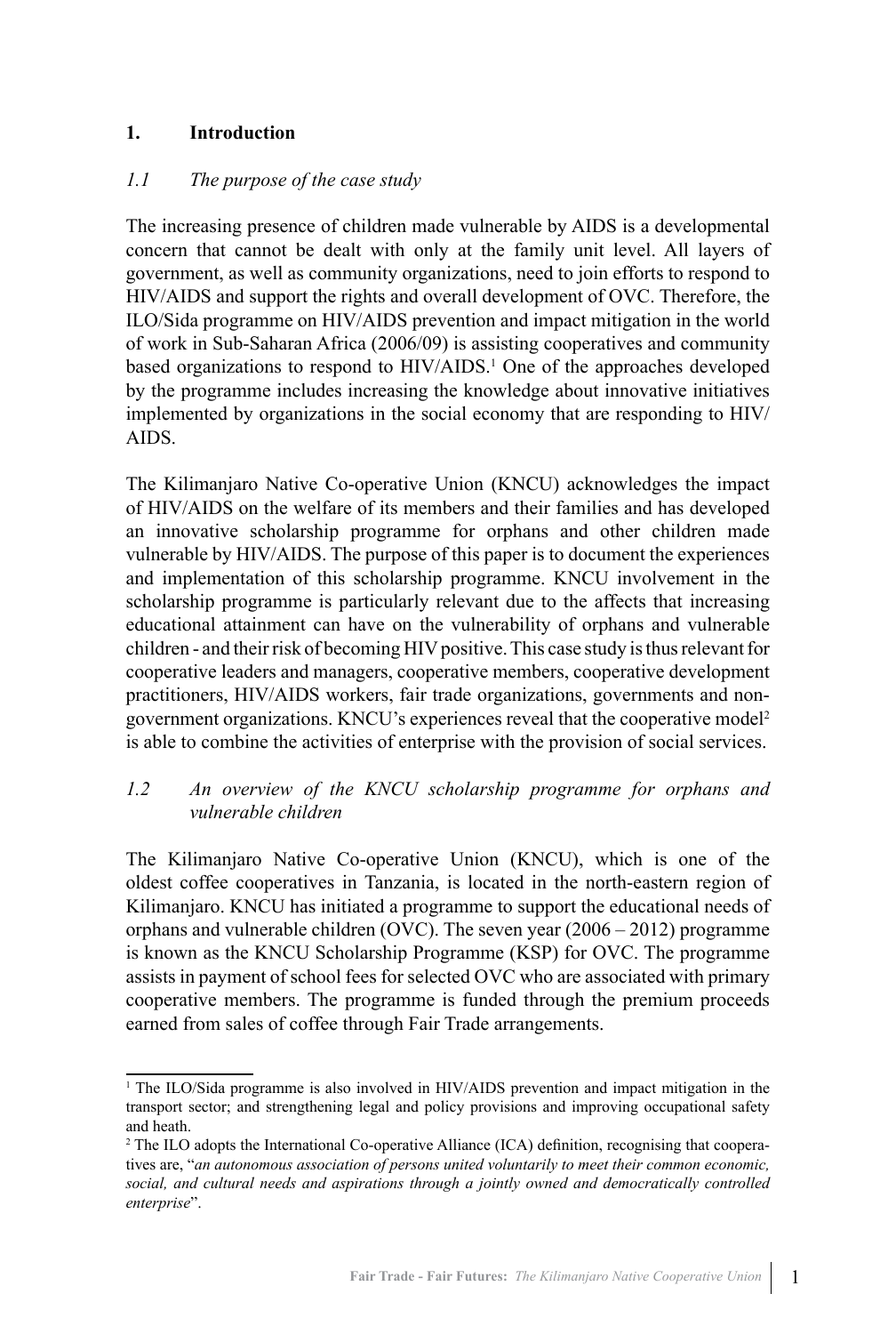The programme was designed to cover all five districts under the KNCU's jurisdiction, namely Moshi Urban, Moshi Rural, Rombo, Siha, and Hai. The programme targets 92 primary cooperatives, but at the moment it is serving only 66 primary cooperatives. The programme, which started in 2006, is expected to have supported approximately 307 OVC by 2012.

KNCU deals with coffee marketing, and to a lesser extent, supports coffee production through provision of seedlings and extension services. It exports coffee to Fair Trade partners and other conventional coffee buyers. Its Fair Trade partners include Twin Trading and Café Direct - both from the United Kingdom (UK); TransFair USA and Oxfam from The Netherlands. Coffee exports from KNCU are certified by the Fair Trade Labelling Organization International (FLO), which guarantees the end consumers of the source and quality of coffee sold.

The objective of the scholarship programme is to pay the secondary educational expenses of OVC of its members. Key activities include assessing needs of the OVC and granting them scholarships. Each student is sponsored based on the application submitted, which are examined and approved by their respective primary cooperatives. The scholarship amounts vary from TZS 20,000 (approx. \$15.40 USD) to TZS 70, 000 (approx. \$54 USD).<sup>3</sup> Legal guardians are required to top up any additional expenses that are over the amount provided by the grant. However, the scholarship offered by KNCU is limited to children studying in public secondary schools, where fees payable fall between TZS 20,000 (approx. \$15.40 USD) and TZS 80,000 (approx. \$62 USD) per annum.

Some of its notable achievements since programme inception include the following:

- (i) a total of 278 children of whom 125 are orphans and 153 are vulnerable children have been supported by KNCU paying their secondary educational expenses;
- (ii) 11 children have completed their ordinary secondary school education and three are now in high schools;<sup>4</sup>
- (iii) the scholarship has extended support to both male and female children without discrimination - 138 are boys and 140 are girls;
- (iv) the initiative has created the necessary conditions for formation of public private partnerships to help manage the HIV/AIDS epidemic;
- (v) the KNCU initiative is in line with the government's medium term development strategy, which is focused on poverty reduction through enhancing the education of members of society (URT, 2005).

#### *1.3 The methodology*

This case study was conducted in the Kilimanjaro region and focused on the Kilimanjaro Native Cooperative Union (KNCU). The KNCU covers five districts,

<sup>&</sup>lt;sup>3</sup> The average exchange rate is USD \$ 1 = TZS 1,300

<sup>4</sup> Tanzanian secondary education is divided into a four-year ordinary secondary education and two years high school or advanced secondary education.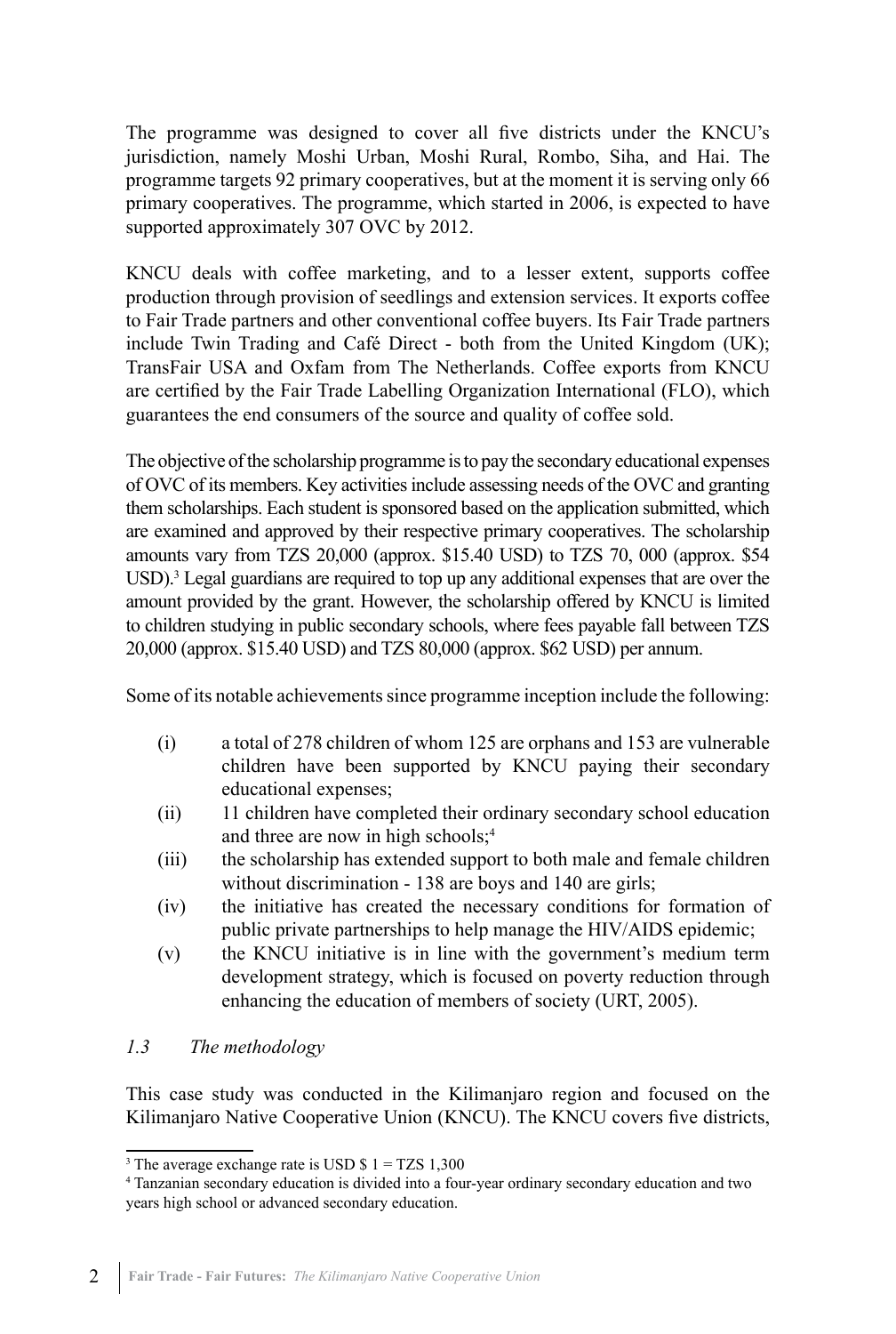namely Moshi Rural, Hai, Siha, Moshi Urban, and Rombo. The methodology used in this case study involved semi-structured interviews based on a purposive sampling strategy, with participants drawn from KNCU Management and Managers/ Secretaries of selected primary cooperatives. Other key informants interviewed include representative members of primary cooperatives and the children benefiting from the programme. Furthermore, the case study also interviewed teachers from selected schools in the region, government officials from the Cooperative Development Department, hospitals and selected Non Government Organizations (NGOs).

A total of 137 people were involved in data collection. Respondents were drawn from the union and selected primary cooperatives - 15 from Moshi Rural, 15 from Hai, and six from Siha districts. The list comprised of three staff from KNCU and the Chairperson of the Board, 36 Managers/Secretaries of Primary Cooperatives, 36 representatives of Board Members of Primary Cooperatives and 72 ordinary members. Other key informants included ten children and five teachers from selected schools, three cooperative officers, five staff of NGOs operating in Moshi town.<sup>5</sup> and two staff from the Kilimanjaro Regional Hospital and Kilimanjaro Christian Medical Centre respectively. The case study also involved five individuals who are not members of rural cooperatives in order to provide a cross reference for the data collected and to ensure that the views of the general community were represented.

The data was collected over ten days in November 2008. Individual and group semistructured interviews were guided by a check list of issues that were drawn from the methodological guide for the case study on cooperatives, community based organizations and micro small and medium enterprises in the informal economy responding to HIV/AIDS.<sup>6</sup> The major issues in the interviews included KNCU and its scholarship programme for OVC. Questions considered funding, sustainability and impact. Other questions considered the demographic profile of the region, including economic, social and labour market characteristics. Apart from semistructured interviews, the case study also benefited from review of literature, use of data and other available records.

#### *1.4 Organization of the report*

This study is organized into six sections. The following section provides a contextual overview of Kilimanjaro region, giving consideration to economic and social issues, with particular focus given to HIV/AIDS and cooperatives. Section three discusses the scholarship initiative – highlighting the organization of KNCU and the scholarship programme, as well as the programme's target group and beneficiaries, and the programme activities. Section four, discusses the programme's performance and its achievements. It assesses the main achievements, narrates expectations, management and impact. Section five provides views from actors and

<sup>5</sup> These include Angaza, Elizabeth Glaser Paediatric AIDS Foundation, Kinshai, and *Kikundi cha Wanawake Kilimanjaro cha Kupambana na UKIMWI* (KIWAKUKKI)

<sup>6</sup> The Methodological Guide for case study research was provided by the ILO as part of the Terms of Reference.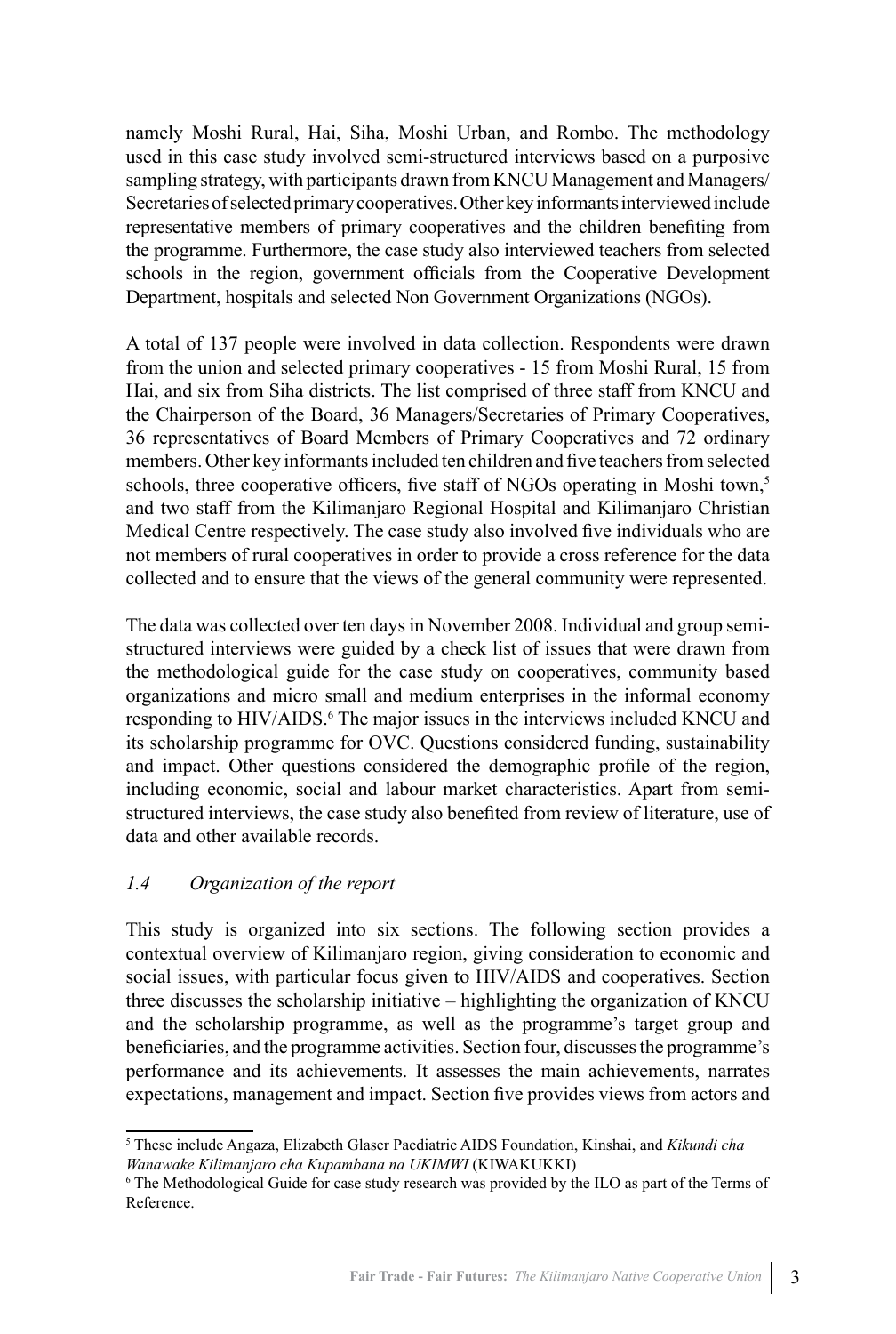beneficiaries that give insight into the programme's relevance, institutional setting, outcomes and achievements, impact and areas for improvement, and sustainability. Finally section six contains conclusions and lessons learnt.

## **2. Social and economic context**

# *2.1 Demographic profile*

The Kilimanjaro region, which covers an area of 13,209 square kilometres, is one of the smallest regions in Tanzania. It is located in the north eastern part of Tanzania Mainland. The region compasses seven districts, namely Rombo, Hai, Siha, Moshi Rural, and Moshi Urban, all of which are served by the KNCU. The other two remaining districts in the Kilimanjaro region (Mwanga and Same) are served by the VUASU Co-operative Union (VCU).

As can be discerned from Table 1, the Kilimanjaro region had a total population of 1,381,149 in 2002 (URT, 2002). This constituted only four per cent of the national population. The average household size for Kilimanjaro was 4.6 people, as opposed to 4.2 in Dar es Salaam or 4.9 nationally. The average growth rate per annum stood at 1.6 per cent, as compared to 4.3 for Dar es Salaam Region and 2.8 per cent nationally. Available statistics for population density ranks Kilimanjaro region as third most populous region, after Dar es Salaam and Mwanza regions. The population distribution patterns in the region are largely influenced by land fertility and climatic conditions, which explains the reasons why there is a high concentration of people in the highland areas.

| <b>Population Indicators</b>   | Tanzania<br>mainland | Dar es Salaam Kilimanjaro<br><b>Region</b> | <b>Region</b> |  |
|--------------------------------|----------------------|--------------------------------------------|---------------|--|
| Population                     | 34,569,232           | 2,497,940                                  | 1,381,149     |  |
| Household size                 | 49                   | 4.2                                        | 4.6           |  |
| Average growth rate (per cent) | 29                   | 43                                         | 1.6           |  |
| Population density             | 39                   | 1,793                                      | 104           |  |

# **Table 1: Demographic profile of Kilimanjaro**

**Source:** URT (2002) Population Census

The Kilimanjaro region has the highest out migration of all the regions in Tanzania (URT, 2002). The explanations for this trend relate to the relatively high population density of Kilimanjaro, coupled with inadequate economic opportunities to absorb excess labour. Furthermore, the region is experiencing a shortage of arable land for agricultural activities and also suffers from weak industrial development. Consequently, the Chagga people, who are the main inhabitants of the Kilimanjaro region, migrate to other parts of the country in order to support their livelihood.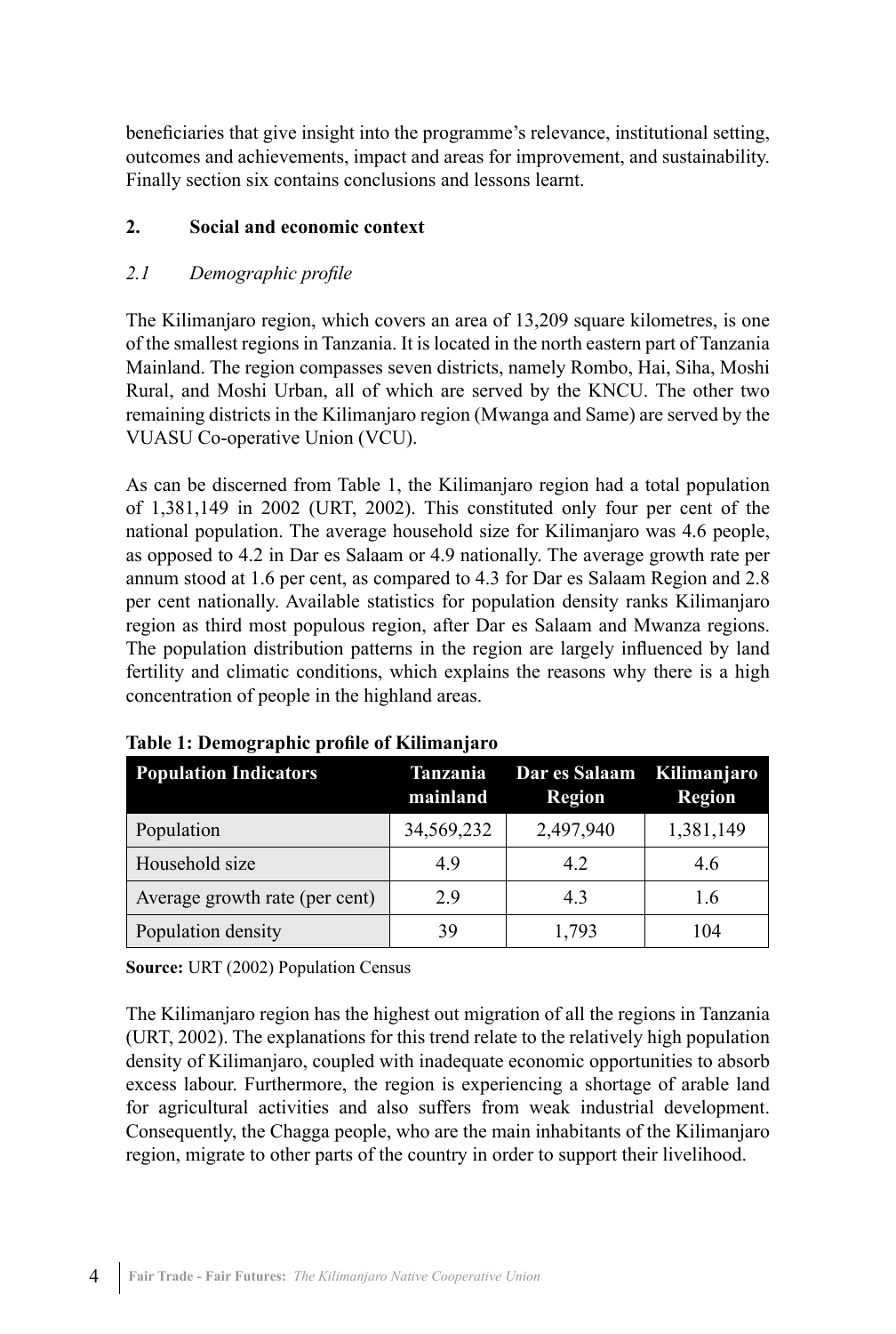#### *2.2 Economic profile*

Approximately 75 per cent of the Kilimanjaro region's population lives in rural areas and depends largely on agriculture and animal husbandry for their livelihood (NBS, 2002; Author's own analysis). The main cash crops grown include coffee, which is grown on plantations and by smallholder farmers. Wheat and barley are grown by large scale farmers, especially in the west Kilimanjaro area. Other crops that are gaining importance include cardamom, cotton, sunflower, and groundnuts. Food crops, which also earn income when produced in surplus, include maize, beans, potatoes, bananas, paddy, vegetables and fruits. Of the total arable land, approximately 70 per cent is owned by smallholder farmers, while the remaining 30 per cent is cultivated by estate growers. Smallholder farmers own an average of 0.5 hectares in the highlands and 1.5 hectares in the lowland areas.

Animal husbandry (including dairy farming) is the second most common economic activity after agriculture. Livestock kept include cattle, goats, sheep, pigs, chicken and poultry. Most households practice a combination of agriculture and animal husbandry. Due to land shortage, households in the highland areas stall feed their animals, while those in the lowlands are engaged in traditional grazing. Agriculture and animal husbandry constitute important economic undertakings in the Kilimanjaro region. These activities are responsible for approximately 60 per cent of the region's Gross Domestic Product (GDP).

Other important sectors include manufacturing and trading activities, tourism, services, and carpentry. The Kilimanjaro region has a weak manufacturing sector, which is mostly limited to food processing, leather, chemicals and wood products. In addition, there are few small and medium scale industries that include milling, oil mills, and metal works. However, these manufacturing activities provide limited salaried employment. Kilimanjaro together with the Arusha and Manyara regions also constitute the northern tourist circuit, which is the one of the main destinations of tourists in the country. Mount Kilimanjaro and native wildlife provide tourist attraction in the region. Important national parks include Kilimanjaro National Park and Mkomazi Game Reserve.

Figure 1 below provides comparative figures for the GDP per capita for selected regions of Tanzania between 2002 and 2007. Between these years, the GDP per capita for Kilimanjaro has generally been above the national average per capita GDP. However, in previous years volatility in international coffee prices has had adverse consequences on coffee producers in Kilimanjaro and caused decline in productivity due to inadequate purchasing power for agricultural inputs (Mpango, 2008: 66). However, entering into other business activities, diversification into other agricultural crops as well as effective use of savings and credit has allowed the region to maintain growth and strengthen its entrepreneurial culture.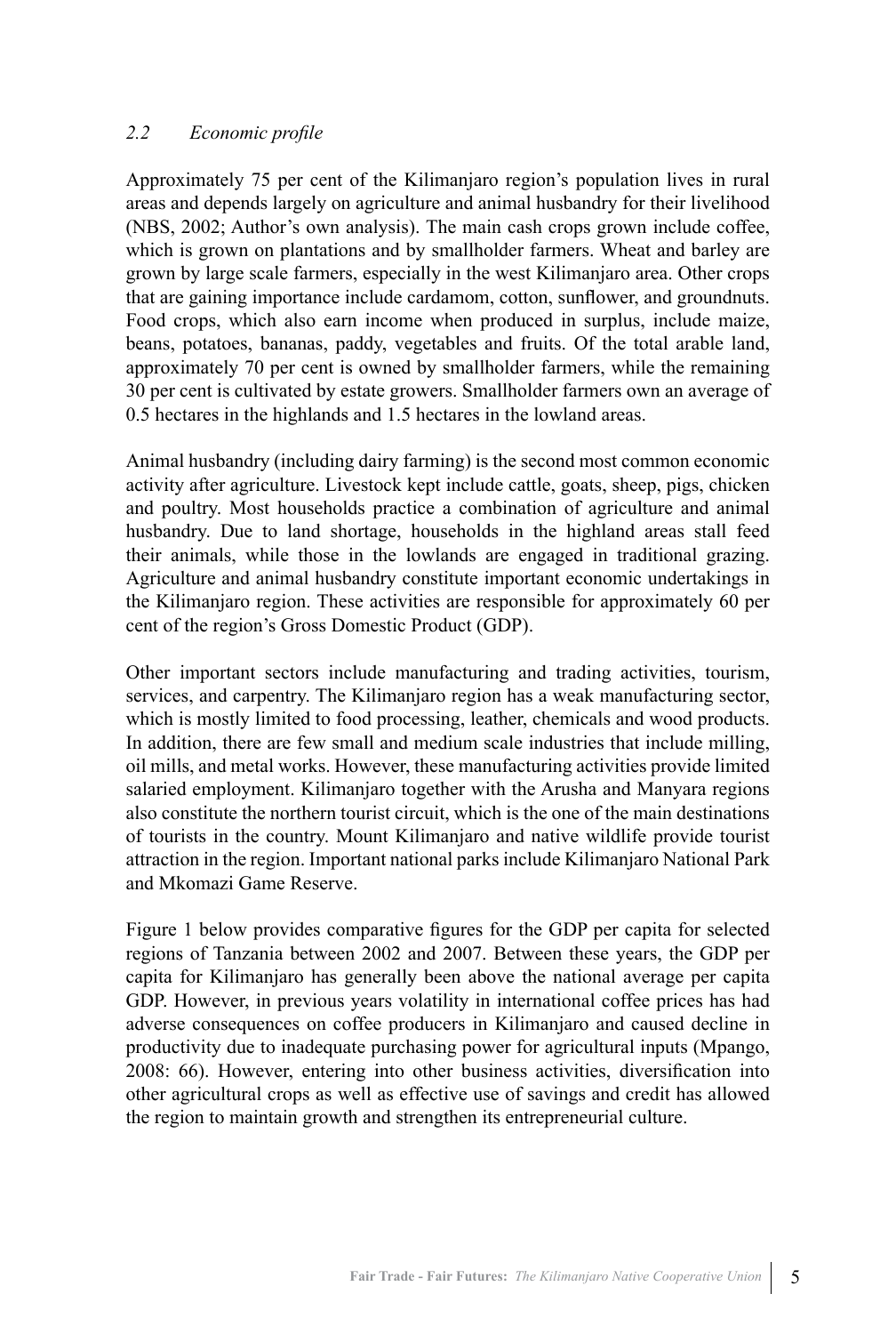

**Figure 1: Average per capita GDP for selected regions in Tanzania (at 2001 TZS prices)**

**Source:** Planning Office, Regional Commissioner Kilimanjaro

The regional contribution of the Kilimanjaro region to the national GDP ranged from 4.1 per cent to 4.9 per cent between 2002 and 2007. The trends for selected regions are illustrated in the Table 2 below.

| <b>Region</b> | 2002 | 2003 | 2004 | 2005 | 2006 | 2007 |
|---------------|------|------|------|------|------|------|
| Kilimanjaro   | 4.1  | 4.4  | 4.7  | 4.9  | 4.8  | 4.7  |
| Dar es Salaam | 16.9 | 16.2 | 15.1 | 15.0 | 15.5 | 15.6 |
| Mwanza        | 97   | 8.5  | 8.5  | 8.4  | 8.6  | 8.7  |
| Dodoma        | 3.5  | 3.31 | 3.11 | 3.0  | 3.1  | 3.0  |

**Table 2: Regional average contribution to GDP for Tanzania, 2002-2007**

**Source:** Planning Office, Regional Commissioner Kilimanjaro

When compared to other regions in Tanzania, economic infrastructure - including roads, rail networks, air transport, electricity, and telecommunication - is well advanced in the Kilimanjaro region. The road network is generally good and adequately serves population clusters in the region; hence public transport is widely available.<sup>7</sup> The region is well connected with other parts of the country through roads, rail, air transport and telecommunication.

<sup>7</sup> Although it was not possible to get statistics on percentage of rural population who live within two kilometres of an all season passable road as an access indicator, Kilimanjaro region has a good rural road networks that are passable almost throughout the year.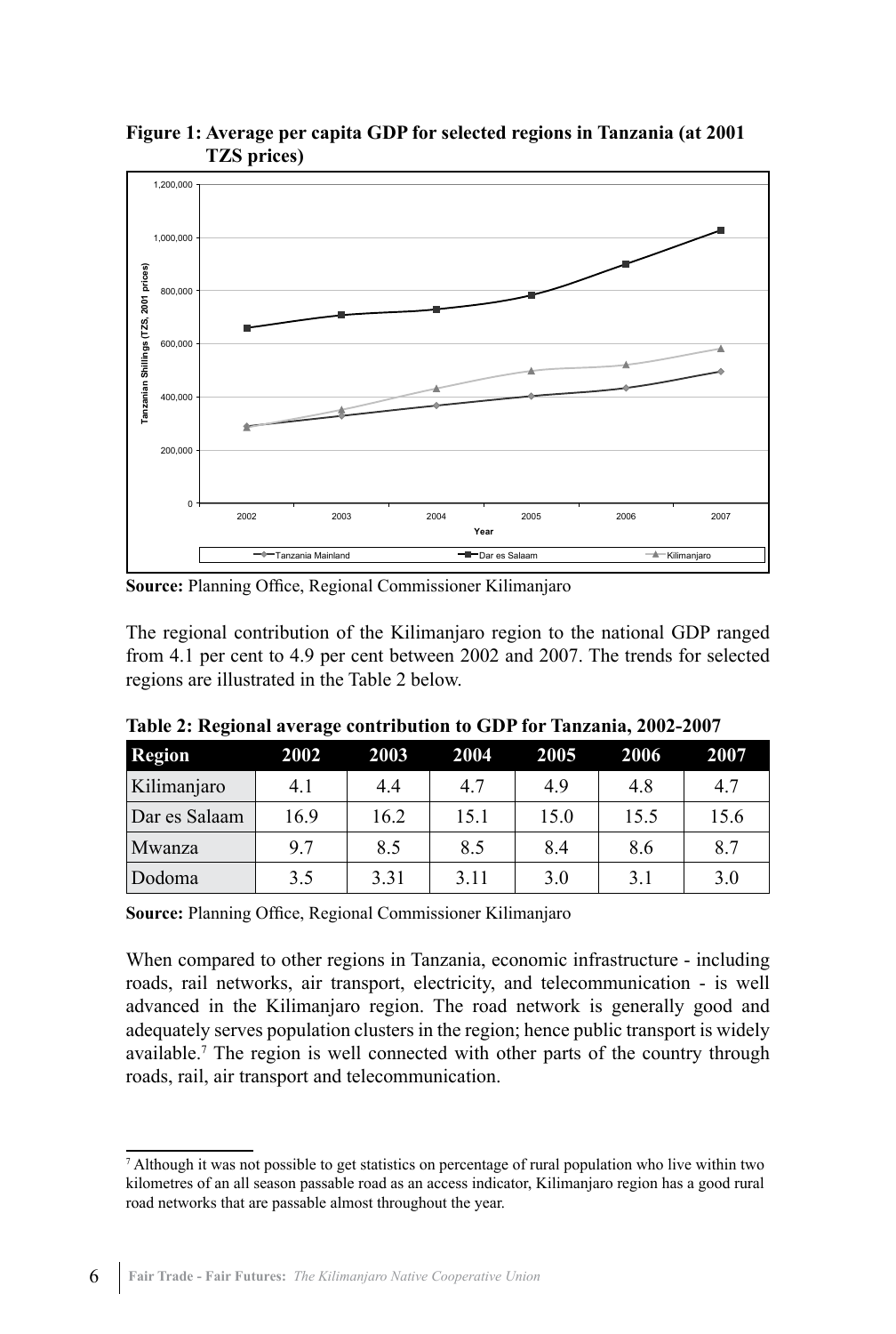#### *2.3 Social aspects*

The residents of the Kilimanjaro region have relatively greater access to social services and utilities, such as water, health services and education when compared to other regions in the country. Thus, the residents of the Kilimanjaro region have better socio-economic indicators when compared to the Tanzanian average.

Educational indicators reveal an overall increase in primary and secondary school enrolment in Tanzania. Data from the Household Budget Survey shows that 84 per cent of children aged between seven and 13 are in primary school (NBS, 2007). The national enrolment rate for 14 to 17 year olds was 15 per cent in 2007 (13.9 for boys; 16.5 for girls).

School attendance is lower amongst vulnerable groups, including OVC. For instance, a survey with 191 OVC made vulnerable by AIDS found that 23.6 per cent of single or double orphans had never attended school (Semkiwa, et al., 2003: 26). A further 37.7 per cent had stopped going to school. Many OVC report that costs associated with education are prohibitive. In addition to this trend, many students in Tanzania enter school late, with only 66 per cent of seven year olds in school (NBS, 2007). There are disparities in terms of the quality of education offered as well as regional and district enrolment disparities. For instance, only 57.4 per cent of students in Kilimanjaro passed their primary school leaving exam (Ministry of Education and Culture, cited in Bastien, 2008: 399). There are many supply side factors - such as poor infrastructure, high teacher-student ratios, teacher absenteeism – that can help to explain this situation.

The overall mean distance to the nearest dispensary is 3.6 kilometres in Tanzania. However, there is discrepancy between urban and rural areas, with rural households being an average of 4.6 kilometres away from the nearest dispensary. While there are some improvements in the construction of dispensaries, health centres and hospitals throughout Tanzania, access to services are constrained by inadequate drugs supply, a cost sharing policy and inadequate skilled personnel. In 2000, the Kilimanjaro region had 361 dispensaries, 18 health centres, six hospitals - of which four are district hospitals, one regional and one referral hospital.

Access to clean and safe drinking water is also limited. Nationally, some 34 per cent of household have access to piped water and another 18 per cent use another protected source of water (NBS, 2007). Households in the Kilimanjaro region have relatively better access to piped and protected water, with an access rate of approximately 30 per cent and 17 per cent respectively. A major constraint in rural areas are the long distances travelled by households to access clean and protected water for consumption, which restricts the amount of time that can be spent on income generating activities.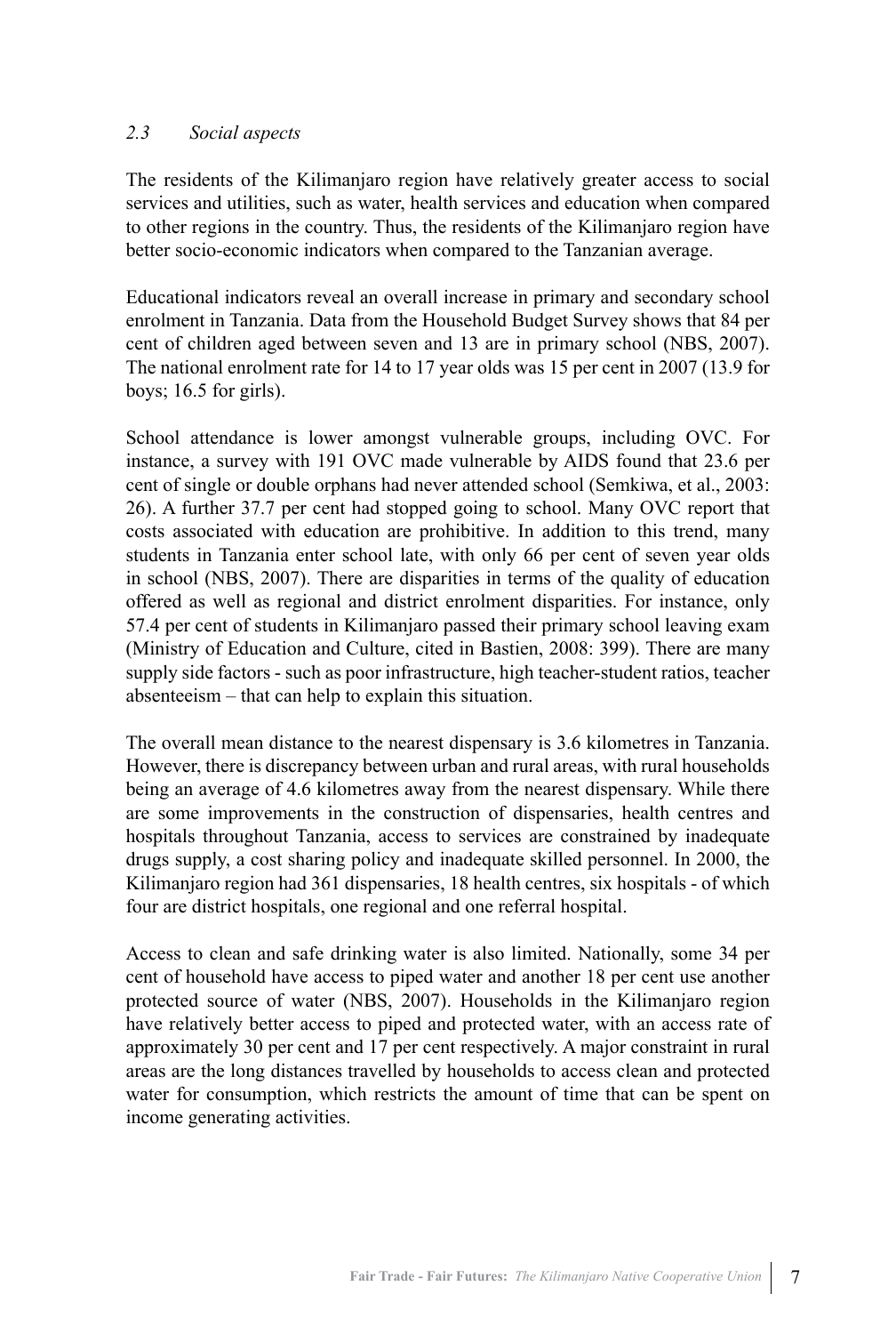The national Demographic and Health Survey (DHS) shows that between 1999 and 2005, there was a general improvement in infant mortality incidence from 99 per 1,000 live births in 1999 to 68 in 2005 (NBS, USAID & ORC MACRO, 2005). Owing to its well developed social services infrastructure, the Kilimanjaro region reveals a better performance than the national average indicators. For instance, a higher life expectancy rate of 58, infant mortality incidence of 59 per 1,000 live births and an under five mortality incidence of 90 per 1,000 live births, as shown in Table 3 below.

| <b>Selected Indicators</b>                             | Tanzania mainland | <b>Kilimanjaro Region</b> |  |
|--------------------------------------------------------|-------------------|---------------------------|--|
| Life expectancy at birth                               | 52                | 58                        |  |
| Infant mortality<br>$(deaths/1,000$ live births)       | 68                | 59                        |  |
| Under five mortality rate<br>$(per 1,000$ live births) | 112               | 90                        |  |

**Table 3: Selected health indicators**

**Source:** NBS, USAID & ORC MACRO (2005) Tanzania Heath Statistics

#### *2.4 Labour market characteristics*

According to the Household Budget Survey (NBS, 2007) most Tanzanian households are increasingly diversifying their economic activities. However, agriculture still constitutes the main source of economic activity, absorbing 57 per cent of employed adults. The agricultural sector, when combined with fishing and hunting, employs approximately 68 per cent of employed adults. In Kilimanjaro, agriculture plays a major role, absorbing some 75 per cent of adults. There is an increase in self-employment among the population, accounting for 13 per cent of employed adults. This growth is largely attributable to growth in the informal economy. Those in paid employment (public and private sector) amounted to seven per cent of the total employed adults (NBS, 2007).

The Tanzanian economy is characterized by a duality of formal and informality. Approximately 60 per cent of the country's GDP is associated with the informal economy, where most of the enterprises are unregistered, unlicensed, lack accounting procedures and do not pay taxes (Schneider, 2004, cited in Skof, 2008: 169). As a result, productivity is low and employment conditions are poor. Most of the enterprises operating informally fall in the group of Small and Medium Enterprises (SMEs). The majority of those active in the informal economy are women.

According to National Bureau of Statistics (2009), in 2007 16.6 million adults were classified as employed, while the unemployment rate stood at 11.7 per cent. The rural areas have higher labour market participation (81 per cent) and the lower unemployment rate (8.4 per cent) than urban areas. Based on the age considerations, unemployment is highest among the population below 35 years of age, due to varied factors, including lack of skill or training and inadequate access to financial services.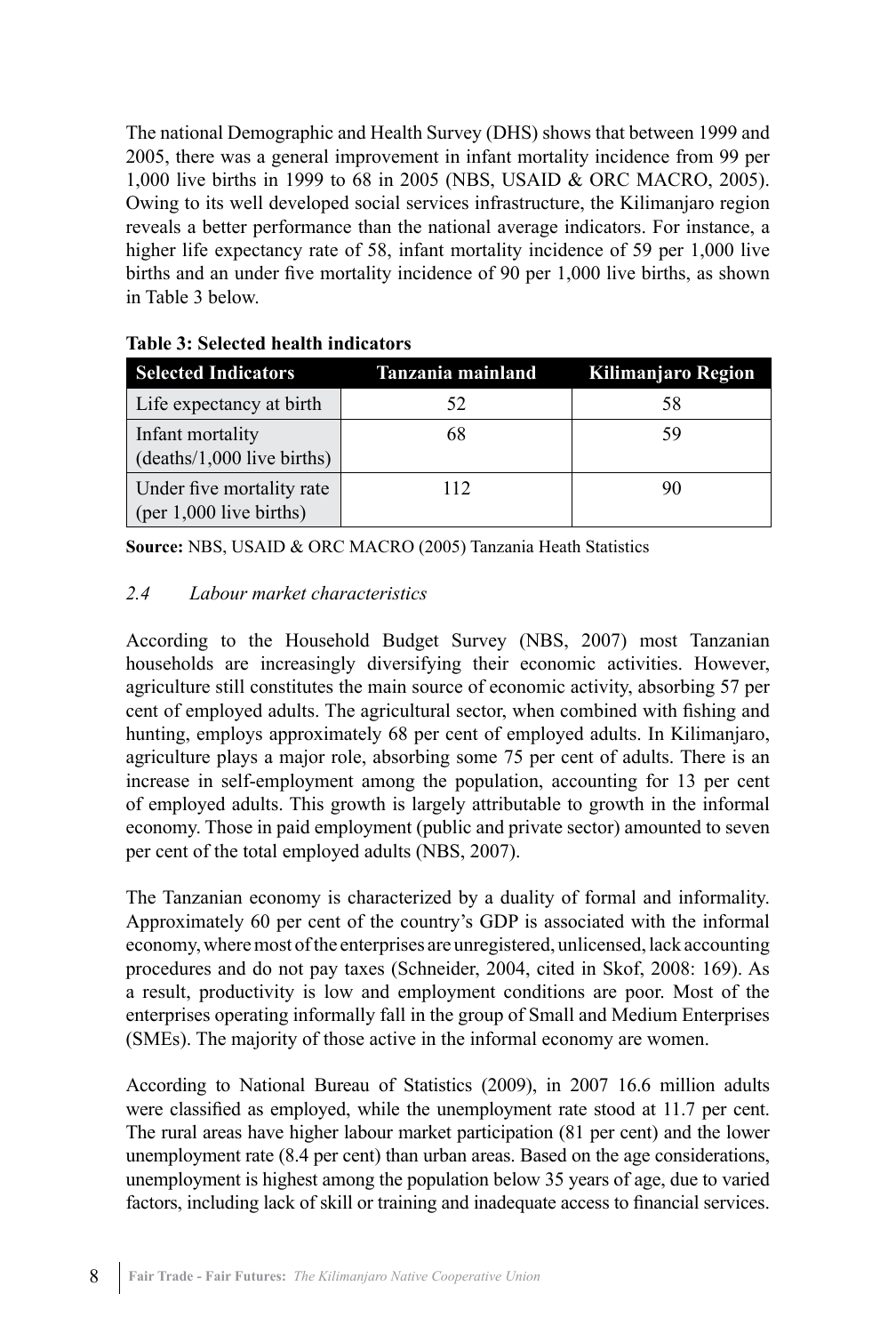Youth with no education are mostly engaged in traditional agriculture, informal economy activities or in domestic work. Persons with secondary education plus skills oriented training are in a better position of being employed.

Although child labour is officially prohibited in Tanzania, there is evidence of children being employed in most sectors of the economy. The Integrated Labour Force Survey of 2006 found that 70.4 per cent of children between the ages of 5 and 17 engaged in economic activities (NBS, 2006: xv). The reasons advanced for child labour are many, and include augmenting family income, failure at school and lack of financial resources to afford school fees or training costs. OVC made vulnerable by AIDS are even more exposed as they are compelled to enter the labour market earlier in order to cater for their economic needs (Semkiwa, et al., 2003). Many OVC work as child labourers in exploitative forms of employment in Tanzania. The Kilimanjaro region is no exception and although, there is no data for child labour, it is found in most sectors of the economy, particularly in the agricultural sector and domestic labour.

# *2.5 Informal economy characteristics*

A large proportion of Tanzania's economic activities are in the informal economy, where a number of SMEs operate.<sup>8</sup> The dualistic nature of the economy poses difficulties in compiling national economic statistics. However, estimates derived from Schneider (2004, cited in Skof, 2008: 169) suggest that Tanzania's informal economy accounts for approximately 60 per cent of the country's gross national income. Skof (2008: 169) further notes that data collected from the Integrated Labour Force Survey in 2000/01 reveals that one in three households was active in the informal economy; compared to one in four households recorded by the same survey in 1990/91.

Informal economy characteristics tend to be different for urban and rural dwellers. For instance, activities in the informal economy usually comprise the main economic activity of a household within urban areas in Tanzania. In rural areas, informal economy activities are usually secondary activities (Skof, 2008: 169). The major reason for growth in the informal economy between 1990/91 and 2000/01 relates to inadequate employment growth in the formal economy, which increasingly saw people seeking to augment their income through alternative avenues. Growth in the informal economy has been largely driven by increases in self-employment and SME development. In Tanzania, the informal economy is characterized by elements including:

- (i) low entry requirements in terms of capital and professional requirements;
- (ii) a small scale operations;
- (iii) skills often acquired outside of formal education;
- (iv) low standard of workplace employment conditions;
- (v) labour intensive methods of production and adapted technology.

<sup>8</sup> The word SMEs that stands for Small and Medium Enterprises encompasses all enterprises that are micro, small and medium hence sometimes MSME is used interchangeably with SMEs.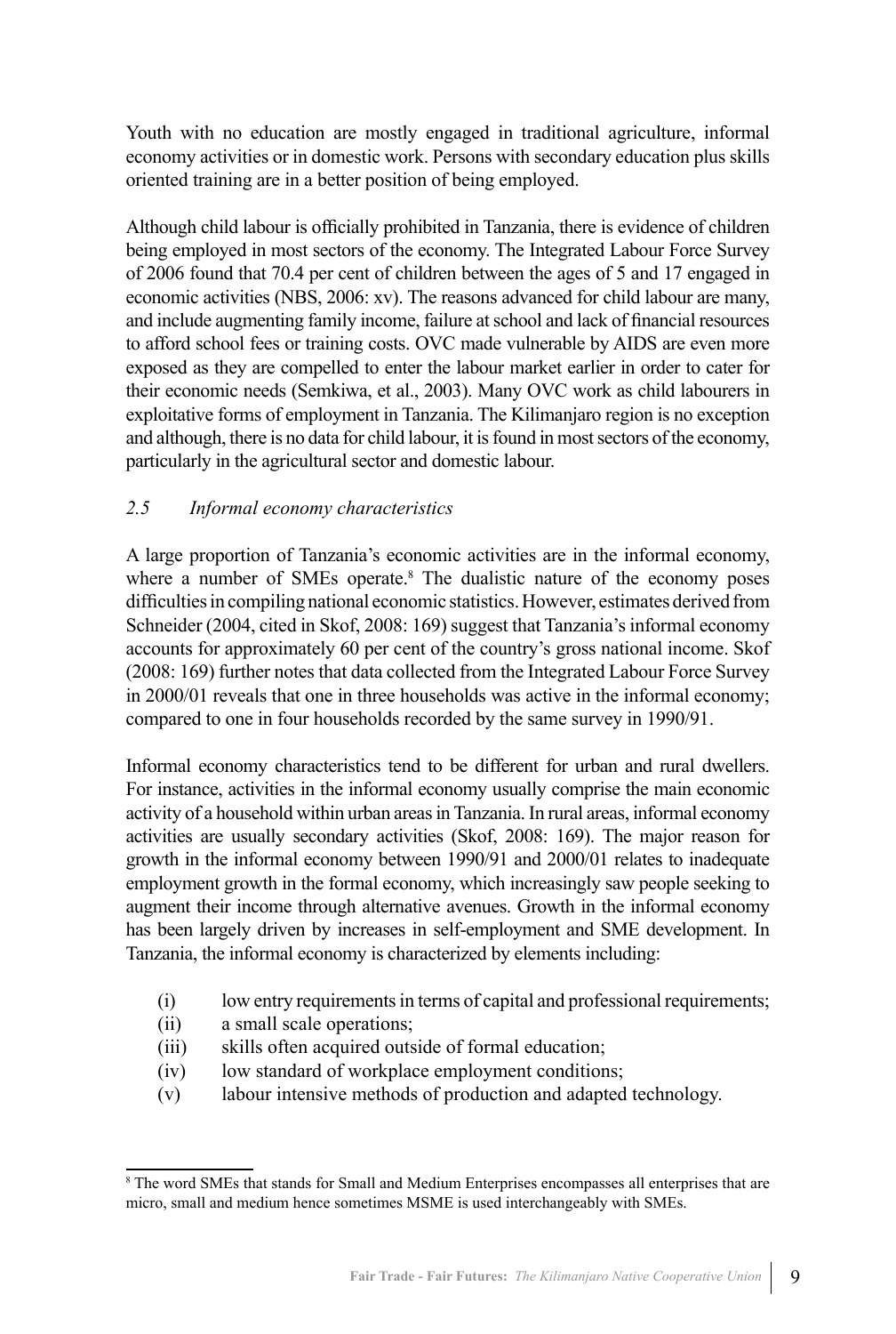Recent trends indicate that the informality rate is declining, owing partly to government regulation initiatives that formalize business access to bank loans and abolition of the license fee for small business (Skof, 2008). The co-existence of both formal and informal activities in the Tanzanian economy is highly diverse, with structural problems and administrative limitations constraining growth and formalization potential.

While formalization offers many benefits (higher tax revenue, increased regulation), the informal economy offers many opportunities to generate income and engage in entrepreneurism at a low start-up cost (Skof, 2008: 171). The informal economy provides many with a way out of poverty and it is important that this avenue for poverty prevention continue to be accessible – just as it is important to provide a policy environment that is supportive of formalization. To progress this, Tanzania has put in place a policy for Small and Medium Enterprises, known as the SMEs Policy 2003. In addition, there is a programme focusing on Formalization of Businesses and Assets known in Kiswahili as "MKURABITA", a short form for "*Mpango wa Kurasimisha Biashara na Mali Tanzania*" (Calcopietro & Massawe, 1999).

#### *2.6 Cooperative enterprises in Tanzania*

The policy environment that surrounds SMEs, the self-employed and the informal economy is relevant for cooperatives, as many cooperatives operate informally and represent members that are self-employed or owners of SMEs. In Tanzania, cooperatives are most often found in financial services and agriculture (Maghimbi, 2008). To illustrate, the introduction of cooperatives in Tanganyika was associated with the introduction of cash crops: coffee, cotton, and tobacco.

The cooperative movement was first established in Kilimanjaro in 1925, where local communities growing coffee established the Kilimanjaro Native Planters Association (KNPA) to address their coffee marketing problems (Kimario, 1992; Bee, 1996). Initially, the colonial administrators were reluctant to register cooperatives, but later accepted as cooperatives were found to be useful in some ways, especially in improving production of export crops and tax collection. Thus, the first cooperative ordinance was passed in 1932 that led to the formal registration of cooperatives in Tanzania. Consequently, KNPA was registered as the Kilimanjaro Co-operative Union (KNCU), the name that is still in use to date. The registration of KNCU sparked off the establishment of cooperatives in other cash crop growing areas of Ruvuma, Kagera, Rungwe, and around Lake Victoria. The history of cooperatives in Tanzania has been tainted by tight controls associated with repressive policy environments, flawed commodity markets, excessive dependency on governments and donors, poor managerial and financial base (Chambo, et al., 2008; Bee, 1996; Carlson, 1992; Gyllstrom, 1988). With policies to facilitate economic and trade liberalization place, the world is experiencing a renaissance of cooperatives resulting from the abandonment of planned economies in favour of competitive free markets; as well as the emergence of counter-movements, such as the Fair Trade partnerships.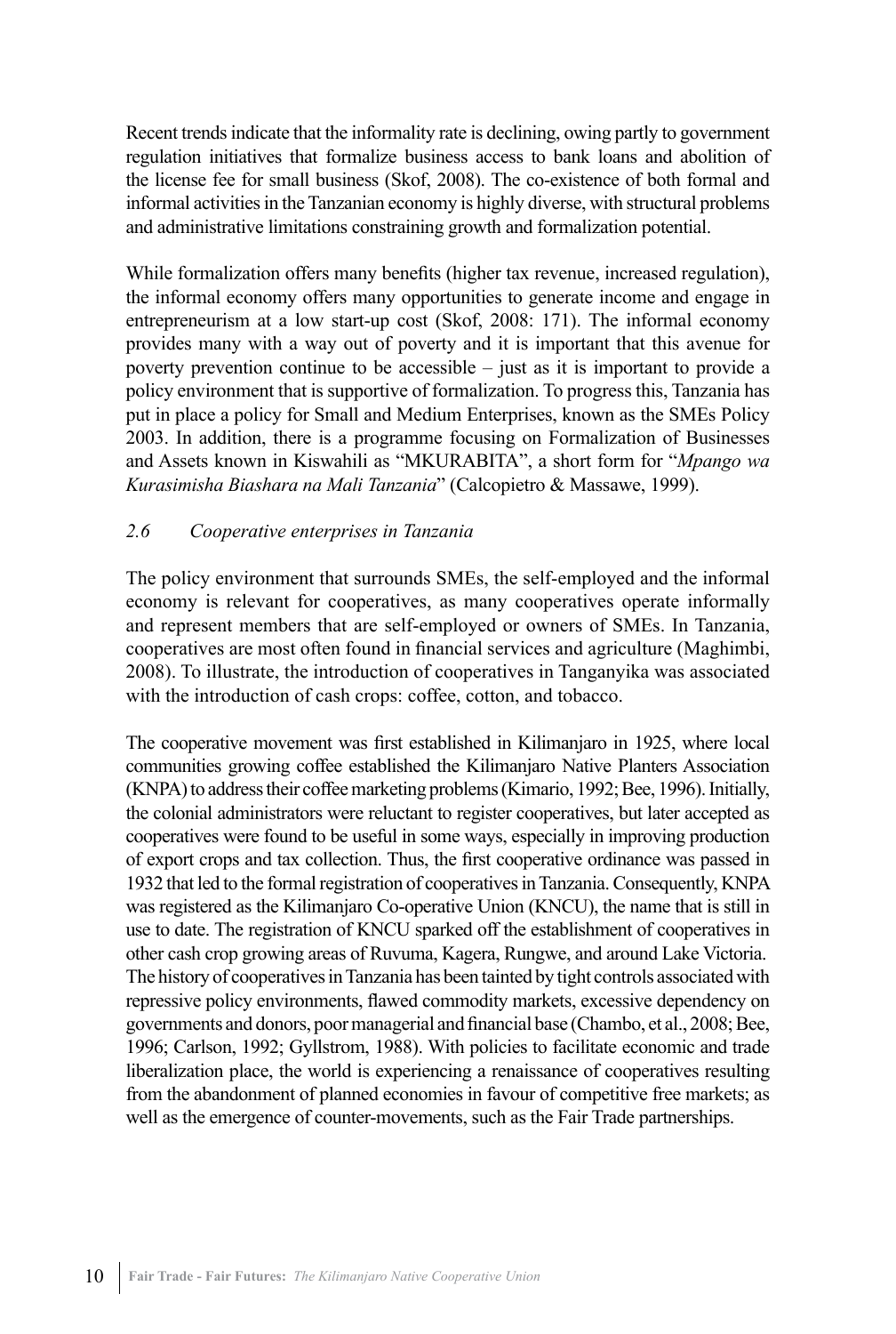In Tanzania, the government prepared the Co-operative Development Policy 2002 under the framework of a liberalized market environment, thus creating a favourable framework for development of an autonomous and independent cooperative movement (Maghimbi, 2008). This was followed by the introduction of the Cooperative Societies Act, 2003 and the Cooperative Societies Rules, 2004. The policy recognizes cooperatives as private entities that are key actors in the nation's socio-economic development. Based on the enabling cooperative development policy and legislation, the government designed the Cooperative Reform and Modernization Programme (CRMP), to facilitate transformation of cooperatives into private entities that are truly member owned and controlled, democratic, viable, sustainable and competitive in a liberalized market environment.

In general, there are different forms of cooperatives and their categorizations may be based on the functions they perform. Examples include productive cooperatives, supply cooperatives, marketing cooperatives; or according to sectors – agriculture, mining, and industrial; or according to economic status of members – producers, consumers, workers; or according to areas of operation i.e. rural or urban.<sup>9</sup> The landscape of the cooperative movement in Tanzania reveals that agricultural cooperatives are most predominant, while the second most predominant form of cooperatives are cooperative financial institutions. Other types of cooperatives include industrial, livestock, fishing, housing and transport cooperatives. The detailed picture of the cooperative movement in Tanzania is as summarized in the table 4 below.

| <b>Type of Cooperative</b>        | 2004  | 2007  | 2008  |
|-----------------------------------|-------|-------|-------|
| <b>Agricultural Marketing</b>     | 2,416 | 2,670 | 2,614 |
| <b>SACCO</b>                      | 1,236 | 4,445 | 4,780 |
| Industrial                        | 232   | 101   | 185   |
| Fishery                           | 86    | 113   | 129   |
| Consumer                          | -     | 96    | 103   |
| Others                            | 905   | 726   | 740   |
| <b>Total primary cooperatives</b> | 4,875 | 8,151 | 8,551 |
| Unions                            | 44    | 44    | 44    |
| Confederation                     |       |       |       |
| Federation                        |       |       |       |

**Table 4: Registered cooperatives in Tanzania mainland, 2004/08**

**Source:** Maghimbi (2008)

The table indicates that the total number of registered cooperatives in 2008 amounted to 8,597, of which 8,551 are primary cooperatives and 44 unions, one confederation and one federation. Maghimbi (2008) estimates that in Tanzania close to 7,840,000 people depend on cooperatives for their livelihood. However, there is general consensus that the membership of cooperatives is grossly underestimated.

<sup>9</sup> Other forms of categorization may include the levels of operations – primary, secondary, apex or federation; or according to legal status – registered or unregistered; or according to sizes e.g. small or large.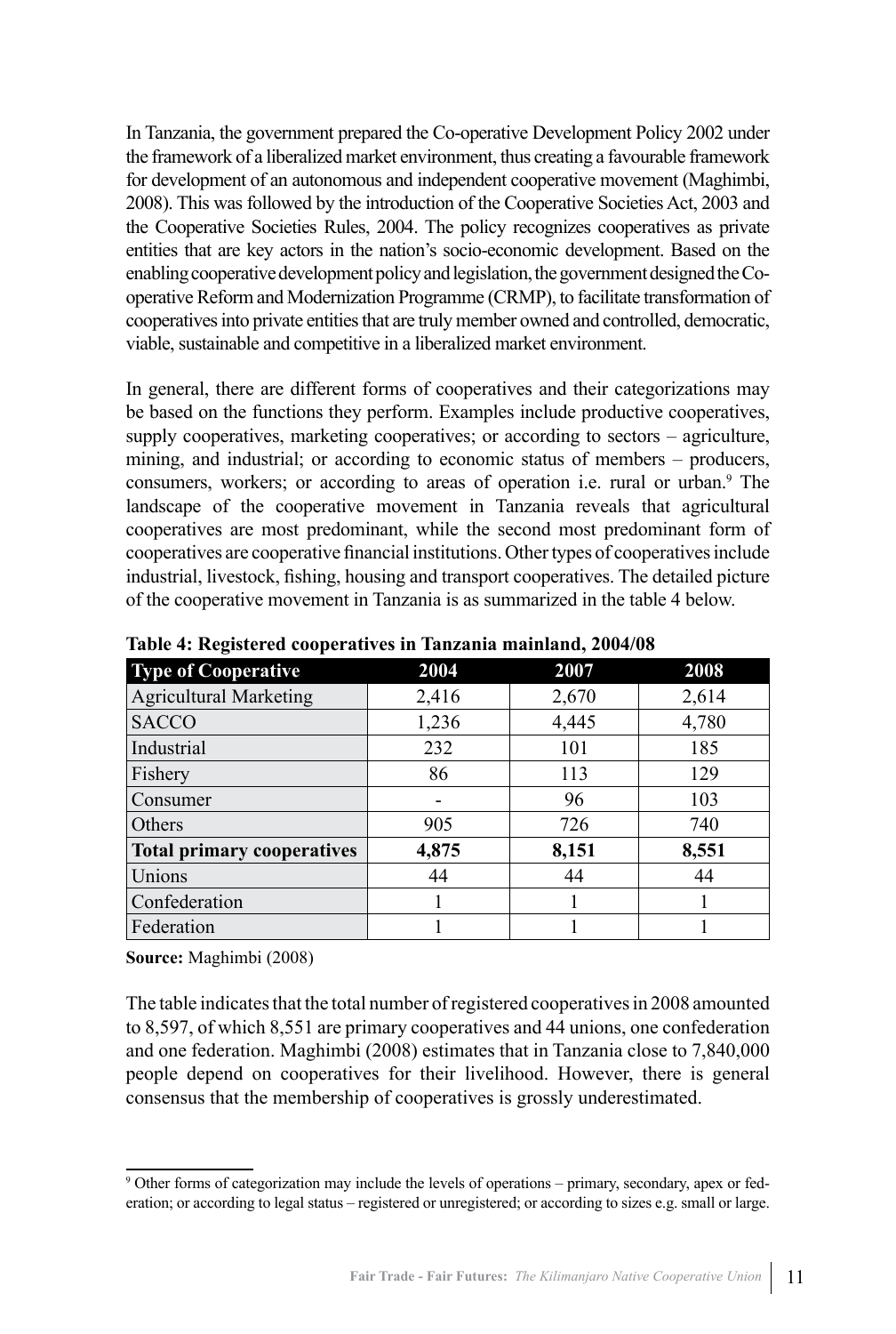Cooperatives support employment for a great proportion of the country's population. Thus, these are important organizations that are supporting improvement of living and working conditions of their members and families. Moreover, cooperatives provide the necessary infrastructure and services that the public and private investors fail to provide. In terms of realizing the concept of decent work, $10$  as advanced by the ILO, cooperatives can:

- (i) promote fundamental principles and rights at work by promoting freedom of association and work-place democracy;
- (ii) provide opportunities for members to secure decent employment and income by enabling members to combine resources, skills and talents;
- (iii) enhance social protection through their policy of open membership and through increasing economies of scale.

Cooperatives have a strong potential for improving the living and working condition in areas where they operate, due to the large variety of commercial and non-commercial activities in which they engage. For example, cooperatives, as enterprises that seek to advance the economic, social and cultural needs and aspirations of their members, implement various social programmes – such as the KNCU scholarship programme for Orphan and Vulnerable Children (OVC). Further, cooperative financial institutions have also been successful in providing credit to persons living below the poverty line (Grell & Klaehn, 2007).

#### *2.7 National HIV/AIDS response*

The HIV/AIDS epidemic is a major development challenge. The epidemic has seen the numbers of OVC rise, entailing need for additional social support systems for both People living with HIV (PLHIV) and OVC. The government of Tanzania, in collaboration with different stakeholders, has addressed this epidemic through policy and programme formulation. In 1985, two years after the reporting of the first HIV/AIDS case found in Kagera, the National AIDS Control Programme was established to respond to the epidemic. In 2001 the Tanzania Commission for AIDS (TACAIDS) was established and a similar commission was also established in Zanzibar – the Zanzibar AIDS Commission. The National HIV/AIDS Policy was prepared in 2001 and it specifies, among other issues, that HIV testing must be voluntary, and accompanied by pre-test and post-test counselling and that testing for other health conditions must conform to ethical principles, including informed consent (TACAIDS, 2008; Prime Minister's Office, 2001). The policy specifies that community based care and other community initiatives should support OVC as well as people living with HIV.

<sup>10</sup> According to the ILO, "Decent work sums up the aspirations of people in their working lives. It involves opportunities for work that is productive and delivers a fair income, security in the workplace and social protection for families, better prospects for personal development and social integration, freedom for people to express their concerns, organize and participate in the decisions that affect their lives and equality of opportunity and treatment for all women and men." http://www.ilo.org/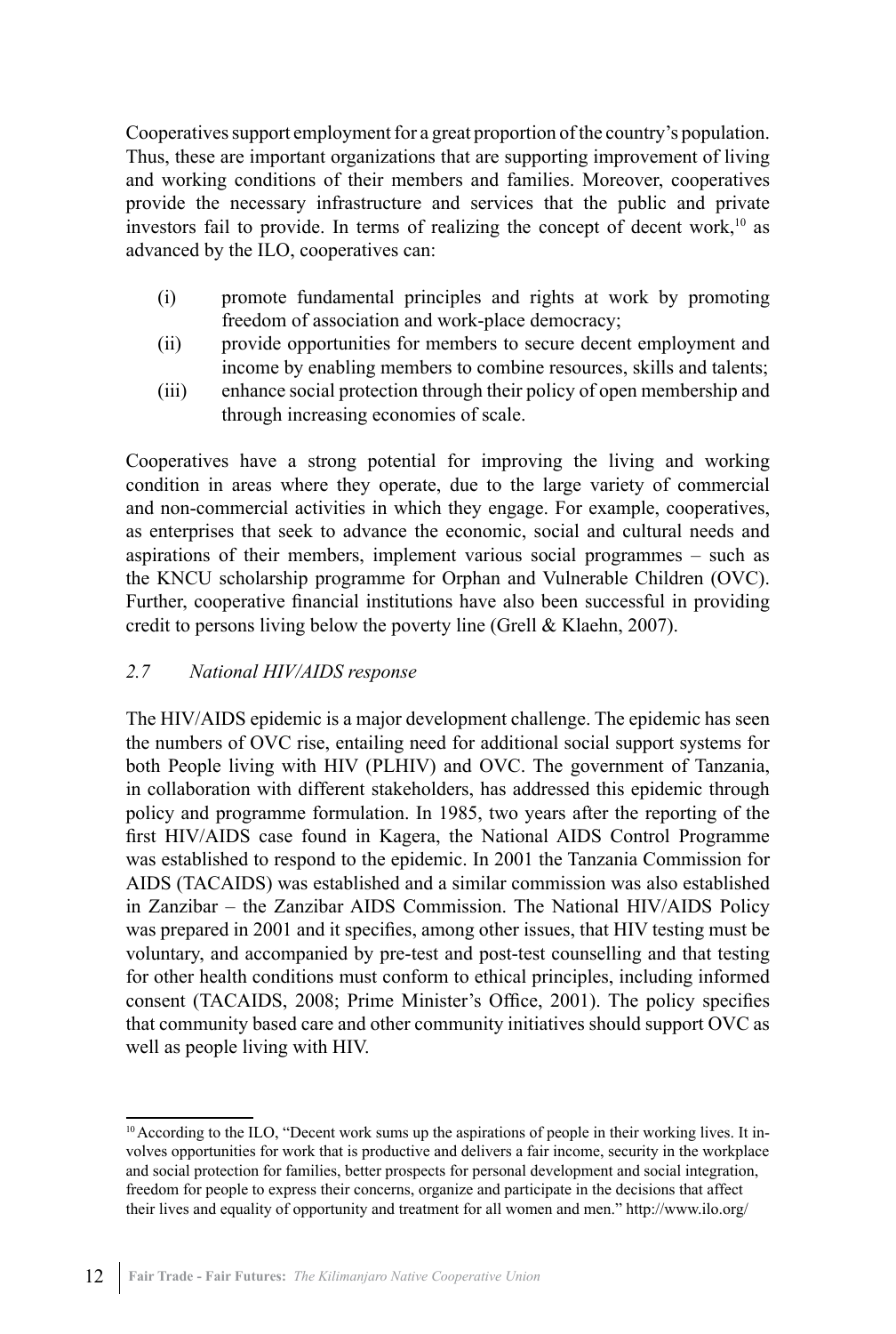According to TACAIDS (2008), Tanzania is committed to the "Three Ones principle", which includes:

- one HIV/AIDS coordinating body TACAIDS;
- one national multi-sectoral strategic framework that provides strategic direction to the implementation of HIV/AIDS programmes by working with stakeholders for policy development;
- one coordination mechanism for multi-sectoral AIDS responses, advocacy and resource mobilization.

Thus, the TACAIDS provides strategic direction on the implementation of HIV/ AIDS activities, and one monitoring and evaluation framework to measure the impact of the national HIV/AIDS response initiatives at country level. In addition, the National AIDS Control Programme (NACP) was established under the Ministry of Health and Social Welfare to coordinate and manage the health sector's HIV/ AIDS response, advocacy and resource mobilization.

The National policy on HIV/AIDS set the context for the first national HIV/AIDS multi-sectoral strategic framework (2003 to 2007). A second multi-sectoral strategic framework was launched in July 2007 to cover the period from 2008 to 2012. The second strategic framework on HIV/AIDS builds on the achievements and strength of the first, and focuses on:

- providing an enabling environment for HIV/AIDS policy;
- strategies for prevention;
- strategies for providing care, treatment and support;
- impact mitigation.

The framework seeks support OVC by building capacity for communication of information about sexual and reproductive health within families. It also supports school based HIV education. The framework also seeks to promote programmes against drugs, alcohol and to promote increased access to HIV prevention services. The initiative of KNCU therefore supports many of the goals of the framework.

There has been growth in programmes that address a range of HIV/AIDS related issues, including improving access to health services, distribution of condoms, Voluntary Counselling and Testing (VCT) centres and awareness-raising from both government and non-government agencies. Furthermore, there are emerging programmes in workplaces with policies and guidelines put in place focusing on HIV/AIDS prevention, care and treatment. However, these programmes face challenges. The main challenges relate to sustaining these programmes and to bring VCT services closer to communities, while at the same time protecting the rights of People Living with HIV/AIDS (PLHIV) and supporting OVC.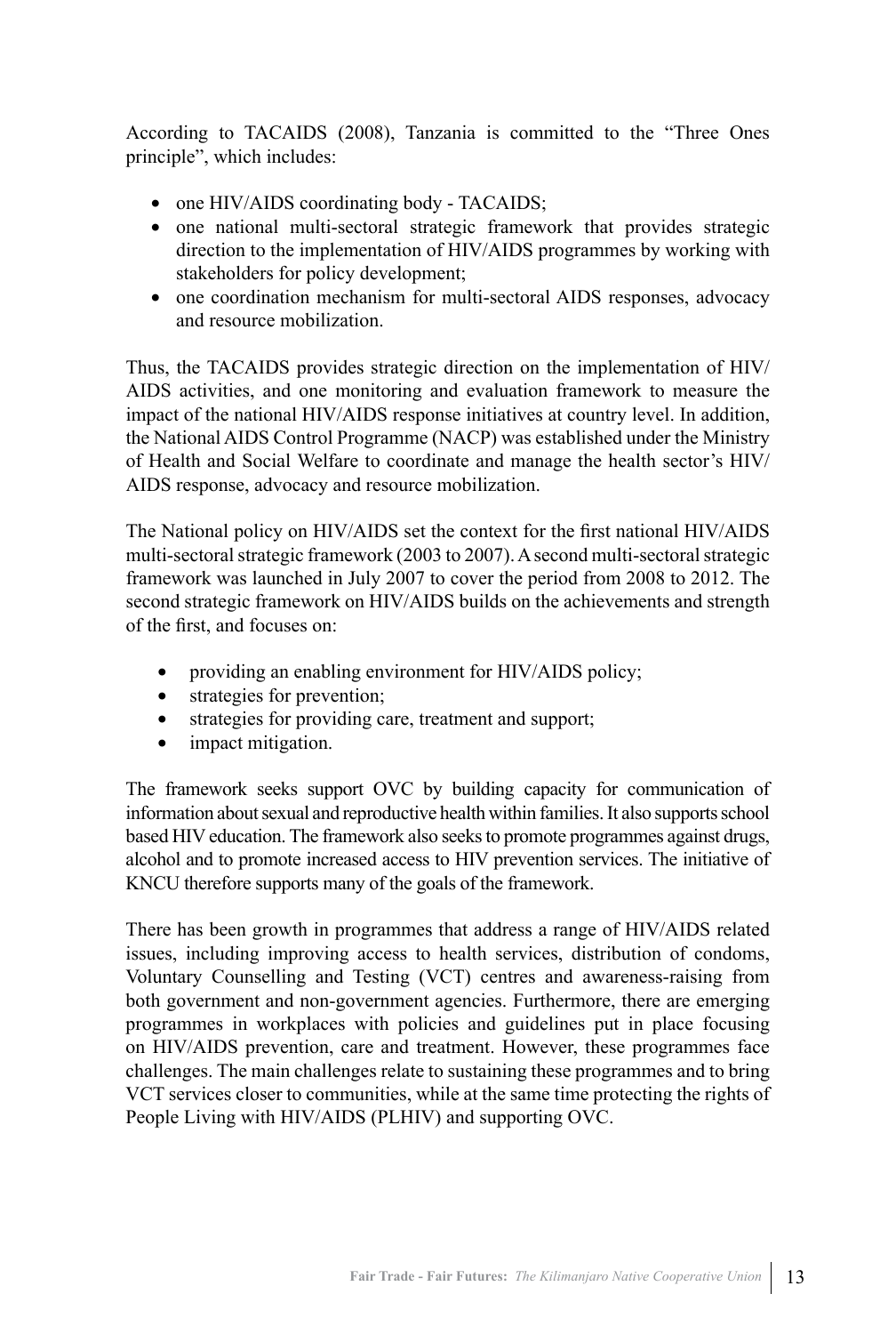Table 5 below provides an overview of the HIV/AIDS prevalence in Tanzania. As can be discerned from the table, the HIV/AIDS prevalence in Tanzania mainland was 7.0 per cent in 2004/05 with 6.3 per cent of men and 7.7 per cent of women, aged between 15 and 49 years, infected (TACAIDS, 2008). The 2007/08 statistics reveal that there was an overall prevalence of 6.0 per cent among adults aged 15 – 49 years, with a prevalence of 7.0 per cent among women and 5.0 per cent among men. UNAIDS (2008) estimates that the number adults and children living with HIV was approximately 1.1 million in 2007. Every year approximately 100 people become HIV positive and it is the women that have a greater risk of being infected by HIV (ASAP, 2008).

| <b>Region</b>     | 2004/05      |     |       | 2007/08 |     |       |  |
|-------------------|--------------|-----|-------|---------|-----|-------|--|
|                   | <b>Total</b> | Men | Women | Total   | Men | Women |  |
| Tanzania Mainland | 7.0          | 6.3 | 7.7   | 6.0     | 5.0 | 7.0   |  |
| Dar es Salaam     | 10.9         |     |       | 8.9     |     |       |  |
| Iringa            | 18.2         |     |       | 14.7    |     |       |  |
| Kilimanjaro       | 7.3          |     |       | 1.9     |     |       |  |
| Kigoma            | 3.5          |     |       | 0.9     |     |       |  |

**Table 5: Regional HIV/AIDS prevalence, 2004/05 – 2007/08 (per cent)**

**Source:** TACAIDS (2008)

Overtime the nature of the HIV/AIDS epidemic has shifted from one that grew fastest amongst those with comparatively higher levels of education to those with lower levels of education. It has also shifted from urban to rural areas (ASAP, 2008). There are regional variations in terms of prevalence: The regions of Iringa and Dar es Salaam have the highest prevalence, where as the region of Kigoma has the lowest prevalence. Kilimanjaro stood at 7.3 per cent in 2004/5 and 1.9 per cent in 2007/8; the decline is partially attributed to intensive educational campaigns (Mawenzi Regional Hospital, 2008). In general HIV/AIDS seems to be declining over time (URT, 2007). This could be partially attributed to increased condom usage during casual sex and the increase in the age of sexual debut.

According to the TACAIDS website (http://www.tacaids.go.tz), the key drivers of the epidemic include:

- 1. sexual behaviour;
- 2. inter-generational sex;
- 3. concurrent sexual partners;
- 4. presence of other sexually transmitted infections;
- 5. lack of knowledge of HIV transmission.

UNAIDS (2008) estimates that the number of children (under 17) made orphans in Tanzania due to AIDS was 610,000 in 2001 and 970,000 in 2007. The number of OVC receiving support has been increasing over time as well. For instance,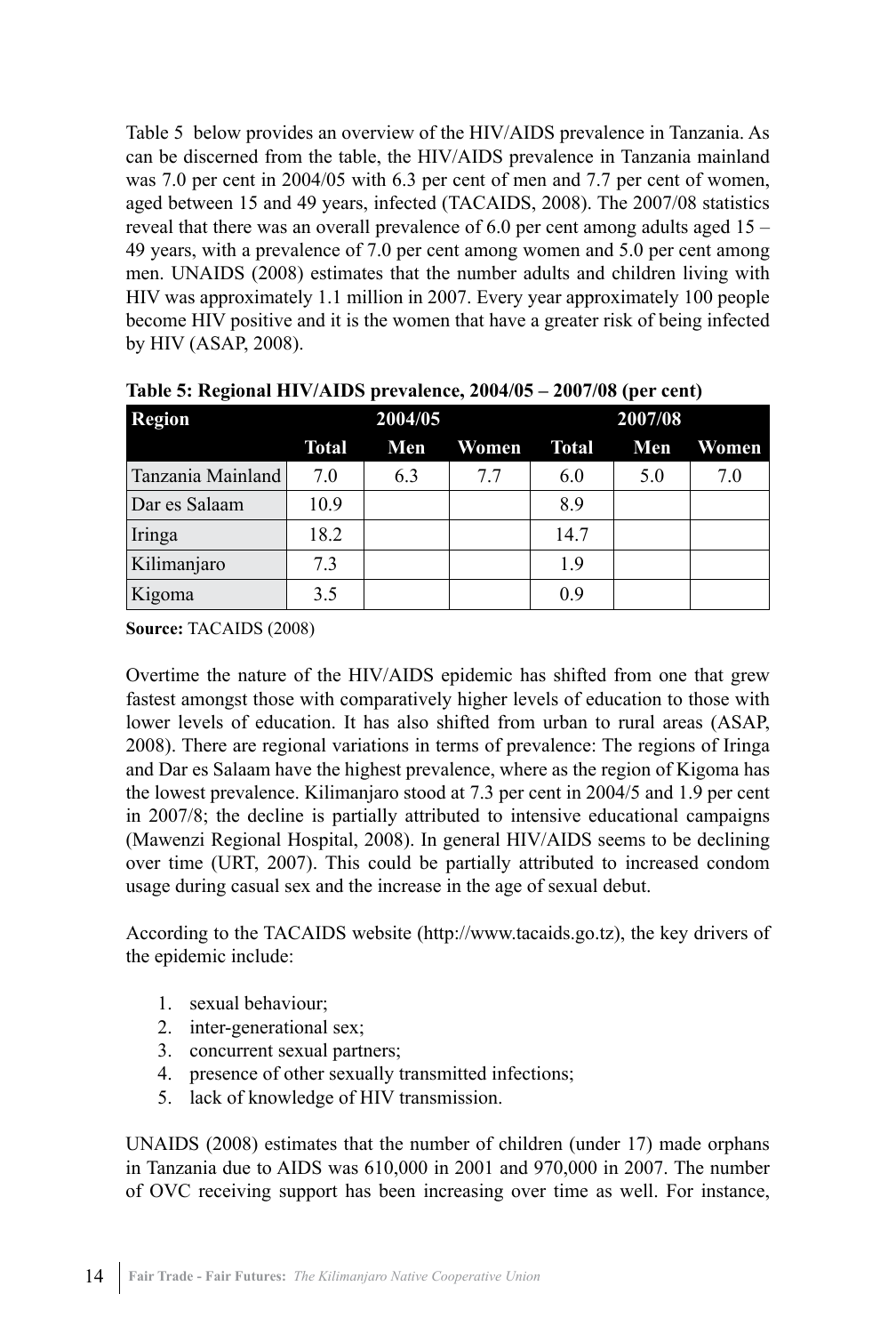community based targeting is being used to identify the vulnerable children in order to support expanded access to services, such as social support through home based care programmes (URT, 2007). The success of this approach is very important, as households that have experienced an adult death associated with HIV/AIDS tend to decrease their consumption, which ultimately increases household vulnerability and decreases the affordability of education for the household's children.

The Kilimanjaro Region is affected by the increase in the number of OVC who need care and support. Figure 2 below illustrates the situation of OVC in the Kilimanjaro Region by district. By the end of 2008 there were a total of 5,888 OVC registered in the Kilimanjaro Region (Elizabeth Glaser Paediatric AIDS Foundation and Kilimanjaro Christian Medical Center, 2008).<sup>11</sup> Moshi Rural district has the highest number of registered orphans (2,114), followed by Siha and Hai. Same district, which is not part of KNCU, had the lowest number of 290 OVC.



**Figure 2: Approximate number of OVC in Kilimanjaro Region, 2008**

**Source:** Elizabeth Glaser Paediatric AIDS Foundation and Kilimanjaro Christian Medical Center (2008)

The presence of OVC is a developmental concern that cannot be dealt with only at the family unit level. All layers of government, as well as community organizations, need to support the rights and overall development of OVC. Potential issues that could arise if OVC are not adequately supported include growing street children populations; a rise in child labour - including commercial sexual exploitation of children and other activities that fall under the worst forms of child labour; increased crime and eventually a growing population of uneducated and unskilled labourers

<sup>&</sup>lt;sup>11</sup> The government of Tanzania, in collaboration with the United States Government, adopted a regional approach to of provision of HIV/AIDS care and treatment services. Elizabeth Glaser Paediatric AIDS Foundation is the regional partner for Kilimanjaro.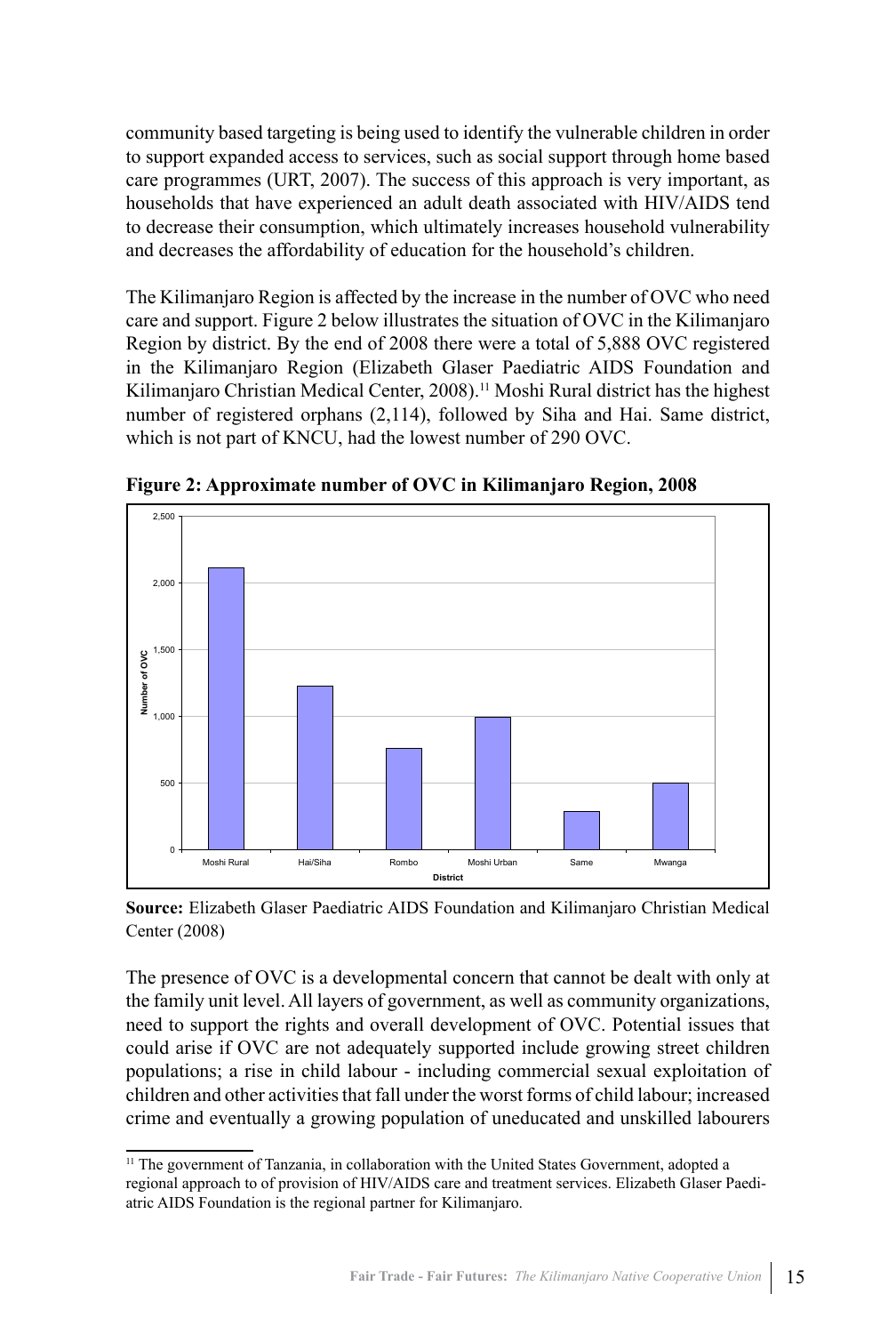(Semkiwa et al., 2003). Initiatives of the government and other stakeholders that seek to address this problem include scaling up the HIV/AID response and ensuring access to essential services for PLHIV and OVC. This has seen the formation of community based targeting mechanisms in districts, wards, streets (in urban areas) and villages, which seek to raise awareness about abuse, neglect and exploitation of OVC and provide care services for OVC (URT, 2007). In addition, a series of awareness raising campaigns, which target local government, community and family members, have been conducted throughout the media, and through seminars and workshops. The link between education (in both formal settings, such as schools, and through informal mechanisms) and health outcomes has also been recognized, as awareness raising and education campaigns can improve the understanding of HIV/AIDS and also improve the communication and negotiation skills of young people.

#### *2.8 Orphaned and vulnerable children*

OVC include children that have lost one or both parents through death or desertion. They can face heighten vulnerability associated with entering the labour market early, leaving school prematurely, increased care responsibilities, lack of guidance, reduced household income, discrimination and lack of access to support services. (Semkiwa, 2003; UNICEF, 2007; Beegle et al, 2008). Vulnerable children can also face higher incidence of mortality and intra household neglect, among others. Being an OVC is considered to be a major determinant of poverty in later life, largely due to foregone investment in human capital.

OVC made vulnerable by AIDS experience higher vulnerability across a number of variables. For example, households affected by HIV/AIDS experience increased need for health care expenditure and reduced labour productivity (of the adults) (UNICEF, 2007). Consequently, both the social and the economic responsibilities of children associated with these households can increase. It has been observed that in such situations children reduce school attendance, increase their labour market activities and increase their domestic responsibilities, including provision of care. OVC made vulnerable by AIDS also lack guidance and support from parents, guardians and other adults, such as teachers (Semkiwa, 2003: 8). The lack of support available puts these children in situations where they become more vulnerable to malnutrition, illness, abuse and the worst forms of child labour. The figure below illustrates the process.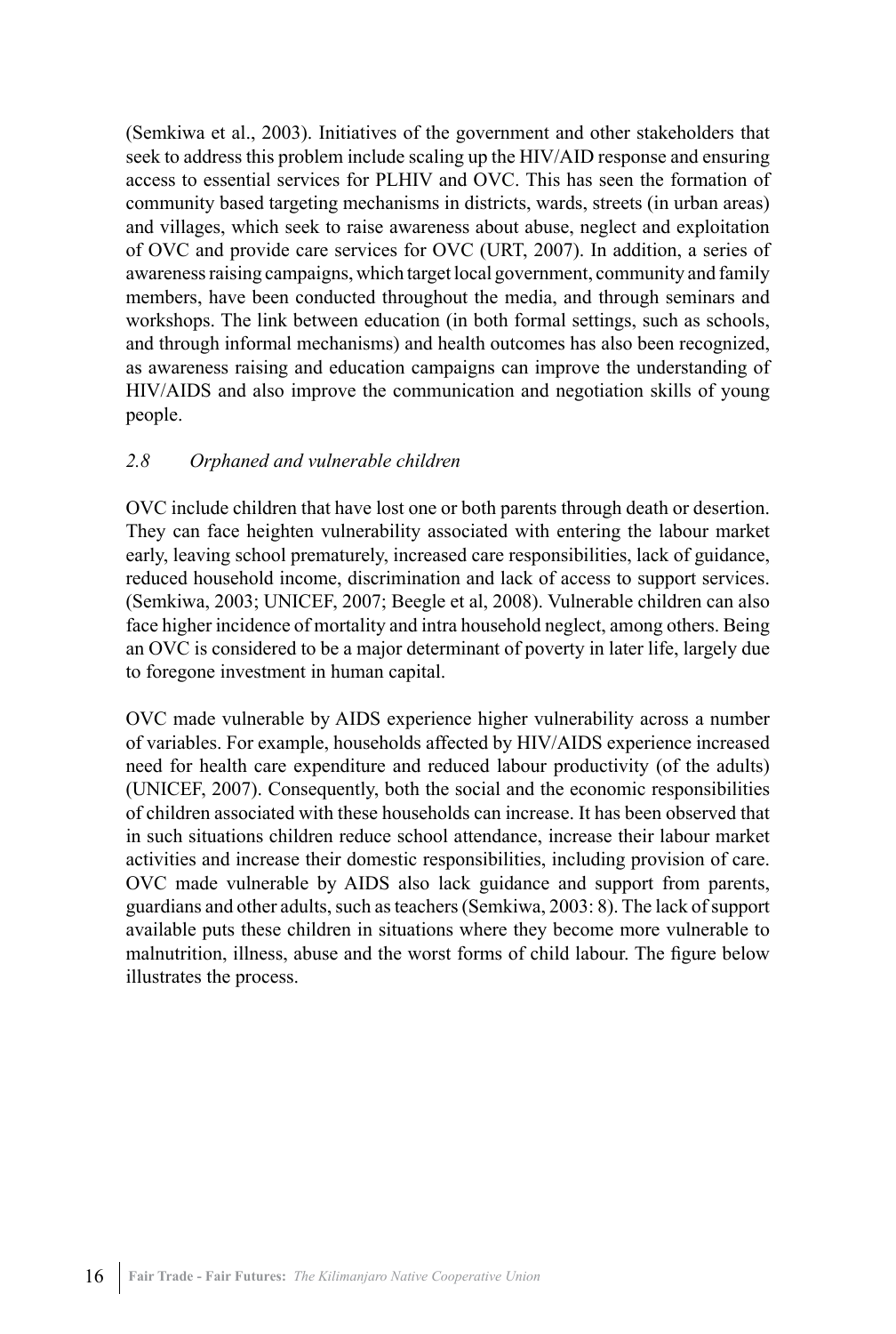

**Figure 3: Challenges faced by children made vulnerable by HIV/AIDS**

**Source:** Foster and Williamson (2000)

Research from Tanzania reveals that engaging in child labour can have a negative impact on the child's educational attainment and on their future earning capacity (Beegle et al., 2008). Orphans that do attend school tend to be significantly prone to being underweight or stunted (Alderman, Hoogeveen & Rossi, 2005). Beegle, de Weerdt and Dercon (2007: 1) reported that maternal orphans in Tanzania were an average of two centimetres short of final height attainment. Their research also suggests that consumption expenditure of maternal orphans is 8.5 per cent lower than average consumption expenditure.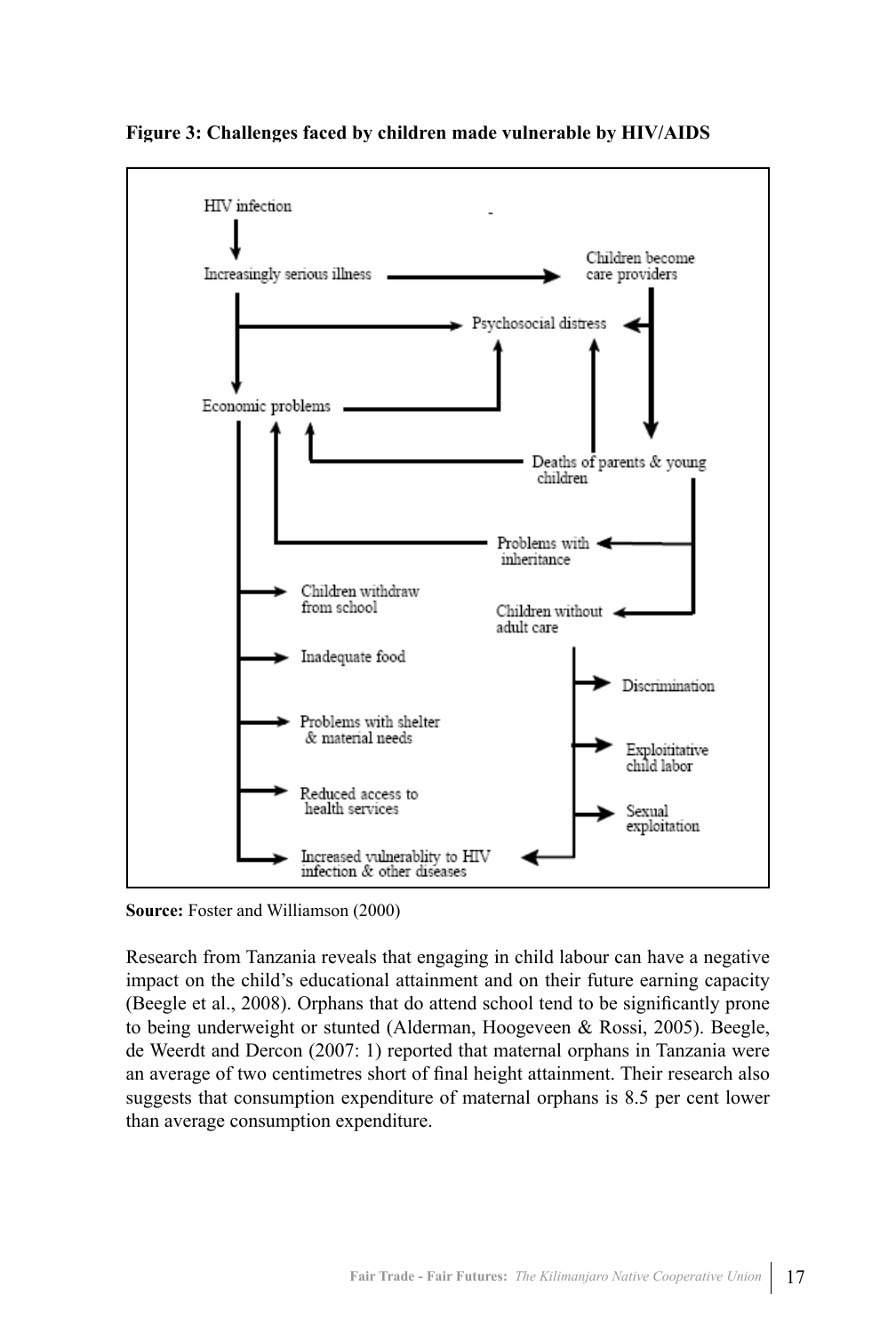OVC often do not have someone that can negotiate employment conditions on their behalf. Due to their vulnerable situation, OVC can be sexually exploited by employers or may be forced into prostitution, and subsequently be exposed to HIV/ AIDS. Many of the jobs that OVC are able to access fall under the 'worst forms of child labour', especially hazardous child labour, commercial sexual exploitation and the use of children in illicit activities (Semkiwa et al., 2003: 35). The most common economic activities undertaken include petty trade, food vending and agriculture related work. Engaging in these types of labour market activities can leave OVC that are child labourers more vulnerable to HIV infection. For example, child labourers who are food vendors often work in environments where alcohol is being consumed and subsequently may encounter propositions for sexual services (Baylies & Bujra, 2000, cited in Semkiwa et al, 2003: 17-18).

The vulnerability of OVC can be reduced through several mechanisms, including:

- increasing access to ART to prevent children becoming orphans in the first place;
- awareness raising amongst family and community;
- provision of support through community based programmes;
- provision grants or scholarships for education (URT, 2007).

The Kilimanjaro Native Cooperative Union has chosen to focus on the latter – provision of scholarships for education – in order to help communities cope with the impact of HIV/AIDS.

#### **3. The KNCU scholarship initiative**

#### *3.1 The organization: KNCU*

KNCU, which was establish in 1925, is one of the oldest unions in Tanzania that deals with coffee marketing. In addition, it also assists its members in the production of quality coffee through distribution of seedlings and provision of extension services. KNCU has 66 primary cooperative members sustaining the union.

The vision of KNCU:

*Sees the small scale coffee farmer in Kilimanjaro as the unique mechanism to produce the best quality coffee. The coffee farmer himself/herself is the owner of KNCU and, therefore, he/she guides the KNCU decision process*.

The mission of KNCU states that:

*KNCU will be the best service provider to its members to enable them to produce the best quality coffee to be sold at the highest price at minimum cost.*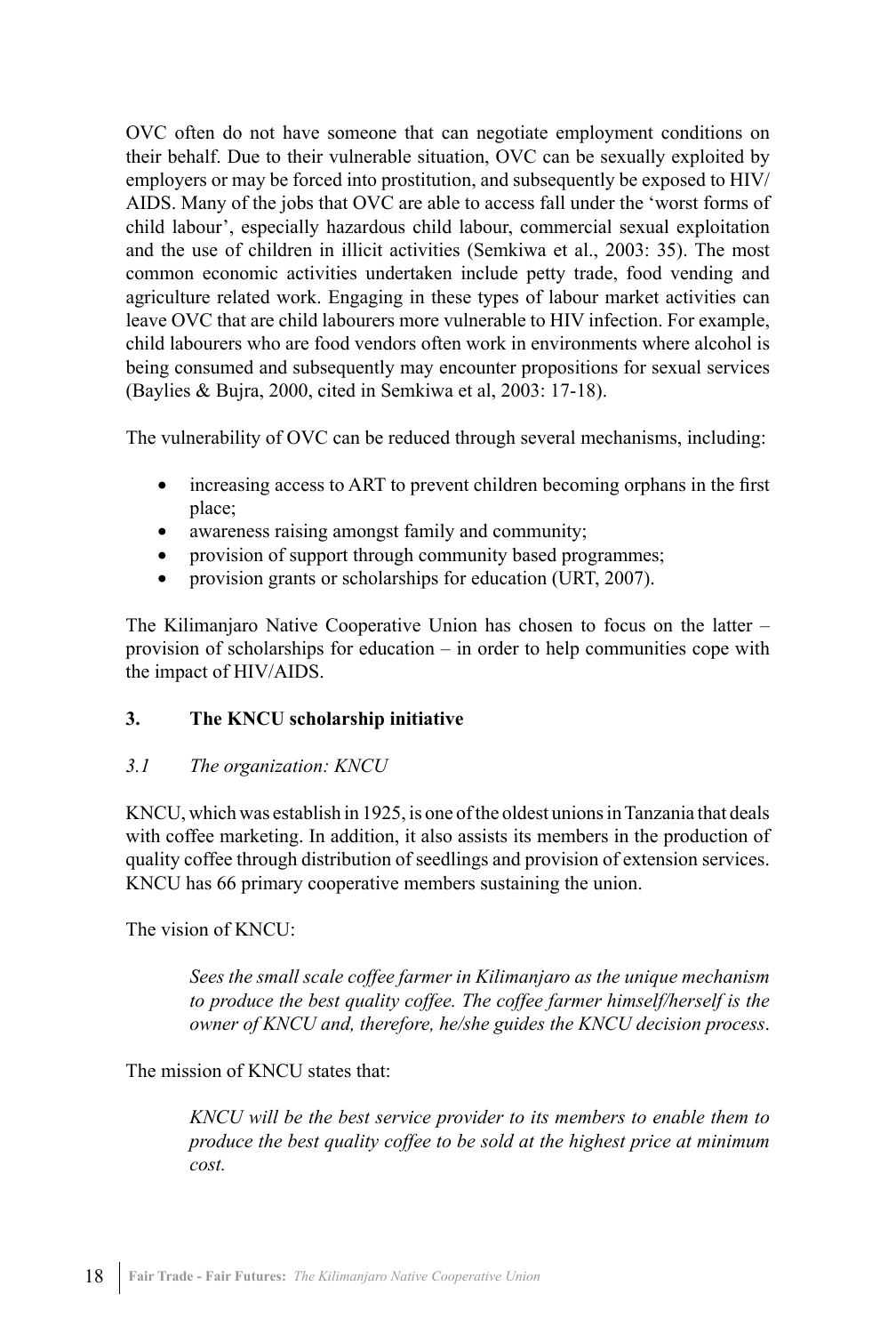In order to realize its mission, KNCU focuses on the following three functions:

- marketing members' coffee;
- supporting coffee production through supply of inputs, seedlings, and provision of extension services;
- seeking crop finance.

KNCU's organizational structure has been designed to address these functions. Figure 4 below reflects the structure.



**Figure 4: KNCU's organizational structure**

**Source:** KNCU; Legend: CIA - Chief Internal Auditor; IPRD - Information Publicity and Public Relations Department

Cooperatives are affected by the HIV/AIDS epidemic in many ways and there have been various national initiatives that have involved cooperatives where KNCU has participated. Following an ILO sponsored regional workshop, titled "The Role of Cooperatives in the Fight against HIV/AIDS", held in Swaziland in 2001, cooperatives have taken active roles in sensitizing members as well as cooperative leaders on HIV/AIDS. Thus strategies have been adopted for impact mitigation, including holding seminars, workshops, meetings, distribution of leaflets for awareness raising, prevention and control, and increasing the availability of voluntary counselling and testing.

While most cooperative unions have been involved in a series of sensitization workshops and seminars, it is only KNCU that pioneered the development of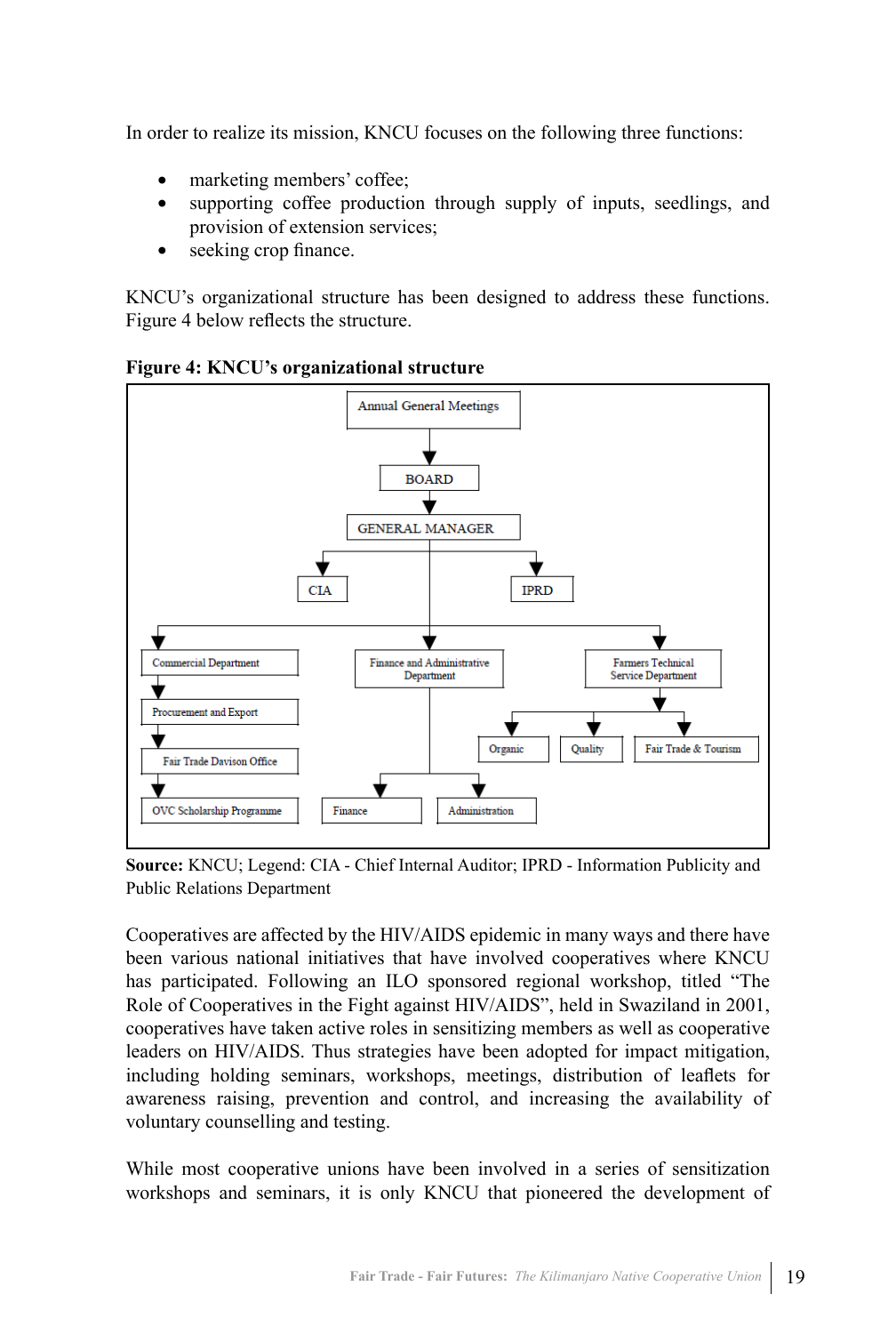an innovative scholarship programme for OVC made vulnerable by AIDS. The programme is funded through premium income earned from sales of coffee through Fair Trade.<sup>12</sup> KNCU's coffee is certified by the Fair Trade Labelling Organization International (FLO), which guarantees the end consumer of quality coffee that has been sold under fair trade terms. Fair Trade buyers pay premium prices, which have then been used by KNCU to:

- (i) establish an education fund to provide scholarships for OVC;
- (ii) finance farming of organic coffee in seven primary cooperatives;
- (iii) finance a coffee quality improvement programme;
- (iv) establish a coffee seedlings nursery to supply farmers with new seedlings;
- (v) acquire shares in the Kilimanjaro Co-operative Bank Limited.

The origin of the idea to establish a scholarship programme for OVC goes back into the history of KNCU. In order to uphold cooperative values and principles that cooperatives advocate, *inter alia*, self-help, self responsibility, care for others, solidarity, and concern for the community; KNCU has been involved in supporting the education of members' children since its inception in 1932. For instance, the Lyamungo Secondary School, which is now owned by the government, was built by the KNCU. According to the KNCU's General Manager, the cooperative union has been providing educational loans to its members to enable members to meet their children's educational costs. Thus, the present scholarship fund is an innovation built on KNCU's historical programmes that supported education.

# *3.2 Target group and beneficiaries*

The scholarship programme for OVC is designed to provide scholarships to secondary school children in public schools across the five districts: Rombo, Siha, Hai, Moshi Rural and Moshi Municipality. The target group are children whose parents are members of the rural primary cooperatives that are active in KNCU. According to KNCU's Fair Trade

Liaison Officer, the scholarship does not discriminate against anybody, especially with regards to children living with HIV.

*The union's immediate objective is to improve the standard of education of orphans and vulnerable children in order to reduce HIV/AIDS infections and contribute to healthy labour force*.

-Mr. Raymond Kimaro, KNCU's General Manager

# The Scholarship

Fund is intended to support students who passed their primary examinations and who cannot afford to pay fees for attending public secondary education. Prior to

 $12$  Attempts have been made to define what a Fair Trade is, and one of such definition that is widely accepted is *"…an alternative approach to conventional international trade. It is a trading partnership which aims at sustainable development for excluded and disadvantaged producers. It seeks to do this by providing better trading conditions, by awareness-raising and campaigning"* (DFID, 2000).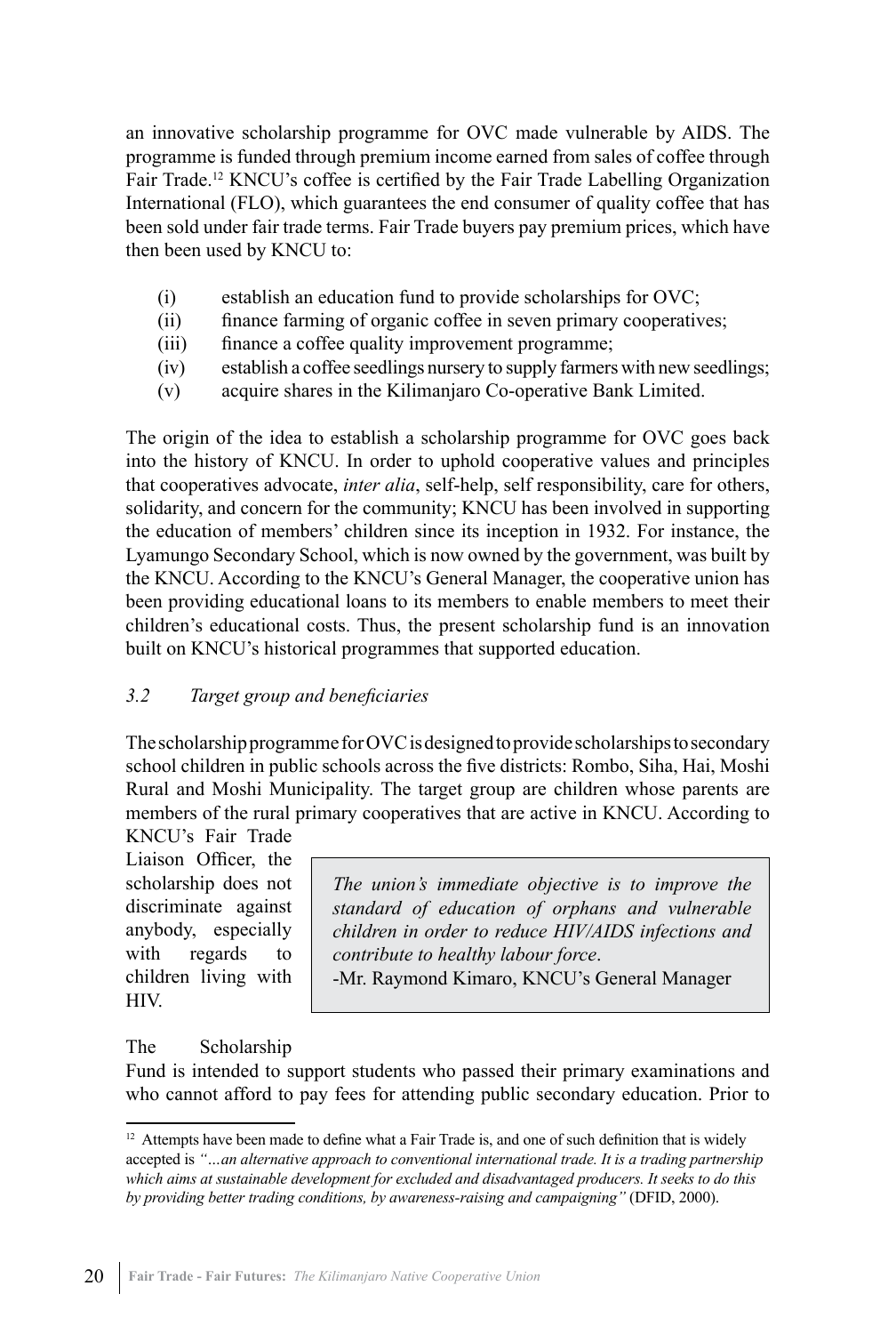this initiative, OVC faced hardships in paying secondary school fees, which often resulted in them not being able to attend secondary education. The children who thus dropped out of school engaged themselves in unskilled work activities, such as domestic work, or migrated to urban centres to seek employment to sustain a livelihood. Such consequences not only denied these children the right to education, but it is also likely that it increased their social vulnerability.

The procedure for applying for grants from the scholarship programme requires the individual parent or guardian of the child to apply for the support by filling in the scholarship application forms, which has to be signed by the Head Teacher of the primary school where the child graduated. Further, the principal of the public secondary school must sign to say that the child is expected to join secondary education. The duly filled application forms are then submitted to the Manager/ Secretary of a Primary Cooperative where the applicant is a member. The application must be approved by the Board of Directors of the respective cooperatives. The approved forms will thereafter be forwarded to the Commercial Department of KNCU, where the Fair Trade Liaison Officer will check its accuracy and approve payments to respective schools, so that students may commence their studies. The scholarship programme is managed by the Commercial Department of the KNCU as shown in Figure 4 above.

#### *3.3 Activity plan*

The KNCU conceived the special scholarship programme for the OVC of its members in 2005. A special account was then established for this purpose by the KNCU. The programme started operations in 2006 and is expected to end in 2012. By then a total of 307 students are expected to have benefitted from the programme. When the programme initially started, each primary cooperative was allocated between two-to-three school places for OVC. Due to inadequate funding, positions have been reduced to one per primary cooperative.

Since the aim of KNCU is to enhance coffee farmers' incomes so that members' families are able to meet expenses, such as their children's educational expenses, KNCU is also supporting coffee production through the provision of coffee seedlings and extension services. It is also encouraging experimentation in production of organic coffee among its members. This fact was emphasized by the KNCU's General Manager.

With regard to the scholarship programme, the vision of KNCU is to support young people, who are the children of KNCU primary cooperative members, by providing them with secondary education up to high school level. By so doing the KNCU will have created a pool of young people who could potentially take up professional jobs in the local labour market, including in the primary cooperatives as well as within cooperative unions.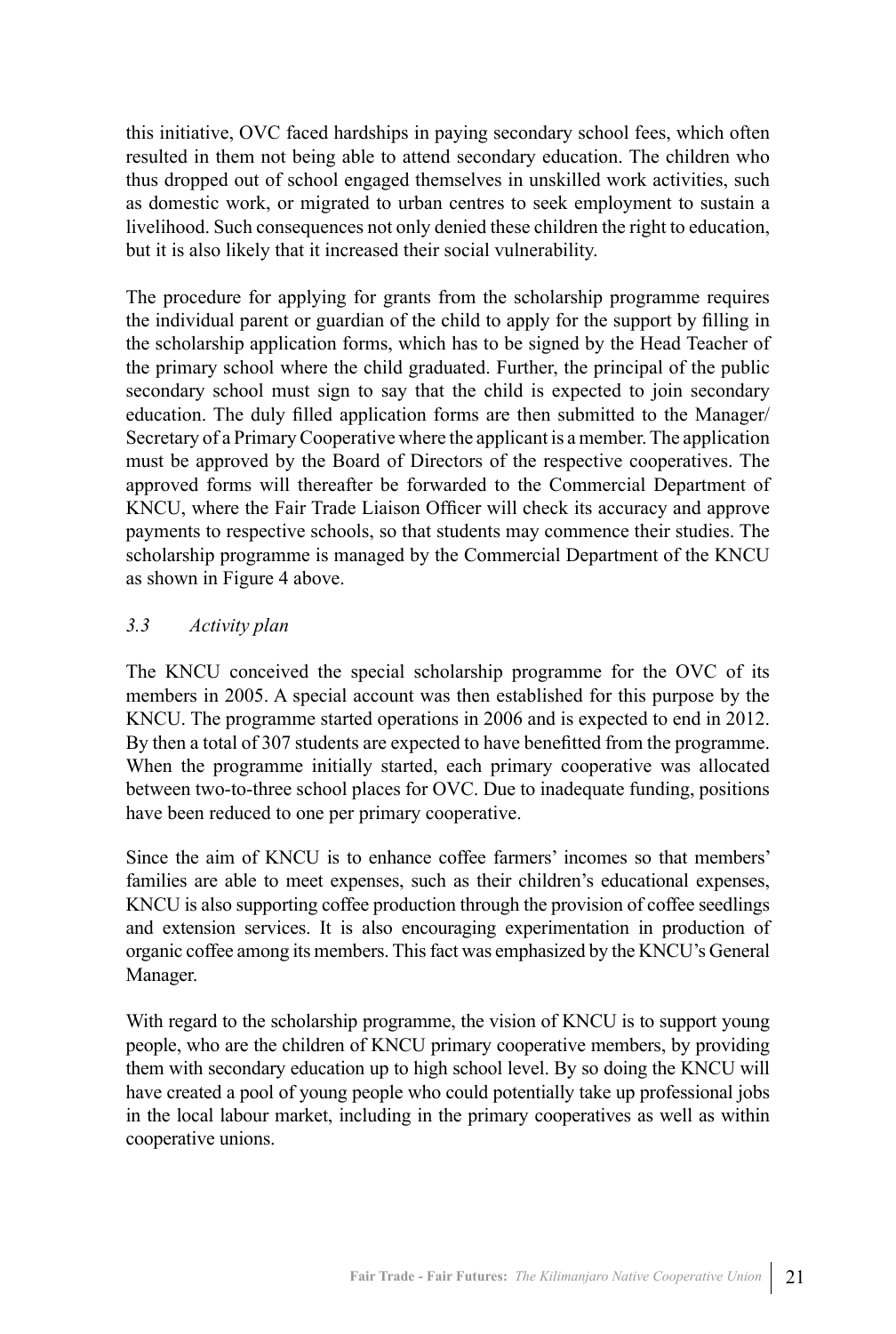Currently, the KNCU has no formal links with other HIV/AIDS actors in Tanzania, such as TACAIDS. However, the KNCU undertakes some limited HIV/AIDS sensitization activities for its members and leaders. This is done through meetings, workshops, and distribution of information. KNCU also encourages its members to undergo free and voluntary testing and to take advantage of counselling services offered by NGOs, the government and other services in the region. Currently, there are a number of such service providers, including KIWAKUKKI; Kilishai; Elizabeth Glaser Paediatric Aids Foundation; AXIOS; and ANGAZA.

#### **4. Performance and main achievements**

#### *4.1 Assessment of main achievements*

The scholarship programme has since its inception granted scholarships to a total of 278 children, of whom 125 are orphans of one or two parents and 153 described as vulnerable children. 140 recipients of scholarships were girls and 138 were boys. This equals to five per cent of the total OVC population in the region. Eleven children have thus to date completed their ordinary secondary education and three have joined advanced secondary education.<sup>13</sup> In addition, in Tanzania, OVC who have completed secondary school can be granted full tuition loans by the Higher Education Students Loan Board (HESLB) to pursue their university education.

The scholarship programme has facilitated the access of children to secondary education, while helping to keep children in schools and thus promoting the right to education, increasing access to services and also increasing their opportunities and future prospects of employment. Schools serve as meeting points where children can receive essential health care and nutrition, along with protection and information about increasing quality of life and about accessing the labour market. Through human capital development, the KNCU has introduced a new way to address the issues of OVC, namely by involving the private sector. The innovation itself provides lessons to other cooperatives, CBOs, NGOs and FBOs that can be drawn up to address issues associated with HIV/AIDS comprehensively.

Some interviewed members indicated that the scholarship scheme was intrinsic to the traditional Tanzanian community life, and suggested that the union had responded in ways that their forefathers would have responded to community members in need of a help. In the Tanzania community, the raising of children is seen as a community concern, rather than an individual responsibility. This initiative therefore seems to fit well in the local culture and with cooperative solidarity values. It is a clear example of how local initiatives respond well to local needs.

<sup>&</sup>lt;sup>13</sup> The study was not able to locate all scholarship recipients who completed their secondary education and were not able to join high schools.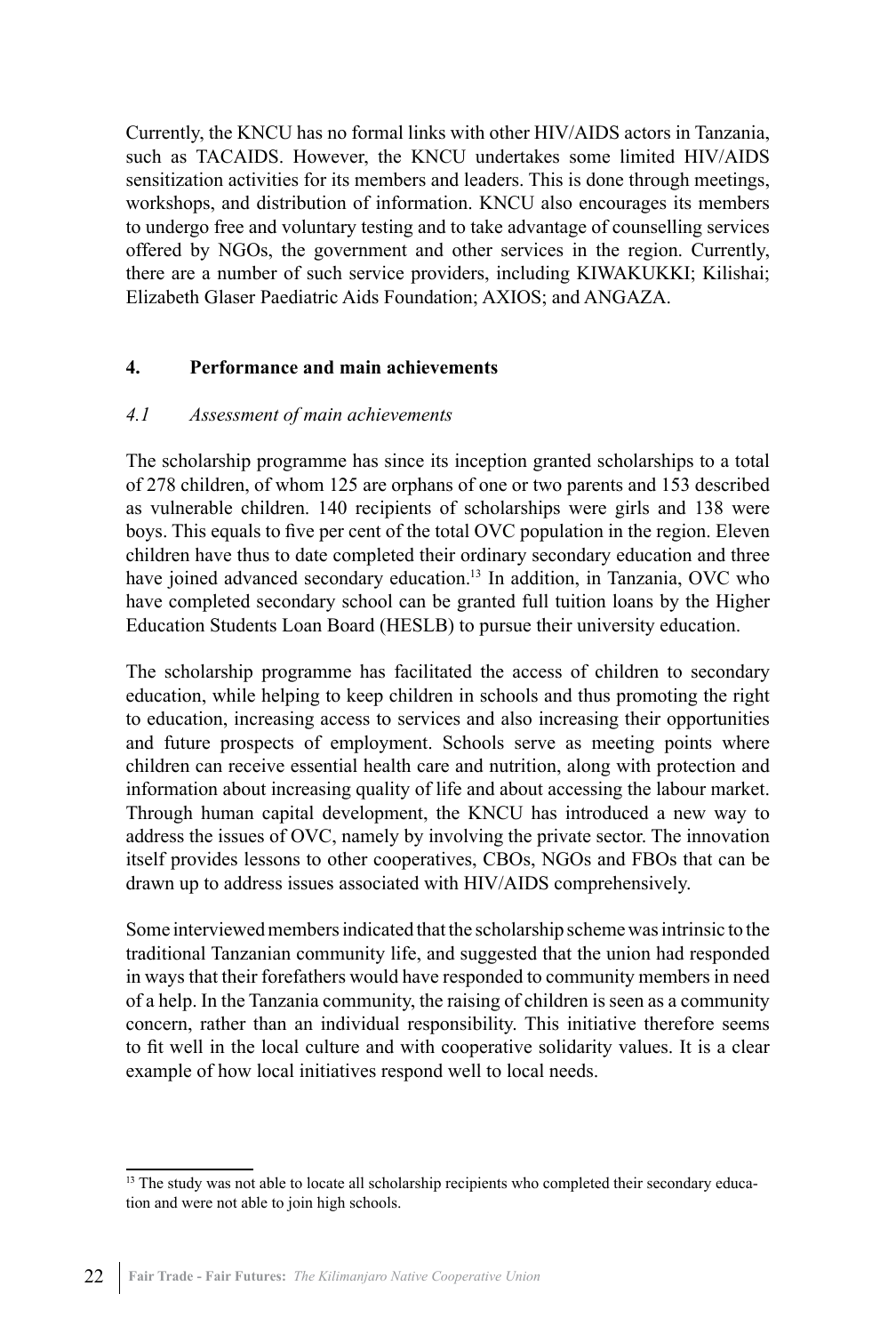#### *4.2 Expectations*

It is too early to evaluate whether the expectations of KNCU members have been met, as the long term intention is to support young people to access education, and eventually to improve the livelihoods of future generations. In addition, the KNCU desires to have a pool of young people who can manage cooperative enterprises more efficiently and effectively. However, those who attended secondary education through the programme are yet to engage in commercial farming or join the ranks of cooperative leadership, as most of them are still in training. It is noted that further training in specific skills may be needed before any professional engagement with cooperatives can be undertaken.

The community has high expectations of the children that have received support, and expects that they will undertake further education or follow skilled training to obtain gainful employment. The community views education as having a longterm economic effect on the welfare of the children granted scholarships. After completion of their studies, these children are more likely to be employed, make better farmers or become managers of cooperatives. The education that they receive also means that they are less likely to become infected with HIV/AIDS.

# *4.3 Management*

The Commercial Department of the KNCU manages the scholarship fund. It has assigned these tasks to the Fair Trade Liaison Officer who handles all applications from primary cooperatives. Since procedures and rules have been established for assessing applications, there have not been any conflicts experienced so far. The policy also allows the Chairperson of the Board, in consultation with the General Manager, to endorse a scholarship grant if found particularly urgent.

The organization and institutional arrangements of the programme are very appropriate, as it is organized by a member-owned organization for the benefit of its members. However, as shown in the organizational structure of KNCU, this activity is coordinated by its Commercial Department. Since the Department has few staff, it is possible that issues of OVC might not be given the weight they deserve. An assessment of the organizational structure calls for additional staff with specialist knowledge of HIV/AIDS prevention, care, and mitigation. Alternatively, such services could be externally sourced from competent organizations. Currently the scholarship fund has no link with other actors that could help address HIV/ AIDS issues in an integrated manner. Linking with other actors will facilitate KNCU's access to available services and support elsewhere.

#### *4.4 Impact*

The objectives of the KNCU Scholarship programme are focused on long-term gains. However, in its three years of operation the programme has made some impact. First, the scholarships provided have opened up doors for girls' participation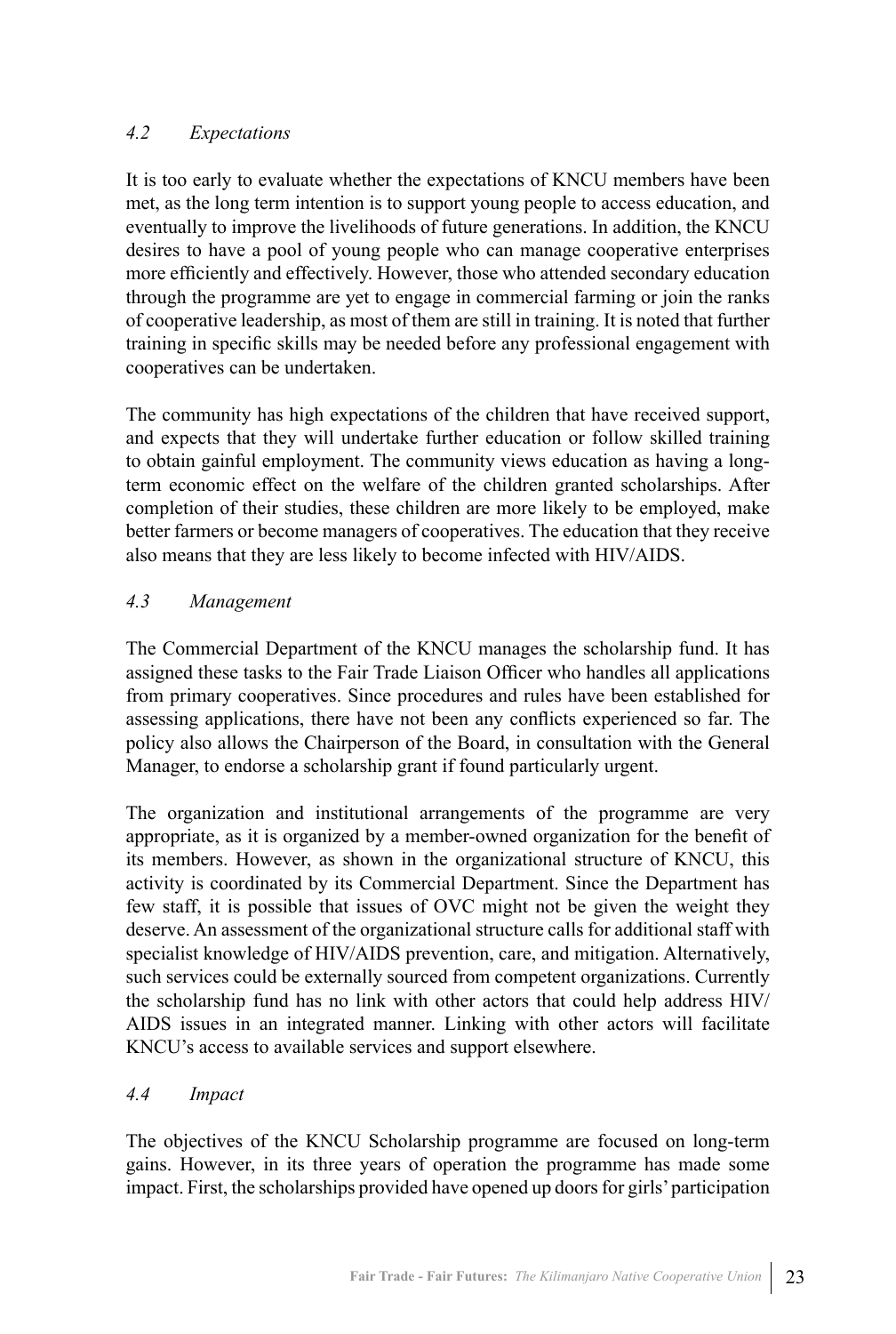in education. The grant has been extended to both male and female students equally. To illustrate, 140 girls and 138 boys have received the grant. The support provided to girls should be underscored, as research reveals that educating girls considerably reduces their vulnerability to HIV. For instance, studies have documented that HIV infection rates are at least twice as high among young people that do not finish primary school, when they are compared to those who do (GCWA, 2005). Although, the number of those benefiting is small compared to those in need, it is a step in the right direction - which can be replicated by encouraging more active participation of both public and private stakeholders.

Second, such scholarship programmes help to build up human capital, which is desperately required in Tanzania. A growing number of vulnerable orphans could entail a decrease in the skilled labour force and have implications for development in the future. Some studies have expressed concerns in regard to the long-term costs of AIDS. For instance, a study by the World Bank points out that "...*a widespread epidemic of AIDS will result in a substantial slowing of economic growth, and may even result in economic collapse*" (Bell et al; 2003). According to this report, the effect of poor education amongst children today can be felt in the long-run, especially through low productivity of labour. Thus, by KNCU investing in child education it is creating a future pool of skilled labourers that can potentially be more productive.

Third, the scholarship fund has supported the reduction of a potential rise in social problems, such as increases in crime rates, prostitution, street children and child labour. Furthermore, with the traditional family networks and kinship ties on the verge of collapse, orphaned children have a greater risk of becoming vulnerable. Education, particularly for girls, is one of the most powerful tools for reducing vulnerability and risk of becoming HIV positive. This is because access to education tends to enable economic independence, delay marriage and increase use of family planning, while also raising awareness about how to prevent HIV/AIDS (Beegle et al., 2008).

Fourth, the scholarship programme has created an opportunity for 'public private partnerships' to be formed that can address the issues related to care, treatment, and mitigation of HIV/AIDS epidemic in Tanzania. This is an important achievement, as it realizes that the HIV/AIDS epidemic is not a problem that just concerns the family unit – nor is it a problem that should rely on responses derived from traditional mechanisms. Moreover, as cooperatives are essentially networks of community members, many of whom are in the informal sector, the involvement of cooperatives in programmes that support OVC opens up access to a new network of people that can increase OVC service access and increase OVC's access to opportunities. This is in line with the Government's national HIV/AIDS policy and its multi-sectoral strategic framework (NMSF). Furthermore, it also represents a private sector contribution to national poverty reduction initiatives as is outlined in the national medium term development strategy, which is in line with the Millennium Development Goals (MDG).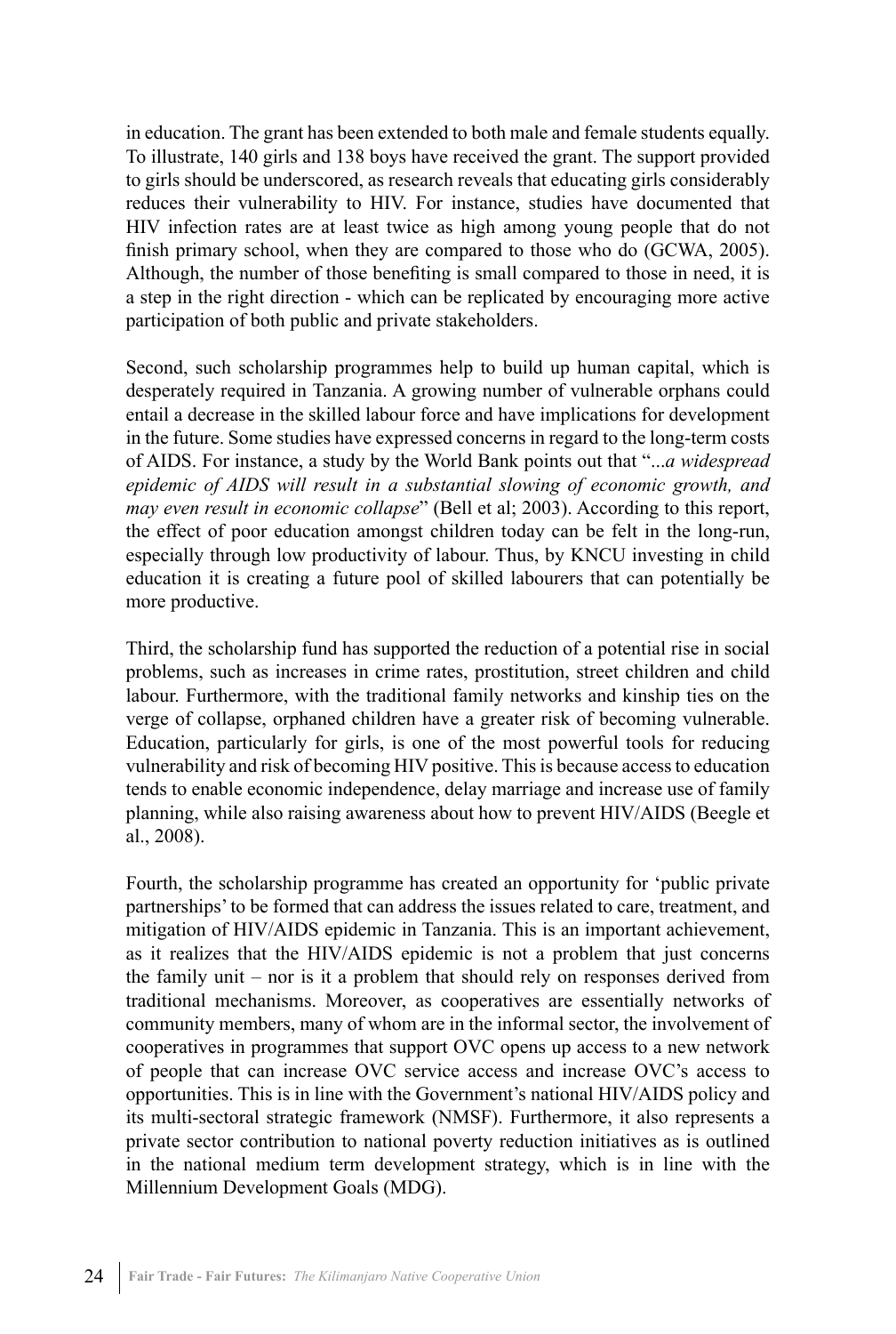Fifth, the scholarship programme recognizes and appreciates the presence of OVC in the communities. Increasing OVC access to education provides structure and access to role models that may be missing in their home life. This can contribute towards reduction (in a limited way) of stigma and discrimination that these children experience, as the presence of a scholarship programme that is dedicated to these children also shows that their development is important and valuable for the community. Stigmatization and discrimination create a feeling of isolation and loneliness that is harmful for the mental, physical and spiritual growth of children. Given that many OVC have weak role models and often do not have someone that consistently supports their personal development, initiatives that can increase the support that OVC receive and the perception of OVC in the community are important.

#### **5. Views from actions and beneficiaries**

#### *5.1 Relevance*

The KNCU scholarship programme for OVC is timely and relevant. The views of representative actors and beneficiaries concerning the programme were largely positive. Most of the respondents were of the opinion that the government alone

can not afford to address the needs of PLHIV or those of the OVC. They thought that communities therefore had a responsibility to provide some of the necessary support. Further, by offering support and investment that can provide a pathway for a better future, the scholarship programme shows that the children are valuable members of society. It

*The scholarship programme is very relevant as it facilitates children's access to secondary education. If they perform well they have the chance of attending further training that will help them get a good job with a higher income to help both themselves and their families. We are, therefore, initiating our own scholarship programmes to support OVC in our communities.*  -Secretaries/Managers of Kibosho Central and Masama Mula Primary Cooperatives.

increases the well-being and quality of life of these children, and in later life it can provide them with a greater variety of opportunities in the labour market, increase their labour productivity, increase their income levels and improve their overall standard of living. This investment provides the opportunity for these children to play an important role in the long-term growth trajectory of the country. KNCU and the coffee industry in Kilimanjaro may also feel the benefits of their investment in later years, as some of the scholarship recipients may go on to work within the coffee industry.

The objective of the initiative is relevant, as it enhances the contribution of cooperatives to community development through collective action. It helps to meet the social and cultural needs and aspirations of cooperative members. It also justifies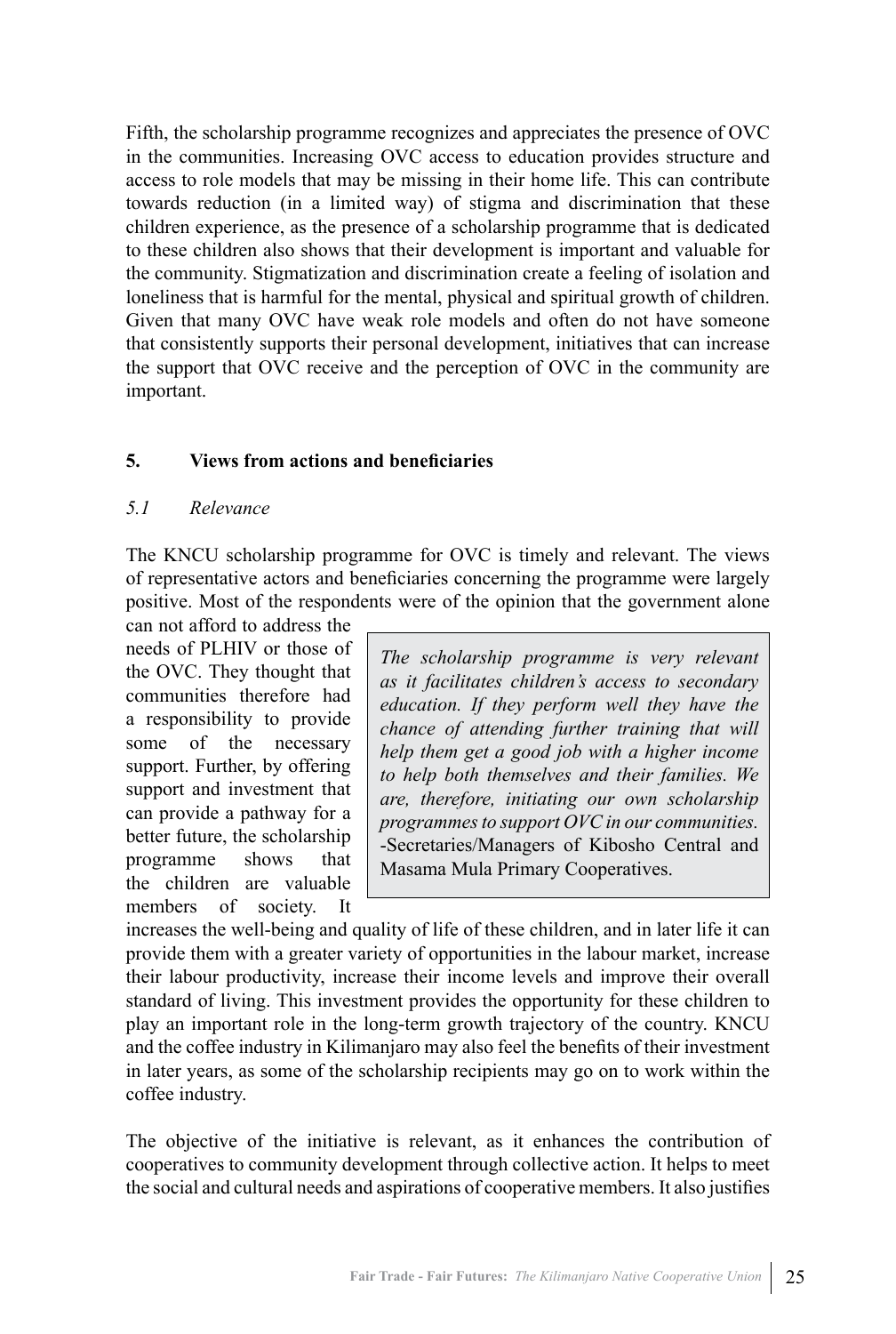the use of premiums paid by international consumers through Fair Trade. In an indirect way, these consumers have also extended support to children of coffee producers in Kilimanjaro.

*The programme supports my secondary education expenses through my primary cooperative, but it does not guarantee me food, shelter, clothing and medical care. Thus, I need a programme that looks into these other needs as well.* -Benefiting child

For the participating children, they appreciate the support but think that the programme should not only target secondary education, but also include some other support such as skills oriented training to facilitate self employment, or facilitate an apprenticeship programme with SMEs locally. Secondary education is necessary, but education alone is not a sufficient if child labour and other exploitative practices are to be avoided. However, it is noted that education that the children receive in schools can potentially improve understandings of HIV/AIDS and also improve the communication and negotiation skills of young people. This could potentially lower the risk of OVC becoming HIV positive.

#### *5.2 Outcomes and achievement*

The KNCU view the scholarship fund as part of their obligations, spelled out in their international charter of principles and values – concern for the communities, self help, self responsibility, solidarity, and caring for others.

In the opinion of the KNCU's Fair Trade Liaison Officer Mr. Shirima, the outcome of the initiative is eminent, though limited. This was a view shared by most respondents interviewed. KNCU has put in place a

*Our concern is how to help those OVC in our communities through the cooperative system. Cooperatives, as social and economic organizations, must contribute towards addressing members' plight of helping the victims of HIV/AIDS. By supporting the education of such children, the union is investing in its future membership.*

-Mr. Raymond Kimaro the General Manager of KNCU

mechanism for supporting OVC by financing their secondary education costs. Members of primary cooperatives and the government all appreciate their efforts, though outcomes are limited due to financial constraints of KNCU.

There are concerns by some respondents that scholarships alone might not help to address the issues of HIV prevalence, and other needs of the OVC in the area. In their view, the programme would benefit from complementary measures, such as HIV/AIDS education and awareness raising, protection of rights to inheritance, enhancing food security and addressing problems of malnutrition, among others. However, most respondents concur that there is clear evidence that those children supported by the programme have been kept away from social problems as they are attending school. It has also opened doors for girls' participation in further education and training.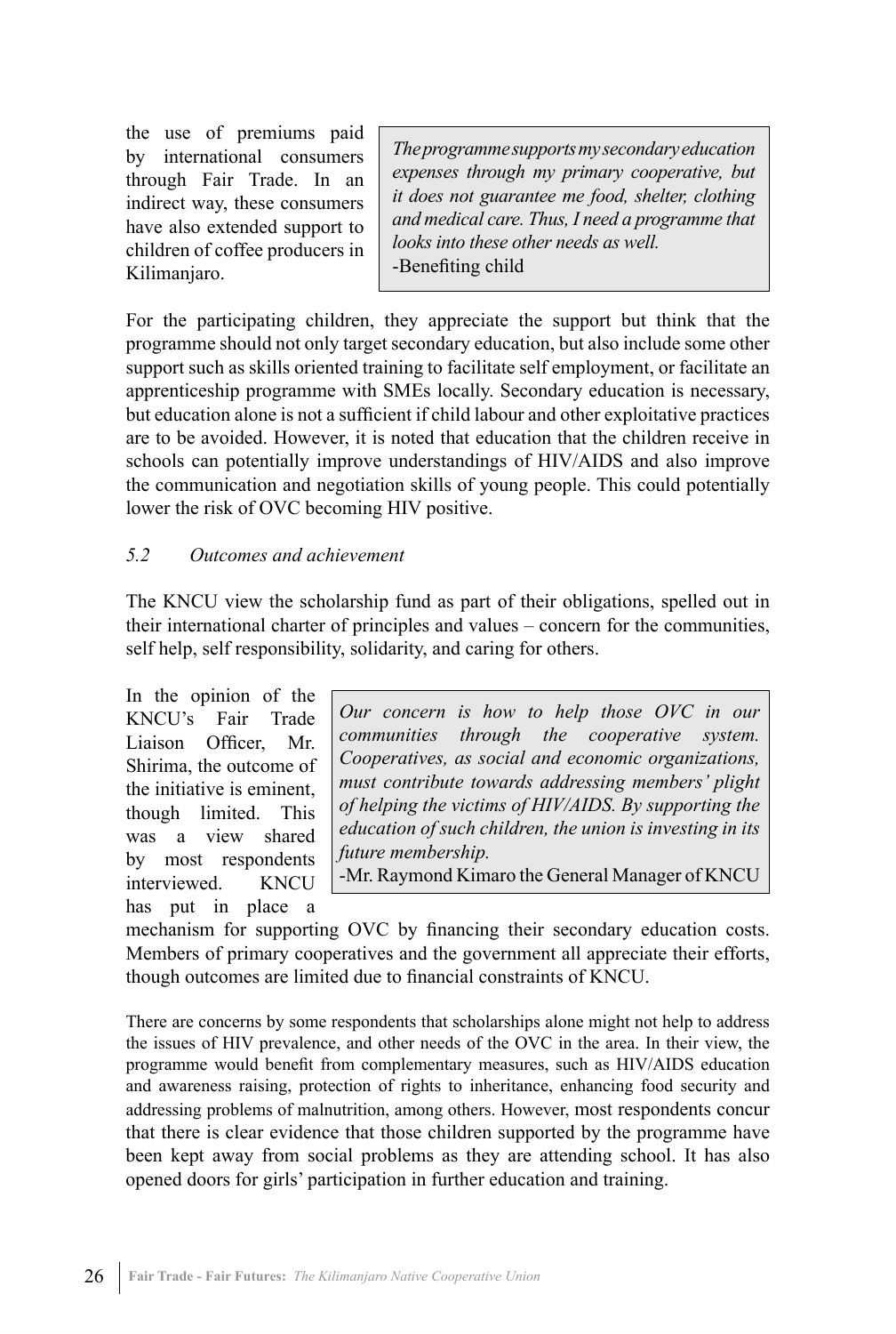The non-member respondents expressed that KNCU needed to open up its doors to cooperative non-members in the community. By so doing, it may increase its potential membership in the future. Aside from this, there are also views that this programme should be linked to other programmes, so that these niche initiatives are jointly coordinated in order to achieve greater outcomes.

#### *5.3 Improvement*

The intervention by the KNCU is a worthwhile undertaking that needs to be replicated by cooperatives in similar settings. The limited intervention carries huge potentials for addressing the HIV/AIDS epidemic. However, there are improvements that need to be considered to improve the effectiveness and efficiency of the programme.

First, as explained above, it is the responsibilities of primary cooperatives to apply for the grant. However, KNCU has no mechanism in place to monitor and support the progress and performance of the child. This is required to increase the efficiency and effectiveness of the programme and to ensure appropriate support to the child.

Second, there is a need to establish a database for OVC associated with cooperatives. Primary cooperatives under KNCU can create a grassroots based information system concerning such children and estimate the support they need and the associated costs. This practice upholds the cooperative principle of concern for the community.

Third, there is a need to strengthen collaboration with other stakeholders, especially

with TACAIDS, local government administration, other members of the private sector and donors in order to address issues of OVC with a holistic and participatory approach. For such partners, the benefit of working with cooperatives could open up access a new network of people that can increase OVC service access and increase OVC access to opportunities.

*I understand that my life cannot change overnight; hence I must study hard and be patient until when I finish my secondary education. Thereafter, I will be able to attend my college education that will give me a good employment.* -A child on the KNCU scholarship.

Fourth, there is a need to include a programme that involves skills development to help break the poverty cycle. Education increases the likelihood of earning a higher income once employed, but this needs to be combined with a skills oriented training programme. Skills oriented training undertaken after secondary education may increase economic returns and therefore help OVC in the KNCU programme to maintain independence and autonomy.

#### *5.4 Sustainability*

Despite the fact that the HIV/AIDS prevalence in the region has gone down, the existing number of OVC associated with cooperative members is still too high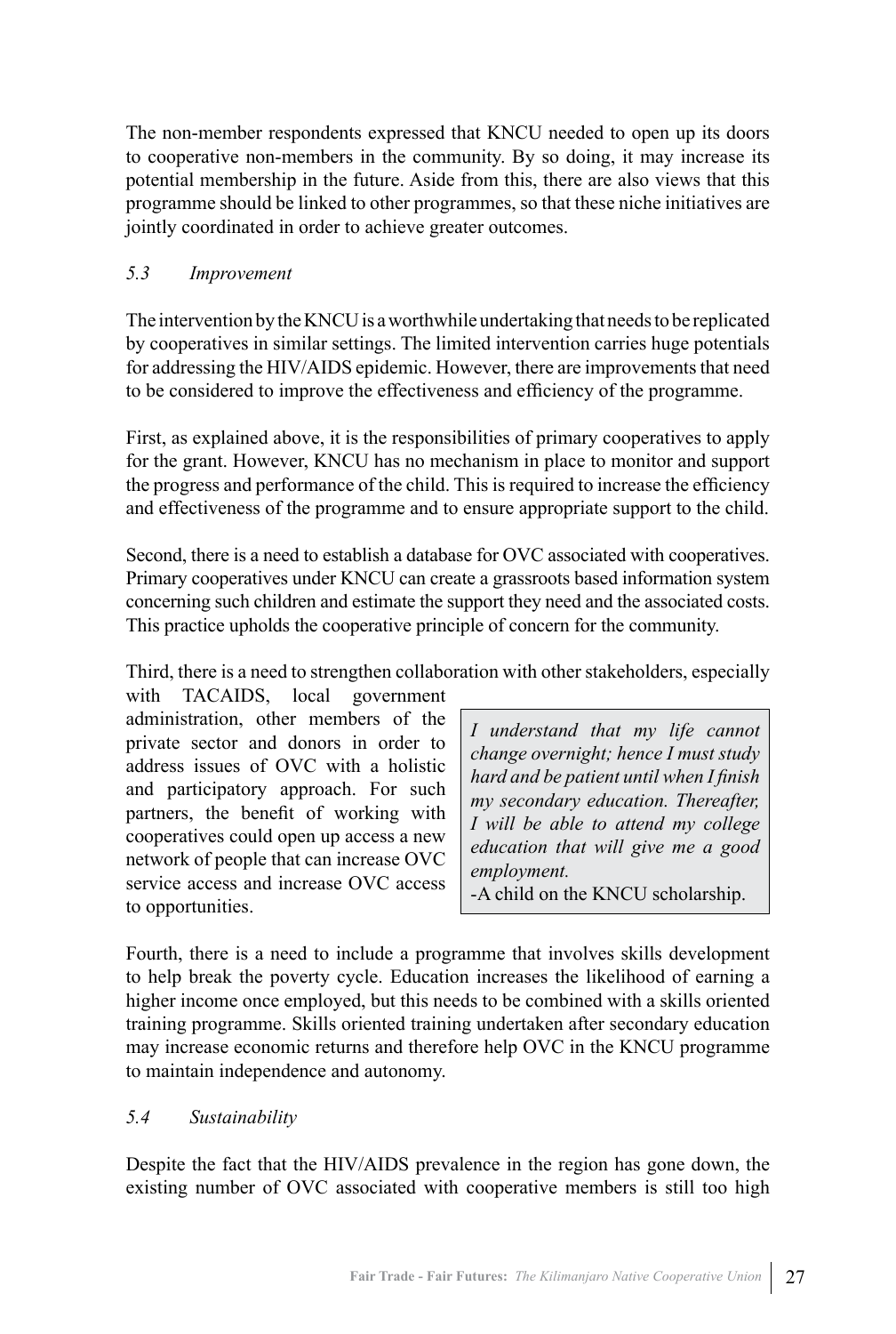for KNCU to support on its own. It may be that part of the reason for a decline in HIV/AIDS prevalence could be due to death, which could entail an increase in OVC prevalence and an increase in demand for support from the KNCU scholarship programme.

Further, the scholarship fund is established from proceeds of Fair Trade sales, which is not a stable market. The sales of organic coffee through Fair Trade often fluctuate. Since the source of funding is not certain or stable, the sustainability of the KNCU scholarship programme is uncertain.

Table 6 summarizes KNCU's income from Fair Trade between 2004 and 2008. KNCU's income from Fair Trade has been fluctuating over the period. Although it seems that the amount spent on the scholarship programme has increased over time, the percent of Fair Trade income spent on the programme has declined. It is evident from the table that the amount spent on scholarship programme over the three year period declined from 16 per cent of the total Fair Trade income in 2006, to 14 per cent in 2007 and further down to 11 per cent in 2008.

**Table 6: KNCU scholarship programme funded from Fair Trade income, 2004- 2008 (TZS)**

|                                                                                    | 2004 | 2005 | 2006 | 2007 | <b>2008</b>                        |
|------------------------------------------------------------------------------------|------|------|------|------|------------------------------------|
| Fair Trade Incomes (FTI) 175,320,894 100,405,690 46,737,302 66,664,822 105,069,272 |      |      |      |      |                                    |
| Scholarship grant (KSP)                                                            |      |      |      |      | $-$ 7,532,700 9,041,000 12,041,000 |
| Ratio of KSP to FTI                                                                |      |      | 0.16 | 0.14 | 0.11                               |

**Source:** KNCU files, 2008

While the current funding arrangement is commended, KNCU still can do more to mobilize financial resources. For instance, KNCU could introduce member contributions, fundraise, and apply to donors for support in order to establish a social revolving fund that is sustainable.

Primary cooperatives are currently being encouraged to replicate the KNCU programme by supporting OVC in their own communities and seeking to build external partnerships with local government authorities, TACAIDS, FBOs, CBOs and NGOs. This will help to sustain the programme and help to improve the livelihood of OVC within associated communities.

The District Local Government Authorities are required to establish similar programmes to support OVC, but this has to date not been addressed, as there are no clear instructions or funds associated with the initiative (Berlin, 2008). From 2009 onwards, districts are being allocated funds to address HIV/AIDS issues. However, there are limited efforts by NGOs and FBOs to support OVC in the Kilimanjaro Region.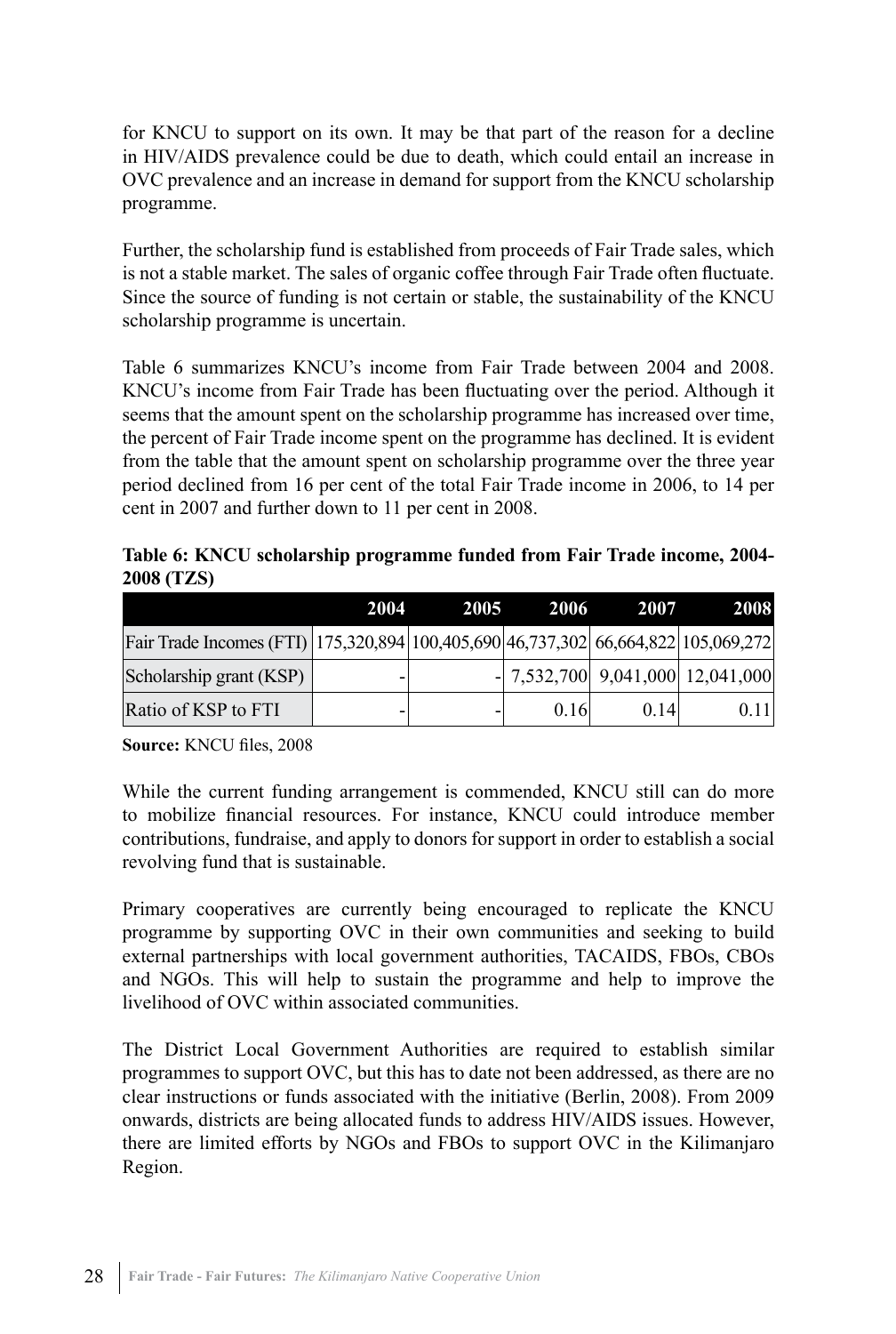#### **6. Conclusions and lessons learnt**

The HIV/AIDS epidemic remains a major development challenge for most developing nations, including Tanzania. As a result there are growing concerted efforts to address this epidemic. Governments, donors and the private sector are joining hands to respond to the challenges. Some programmes, such as the ILO/ Sida programme on HIV/AIDS prevention and impact mitigation in the world of work in Sub-Saharan Africa (2006/09), are mobilizing cooperatives and community based organizations in order to address the epidemic.

The purpose of this study has been to document experiences of the KNCU in addressing the challenges of HIV/AIDS within their union through enabling access to education by OVC in the Kilimanjaro region. The initiative by KNCU is an important initiative of member-based enterprises, seeking to promote a healthy and economically productive future, both for KNCU and for future generations in the community. KNCU's scholarship programme is an example of an innovative initiative that supports OVC made vulnerable by AIDS and other organizations in society can use the KNCU concept to develop their own responses to HIV/AIDS in Tanzania.

The number of orphans and other children made vulnerable by AIDS continues to be high. Subsequently, there is a great need for programmes, such as the KNCU scholarship programme, to support OVC and help improve the situation. The KNCU scholarship programme for OVC was established with income generated through Fair Trade coffee sales. The programme meets secondary school educational expenses of OVC from members of cooperatives. However, the proportion of children benefiting is still limited. There is a need to link this initiative with other community based as well as national programmes in order to mobilize further resources to increase the number of beneficiaries that can profit from scholarship programmes, as well as providing support to meet other basic needs of these children.

There are lessons that can be drawn from the KNCU scholarship programme. For instance, the programme has opened the door for girls' participation in secondary education, hence reducing their social vulnerability. The programme is engaging OVC in education, as it is understood that enhancing the educational attainment of children can potentially improve understanding of HIV/AIDS and also improve the communication and negotiation skills of young people. Education, particularly for girls, is one of the most powerful tools for reducing vulnerability and risk of becoming HIV positive. This is because access to education tends to enable economic independence, delay marriage and increase use of family planning, while also raising awareness about how to prevent HIV/AIDS (Beegle et al., 2008). Research also reveals that completion of primary school education considerably reduces the vulnerability of girls to HIV by at least two times (GCWA, 2005).

The KNCU scholarship programme has created an opportunity for 'public private partnerships' to respond to the needs of OVC in Tanzania. This is an important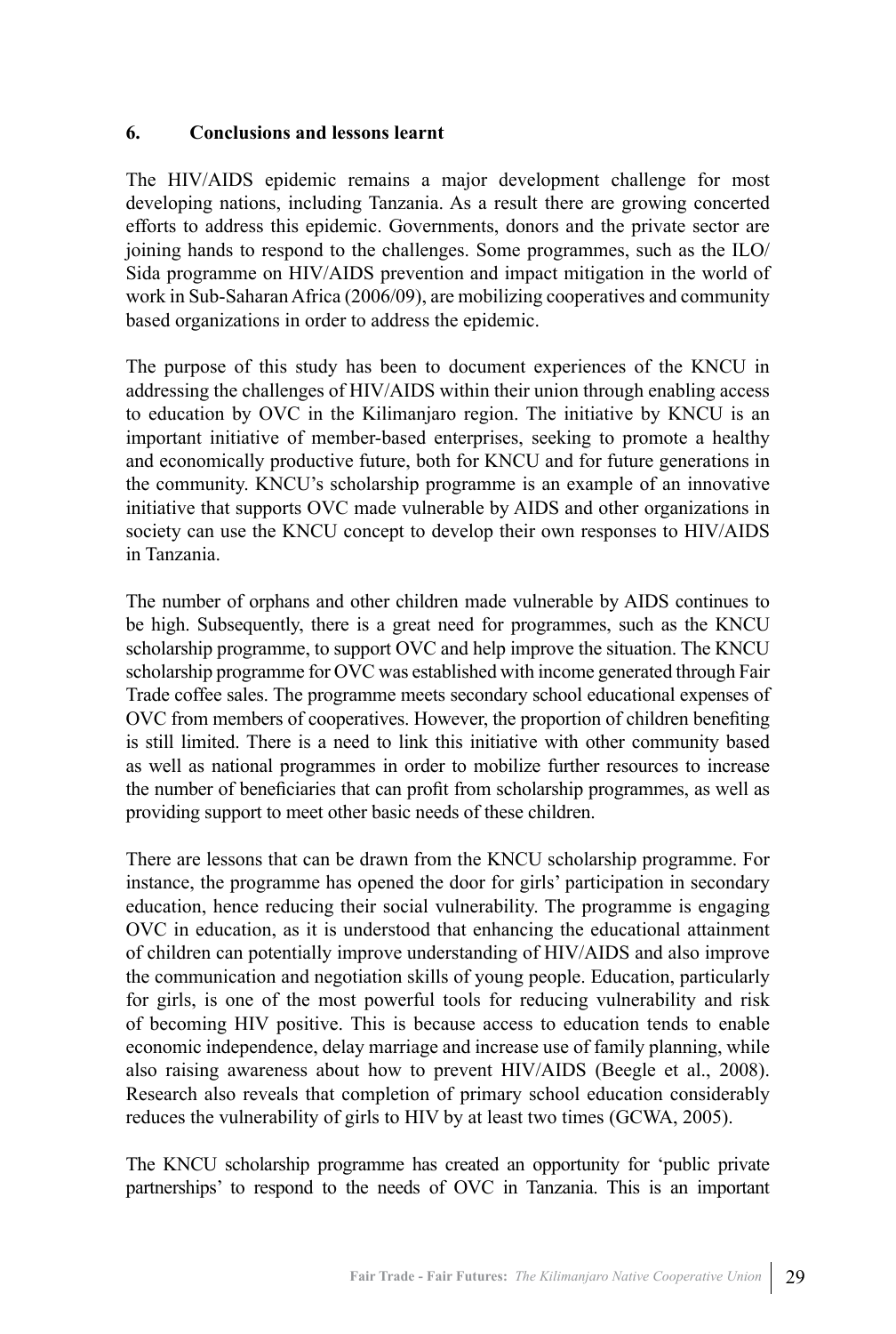achievement, as it realizes that responses to OVC and HIV/AIDS are not problems that just concern the family unit – nor is it a problem that should rely on responses derived from traditional mechanisms. A holistic approach that involves all actors in society is required. As the social mandate of cooperatives drives these organizations to respond to the economic, social and cultural needs of members, responding to social problems is often natural for cooperatives. Moreover, as cooperatives are essentially networks of community members, many of whom are in the informal sector, the involvement of cooperatives in programmes that support OVC opens up access a new network of people that can increase OVC service access and increase OVC access to opportunities.

One of the innovative components of the KNCU scholarship programme is that KNCU sought to address the needs of members through developing farming trade relationships with fair trade organizations. The benefit of engaging with the fair trade movement is that the movement focuses on delivering a greater proportion of value within the chain of production to producers. Accessing this market generated revenues that have enabled KNCU to establish a seven year scholarship programme for OVC associated with their member cooperatives. This is a prime example of how the cooperative value of selfhelp can be mobilized to improve the livelihood of their members.

KNCU could enhance the impact of their initiatives by increasing linkages between the scholarship programme and other HIV/AIDS initiatives in society. The lack of partnerships and institutional linkages is currently a concern. Developing partnerships with local government, relevant ministries, and other organizations within society will not only help to increase the visibility of the KNCU initiative, but also increase both the strategic and community support for the education of OVC.

It would also be beneficial to establish activities that are complementary to the scholarship programme. Such activities could include HIV/AIDS awareness-raising, skills development oriented programmes, production of a reliable OVC database and a strategy for OVC monitoring and evaluation. KNCU could also further engage in advocacy and lobbying for enhanced health services for PLHIV within Kilimanjaro, with the objective of preventing children becoming OVC in the first place.

Diversification of KNCU's activities relating to HIV/AIDS is desirable, though it should be well planned to ensure sustainability and efficiency. KNCU has the benefit of being a well established organization, with a clear organizational purpose and strong trade partnerships that have enabled it to expand social programmes. These factors contribute to the sustainability and risk management of the current scholarship programme for OVC and also provide the right environment for experimentation in other social programmes that will help to meet the economic, social and cultural needs and interests of members.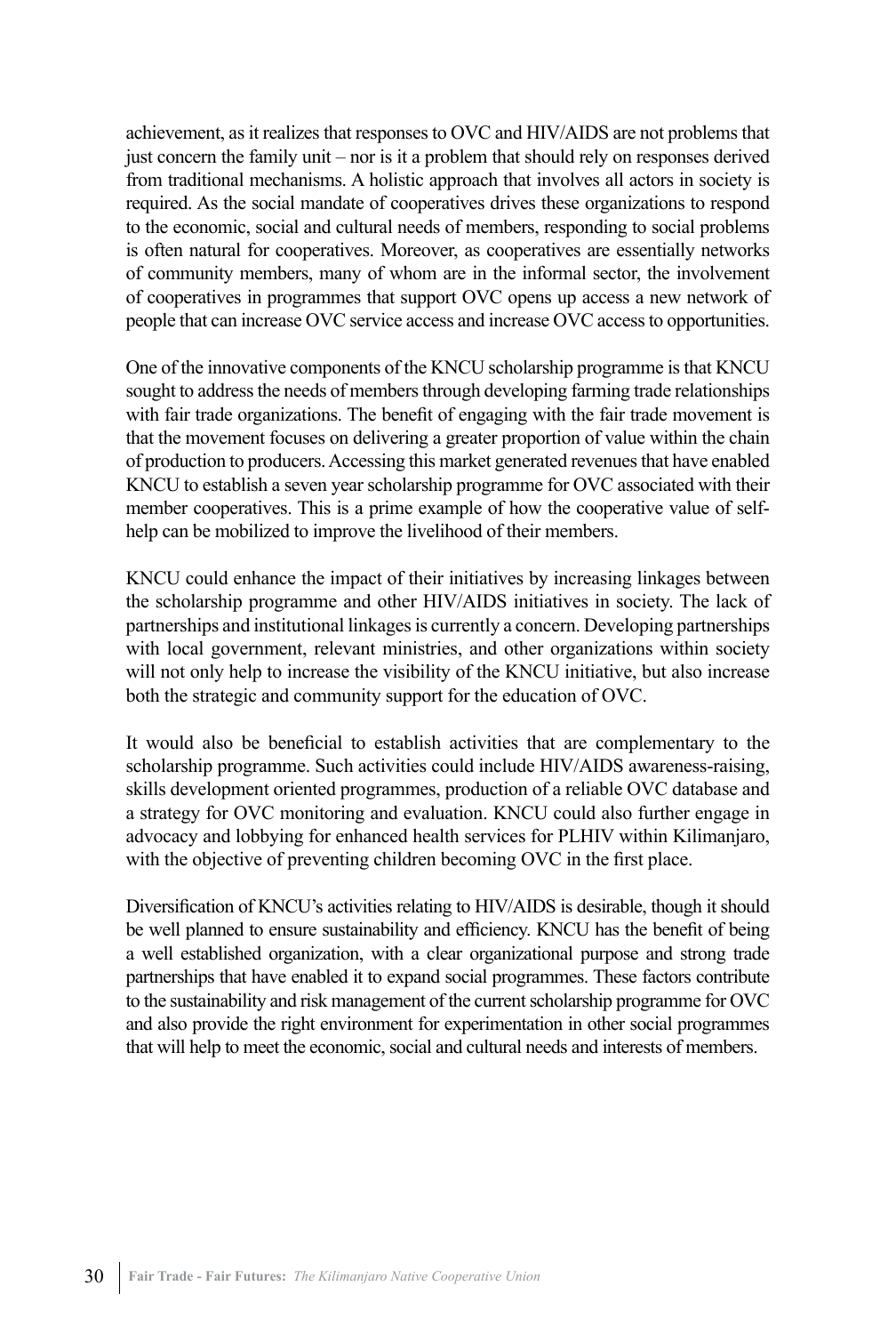#### **List of references**

- Alderman, H., Hoogeveen, H. & Rossi, M. (2005) *Reducing Child Malnutrition in Tanzania: Combined Effects of Income Growth and Program Interventions*, World Bank, Washington, D.C.
- AIDS Strategy and Action Plans (ASAP) (2008) *The HIV epidemic in Tanzania Mainland: Where have come from, where it going, and how are we responding? Final Report,* Joint United Nations Programme on HIV/ AIDS, Dar es Salaam.
- Bastien, S. (2008) Out-of-school and 'at risk'? Socio-demographic characteristics, AIDS knowledge and risk perception among young people in Northern Tanzania, *International Journal of Education Development*, Vol: 28, 393-404.
- Bee, F. K. (1996) The Impact of Trade Liberalization on Agricultural Marketing Co-operatives in the Developing Countries: The Study of Tanzania, *Visiting Research fellows Series No 289*, Tokyo, Institute of Developing **Economies**
- Beegle, K., Dehejia, R., Gatti, R. & Krutikova, S. (2008) The consequences of child labor: evidence from longitudinal data in rural Tanzania, *Policy Research Working Paper 4677*, World Bank, Washington D.C.
- Beegle, K., De Weerdt, J. & Dercon, S. (2007) *Orphanhood and the long-run impact on children*, World Bank, Washington D.C.
- Bell, C., Devarajan, S. & Hans Gersbach, H. (2003) *The Long-Run Economic Costs of AIDS: Theory and Application to South Africa*, World Bank, Washington D.C.
- Berlin, K. (2008) *Assessment of Progress on Implementation of Milestones from the Second Joint Bi-Annual Review of HIV/AIDS Response in Tanzania*, Tanzania Commission for AIDS (TACAIDS), Dar es Salaam.
- Calcopietro, C. M. & Massawe, D. (1999) *Tanzania: Small and Medium Scale Enterprise Policy Proposal,* United Nations Industrial Development Organization, Dar es Salaam.
- Carlson, A. (1992) *Co-operatives and the State: Partners in Development?* Institute of International Education, Stockholm University, Stockholm.
- Chambo, S. A., Mwangi; M. & Oloo, O. (2008) *An Analysis of the Socio-Economic Impact of Co-operatives in Africa and their Institutional Context*, International Cooperative Alliance and the Canadian Cooperative Association, Nairobi.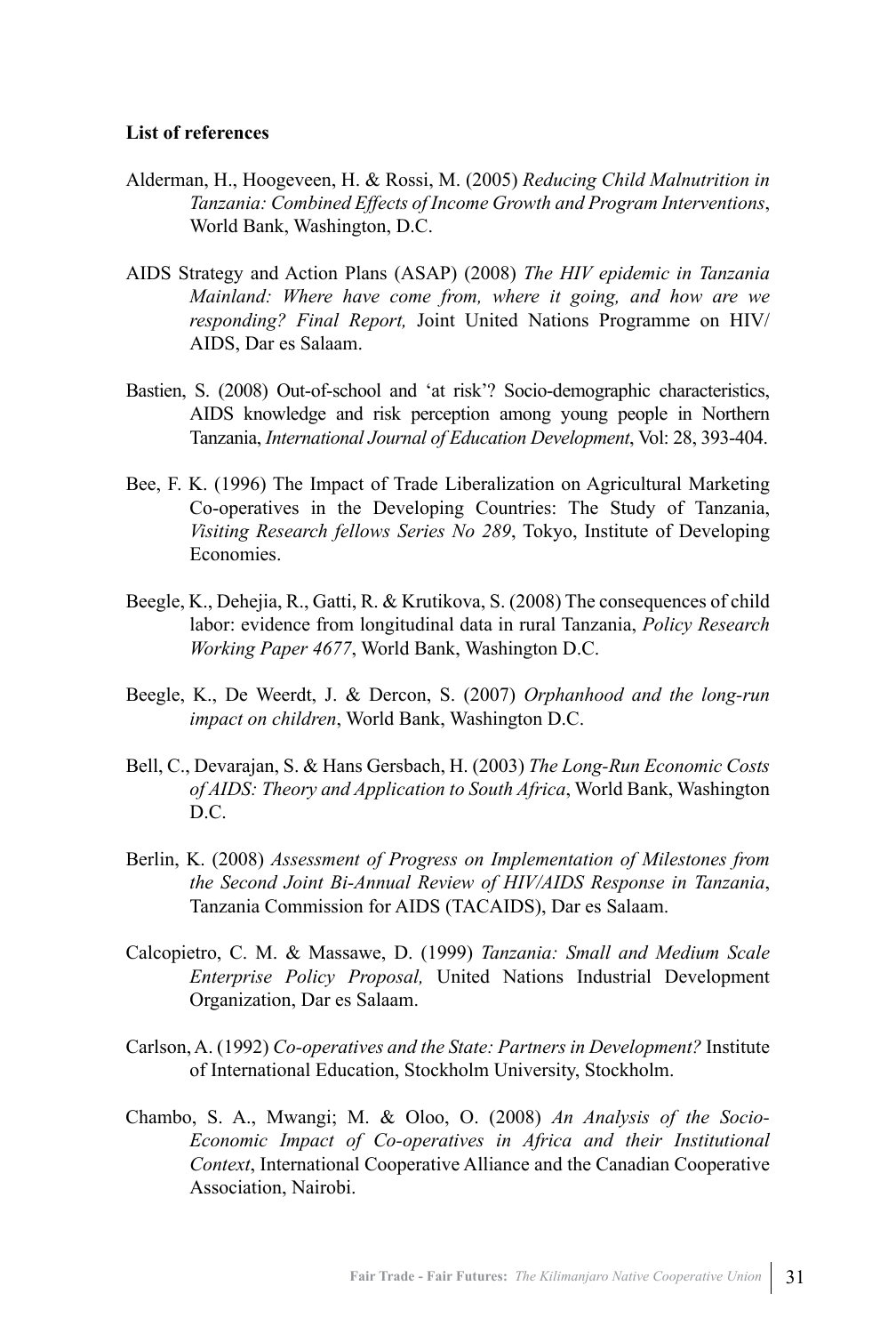- Elizabeth Glaser Paediatric AIDS Foundation & Kilimanjaro Christian Medical Center (2008) *Approximate number of OVC in Kilimanjaro Region*, Elizabeth Glaser Paediatric AIDS Foundation and Kilimanjaro Christian Medical Center, Moshi (unpublished data).
- Foster G. & Williamson J. (2000) A review of current literature on the impact of HIV/AIDS on children in sub-Saharan Africa, *AIDS* 2000 Vol: 14 (suppl. 3), 275–S284.
- Global Coalition on Women and AIDS (GCWA) (2005) *Educate Girls Fight AIDS briefing,* Global Coalition on Women and AIDS, Geneva.
- Grell, S. & Klaehn, J. (2007) Credit Unions Provide Entry to the Financial System - Findings from WOCCU's member survey in Colombia, Kenya and Rwanda, *FOCUS Access*, Volume 4 December 2007. Available from: http://www.woccu.org/publications/focus
- Gyllstrom, B. (1988) *State Administered Rural Change: Agricultural Co-operatives in Kenya*, Routledge, London.
- Kimario, A. M. (1992) *Marketing Co-operatives in Tanzania: Problems and Prospects,* University of Dar es Salaam Printing Press, Dar es Salaam.
- Maghimbi, S. (2008) "*Baseline Study Fact Sheet: Cooperatives in Tanzania*", Dar es Salaam, Cooperative Facility for Africa, ILO Office for Kenya, Somalia, Tanzania and Uganda, unpublished.
- Mpango, P. (2008) Spatial dimensions of growth and poverty, in R. Utz (ed) *Sustaining and sharing economic growth in Tanzania*, World Bank, Washington D.C.
- National Bureau of Statistics (NBS) (2009) "*National Summary Data Page (NSDP) Economic and Financial Data*", National Bureau of Statistics, Dar es Salaam. Available from http://www.nbs.go.tz/METADATA/NSDF.htm (accessed 13 July 2009).
- National Bureau of Statistics (NBS) (2007) *Household Budget Survey*, National Bureau of Statistics, Dar es Salaam.
- National Bureau of Statistics (NBS) (2006) *Child labour in Tanzania: An Analysis of Findings of the Integrated Labour Force Survey,* National Bureau of Statistics, Dar es Salaam.
- National Bureau of Statistics (NBS) (2002) *Integrated Labour Force Survey, 2000/01*, National Bureau of Statistics, Dar es Salaam.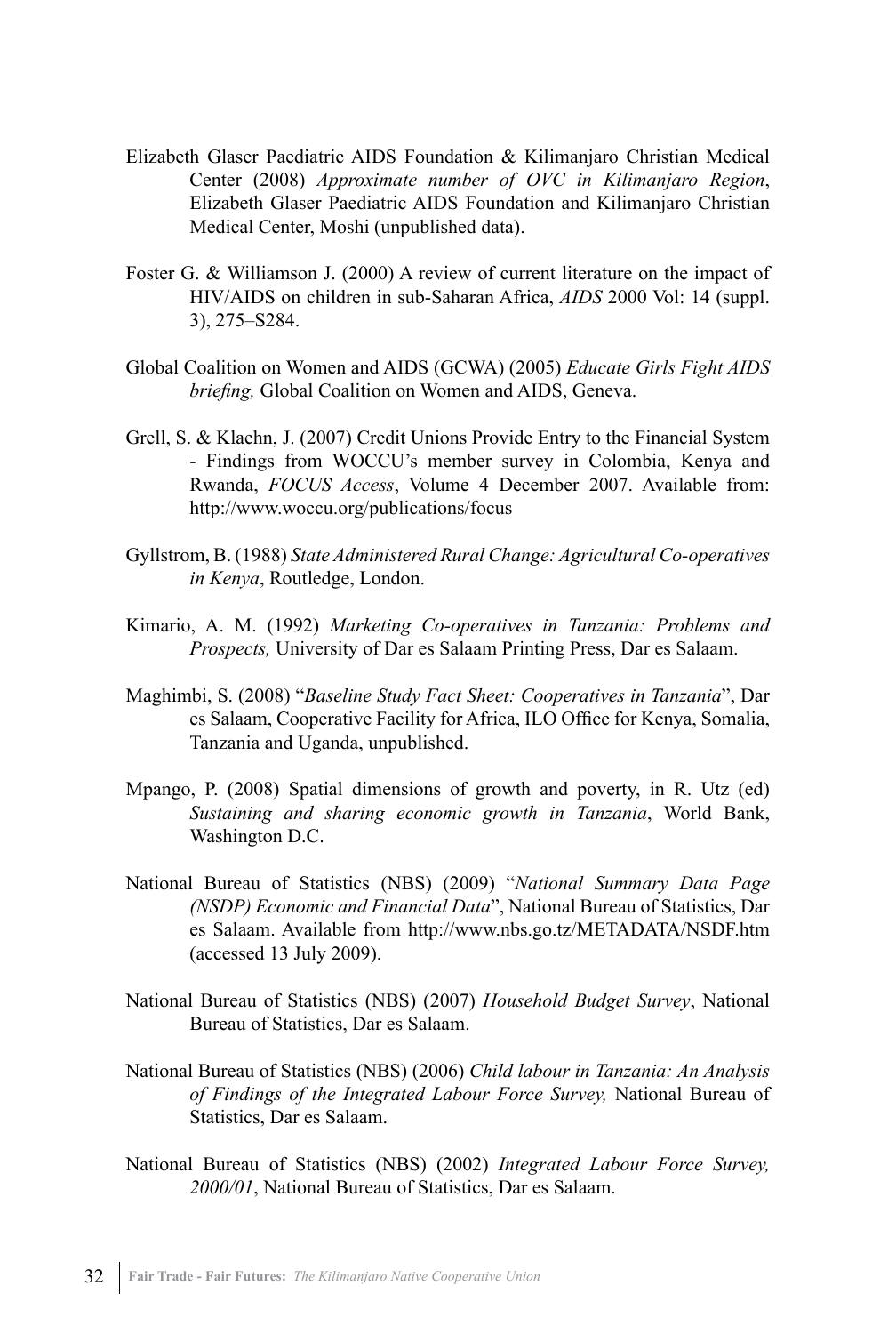- National Bureau of Statistics, USAID & ORC MACRO (2005) *Tanzania Demographic and Health Survey,* Ministry of Health, Dar es Salaam.
- Prime Minister's Office (2001) National Policy on HIV/AIDS, United Republic if Tanzania, Prime Minister's Office, Dar es Salaam.
- Semkiwa, H., Tweve, J., Mnenge, A., Mwaituka, J., Mlawa, H. & Kawala, E. (2003) *HIV/AIDS and child labour in the United Republic of Tanzania: A rapid assessment - A case study of Dar es Salaam and Arusha,* International Programme on the Elimination of Child Labour/International Labour Organization (ILO/IPEC), Institute of Development Studies (IDS), and Kiota Women's Health and Development (KIWOHEDE), Dar es Salaam.
- Skof, A. (2008) 'The informal economy', in R. Utz (ed) *Sustaining and sharing economic growth in Tanzania*, World Bank, Washington D.C.
- Tanzanian Commission for AIDS (TACAIDS) (2008) *United Nations General Assembly Special Session UNGASS) Country Progress Report Tanzania Mainland*, Tanzanian Commission for AIDS, Dar es Salaam.
- Joint United Nations Programme on HIV/AIDS (UNAIDS) (2008) *Epidemiological Fact Sheet on HIV and AIDS: Core data on epidemiology and response*, Joint United Nations Programme on HIV/AIDS, Geneva.
- United Nations Children's Fund (UNICEF) (2008) *The evidence base for programming for children affected by HIV/AIDS in low prevalence and concentrated epidemic countries*, United Nations Children's Fund, New York.
- United Republic of Tanzania (URT) (2007) *The second national multi-sectoral strategic framework on HIV and AIDS (2008 – 2012),* The Prime Minister's Office, Dar es Salaam.
- United Republic of Tanzania (URT) (2005) *National Strategy for Growth and Reduction of Poverty* (NSGRP), The Prime Minister's Office, Dar es Salaam, June 2005. Available from http://siteresources.worldbank.org/ INTPRS1/Resources/TanzaniaPRSP(June-2005).pdf
- United Republic of Tanzania (URT) (2002) *Population and Housing Census: General Report*, National Bureau of Statistics, Dar es Salaam.